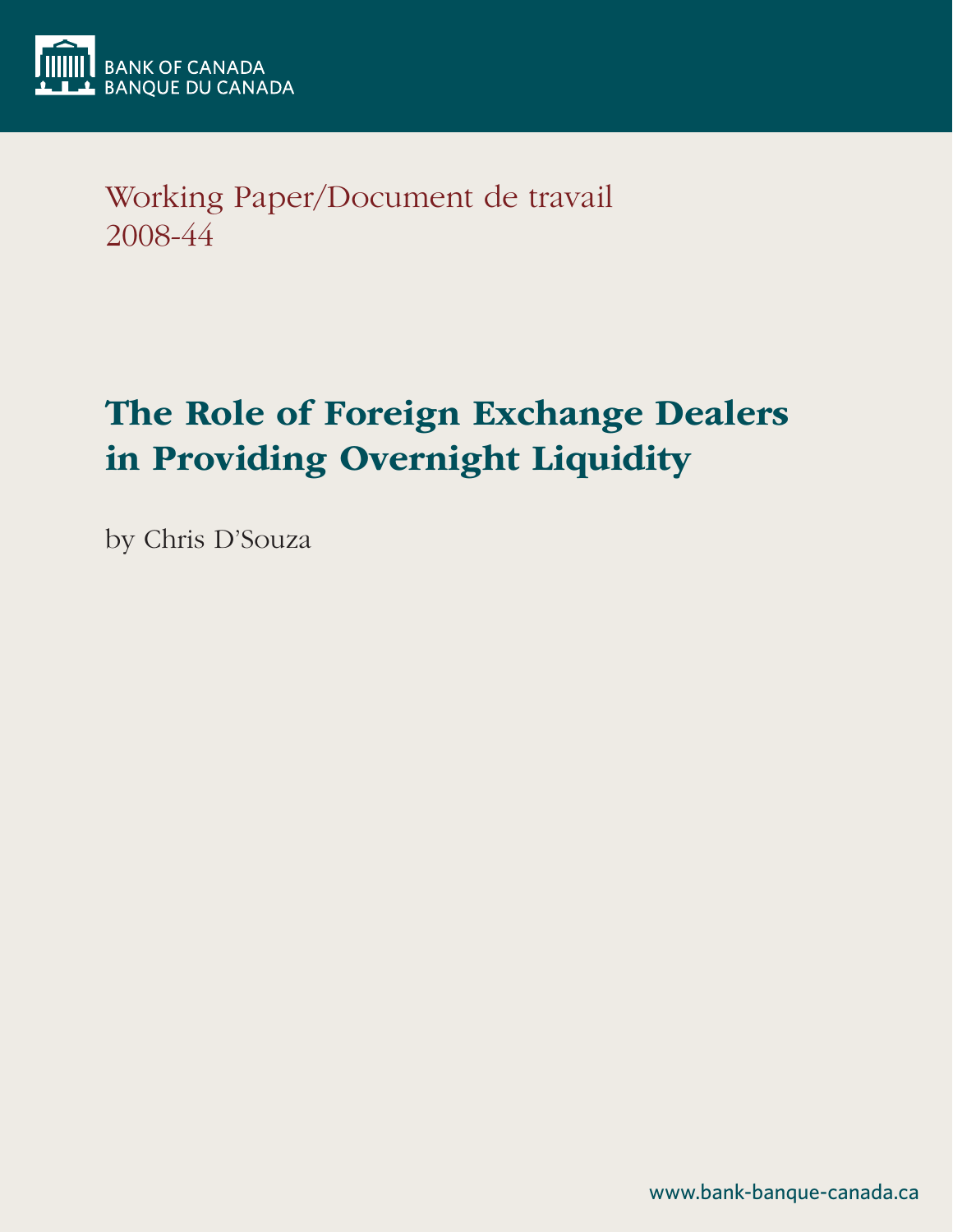Bank of Canada Working Paper 2008-44

November 2008

## **The Role of Foreign Exchange Dealers in Providing Overnight Liquidity**

**by**

### **Chris D'Souza**

Financial Markets Department Bank of Canada Ottawa, Ontario, Canada K1A 0G9 dsou@bankofcanada.ca

Bank of Canada working papers are theoretical or empirical works-in-progress on subjects in economics and finance. The views expressed in this paper are those of the author. No responsibility for them should be attributed to the Bank of Canada.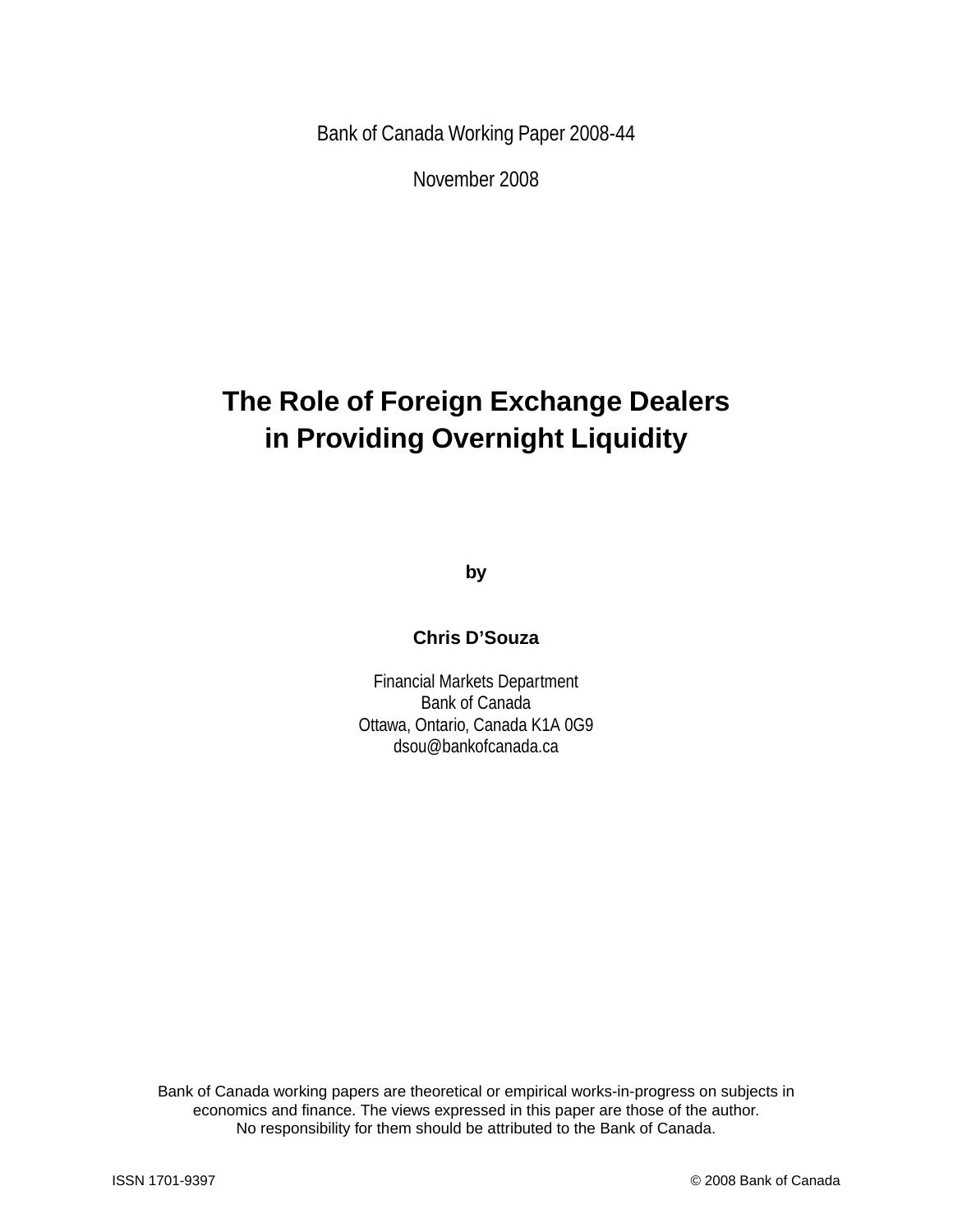## **Acknowledgements**

I thank Scott Hendry, Ingrid Lo, Wally Speckert, and seminar participants at the Bank of Canada and the Hong Kong Institute for Monetary Research for their comments.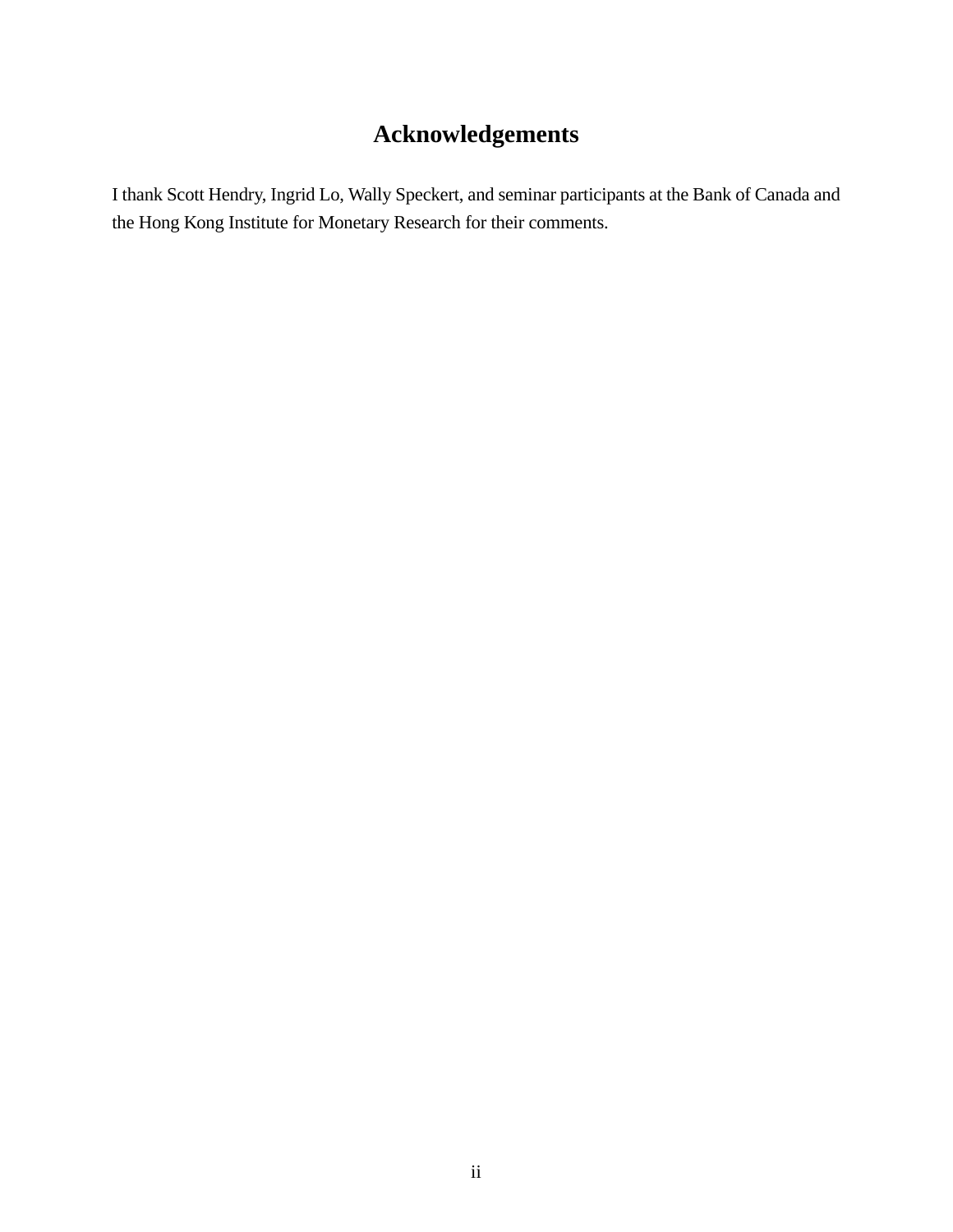### **Abstract**

This paper illustrates that dealers in foreign exchange markets not only provide intraday liquidity, they are key participants in the provision of overnight liquidity. Dealing institutions receive compensation for holding undesired inventory balances in part from the information they receive in customer trades. These flows can be used to forecast future movements in the exchange rate. Findings suggest that Canadian dealers, as a group and individually, are more likely to provide interday liquidity to foreign rather than Canadian financial customers. Financial institutions operating in multiple price-correlated markets manage their risky positions across markets. An interdependent relationship is revealed between the supply of liquidity provided by non-financial firms and dealing institutions across time, and across markets.

*JEL classification: F31, G21, D82 Bank classification: Exchange rates; Market structure and pricing; Financial markets*

### **Résumé**

Comme l'auteur le montre, les institutions actives sur les marchés des changes ne font pas qu'assurer la liquidité durant la journée : elles jouent aussi un rôle important dans la fourniture de liquidité au-delà d'un jour. Les coûts liés au maintien de positions non désirées sont contrebalancés en partie par l'information tirée des transactions avec la clientèle. Cette information peut en effet aider à prévoir les variations du taux de change. D'après les résultats présentés, les cambistes canadiens seraient, tant collectivement qu'à titre individuel, plus enclins à procurer de la liquidité au-delà d'un jour à leurs clients lorsque ceux-ci sont établis à l'étranger. Les institutions financières assurant la tenue de multiples marchés dont les cours sont corrélés gèrent leurs positions risquées sur plusieurs marchés à la fois. L'auteur met en lumière l'interdépendance des activités d'apport de liquidité des institutions financières et des entreprises non financières, aussi bien dans le temps que sur les différents marchés.

*Classification JEL : F31, G21, D82*

*Classification de la Banque : Taux de change; Structure de marché et fixation des prix; Marchés financiers*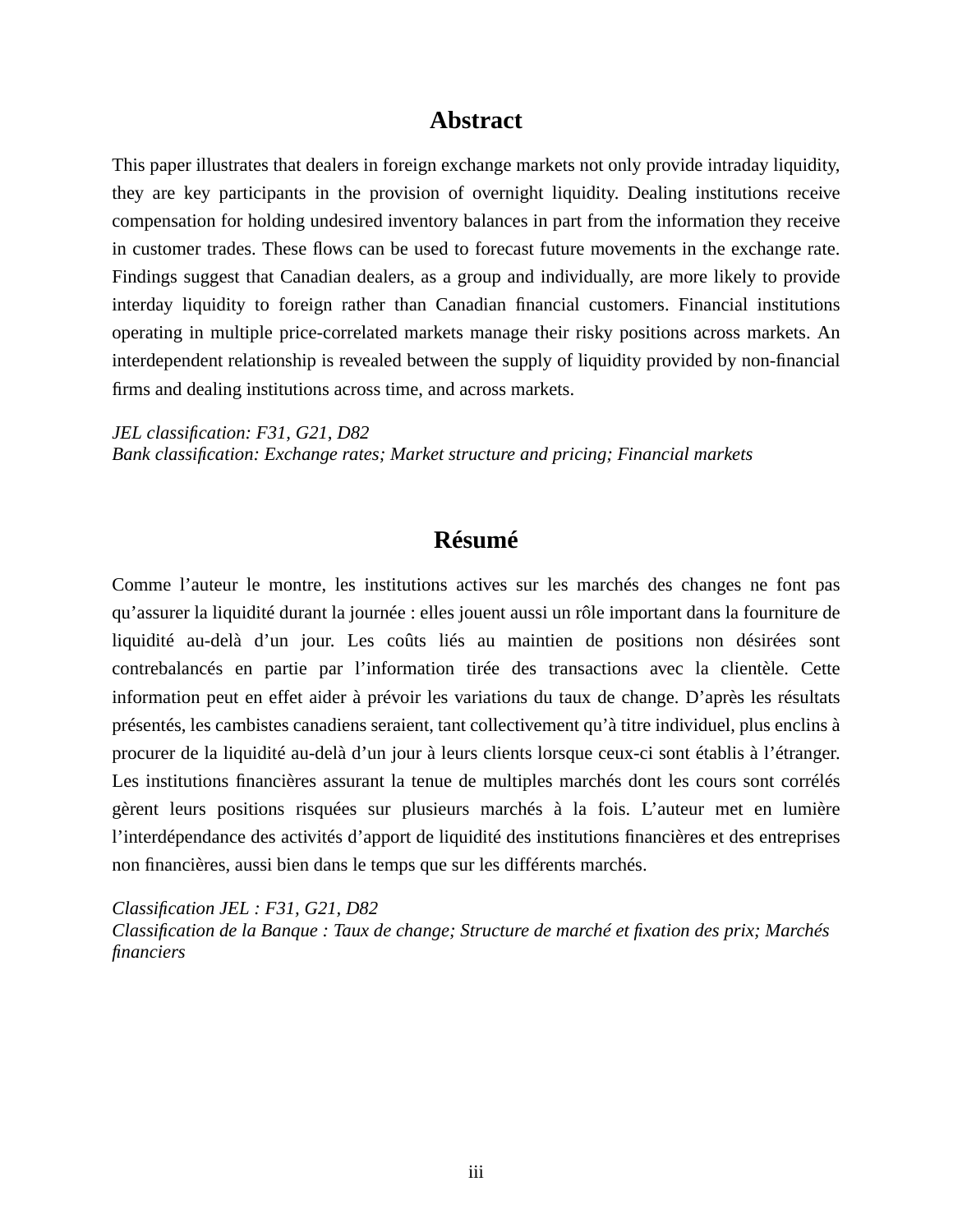### 1. Introduction

Dealers in foreign exchange (FX) markets are intraday liquidity providers. They stand ready to buy and sell foreign exchange at their posted bid and offer quotes throughout the trading day. It is commonly assumed that these market making institutions hold only limited overnight, or interday, FX positions. Studies by Lyons (1995) and Bjonnes and Rime (2005), analyzing the inventory management practices of individual traders, show that dealers do not usually hold open positions for a significant amount of time. In contrast, Bjonnes, Rime and Solheim (2005, and hereafter referred to as BRS) present preliminary evidence that, while the burden of interday liquidity provision falls on non-financial participants in the foreign exchange market, market making financial institutions provide liquidity overnight, and continue to do so for longer periods of time.

Liquidity provision is important in financial markets where trading is dispersed and immediacy is a concern to certain participants.<sup>1</sup> This paper studies in greater detail the dynamics associated with the provision of overnight liquidity in foreign exchange markets. In particular, it examines the circumstances in which market making institutions hold overnight positions, and the manner in which they off-load these positions over time, across markets, and across participants. Using data collected by the Bank of Canada, obtained from individual FX dealing institutions operating in the US-dollar/Canadian-dollar FX market in Canada, this paper finds that dealers play a non-trivial role in the provision of interday liquidity.<sup>2</sup> Similar to BRS, participants are divided into types of customers, each with distinct foreign exchange demands. Unlike many studies, the analysis of market making behaviour focuses on entire dealing financial institutions rather than individual dealers. Empirical research analysing the behaviour of individual traders may not reflect the norm across all trading desks. Further, in comparison to BRS, the data allows for a more complete examination of the role of each type of FX participant in both the taking and supplying of liquidity. Findings suggest that market making institutions and non-financial firms work interdependently in the provision of liquidity.

In addition to a spread, dealers may hold a risky FX position in return for information learned from the corresponding trade.<sup>3</sup> In particular, dealers may be informed about future

<sup>&</sup>lt;sup>1</sup>More generally, an illiquid or poorly functioning FX market imposes additional costs on companies engaged in international trade or involved in foreign investments. As well, it may hinder the speed in which information is reflected in prices. Typically, a liquid financial market is characterized as one in which traders can rapidly execute large transactions with only a small impact on prices.

<sup>&</sup>lt;sup>2</sup>The US-dollar/Canadian-dollar FX market is the fourth largest currency market. USD/CAD will hereafter be used to represent the exchange rate or FX market.

<sup>&</sup>lt;sup>3</sup>Dealers that provide liquidity may be left with an undesired inventory position. A bid-offer quote spread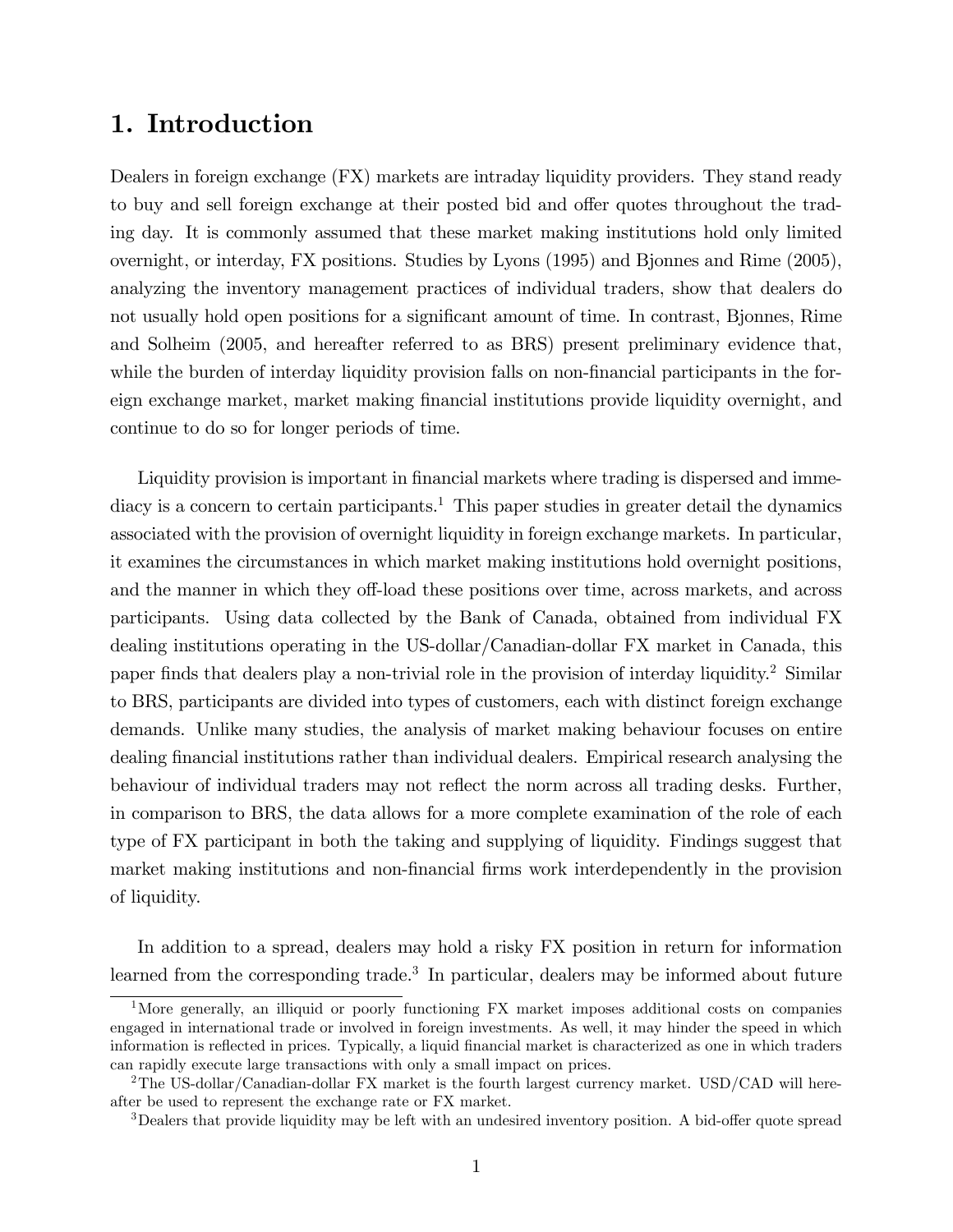movements in the exchange rate by observing order flow—sometimes measured as the volume of buy orders relative to sell orders. For example, an excess quantity of net buy (sell) orders for the Canadian dollar suggests that market participants may have a positive (negative) impression about the future prospects of the Canadian dollar. Evans and Lyons (2002a) demonstrate that order flow predicts future foreign exchange returns.<sup>4</sup> Since dealers have a comparative advantage in acquiring order-flow information from their privately dealings with customers, they must balance the inventory risk associated with providing liquidity with the expected excess returns generated from informed speculation.

Evans and Lyons (2004) and Osler (2008) have suggested that customer trading in the FX market is the catalyst for profitable dealer trading since it is a valuable source of relevant information about exchange rate fundamentals. Further, certain trades in the FX market are more informative than others. BRS, as well as Fan and Lyons (2003), Froot and Ramadorai  $(2005)$ , and Mende, Menkhoff, and Osler  $(2006)$  find the trades of financial firms to be more informative than those of non-financial firms. Unlike BRS, the trades of financial customers in this paper are broken down into those that are initiated in Canada, and those that initiated from abroad. DíSouza (2007) Önds that dealers operating from the largest FX commercial centers in the world, such as the London and New York are also asymmetrically informed. Results in this paper suggest that overnight liquidity dynamics will depend on the type of customer demanding liquidity and the information content of those trades. Section 2 provides some background regarding the institutional structure of the FX market. It also describes each participant's fundamental needs for foreign exchange.

Trading dynamics are affected by the flow of information in financial markets, but not all relevant information in the FX market is associated with macroeconomic variables. Cao, Evans and Lyons (2006) suggest that dealers use private information about their own inventories as a proÖtable avenue for speculation since any undesired inventories must be absorbed elsewhere in the marketplace. This has direct implications for the supply of liquidity in the FX market. In particular, providing liquidity to customers affords dealers an opportunity to speculate on future movements in the exchange rate. If this is the only source of information then all types of customer trades should have the same impact on the behaviour of dealers. On the contrary, findings in this paper suggest that the trades of financial firms domiciled outside of Canada are more likely to induce dealers to provide liquidity. In Section 3, the

is applied to compensate for inventory risk. O'Hara (1995) describes how dealers can manage their inventories by adjusting their bid and offer quotes.

 $4$ Hasbrouck (1991a,b) and Brandt and Kavajecz (2004) find similar evidence in equity and fixed-income markets, respectively.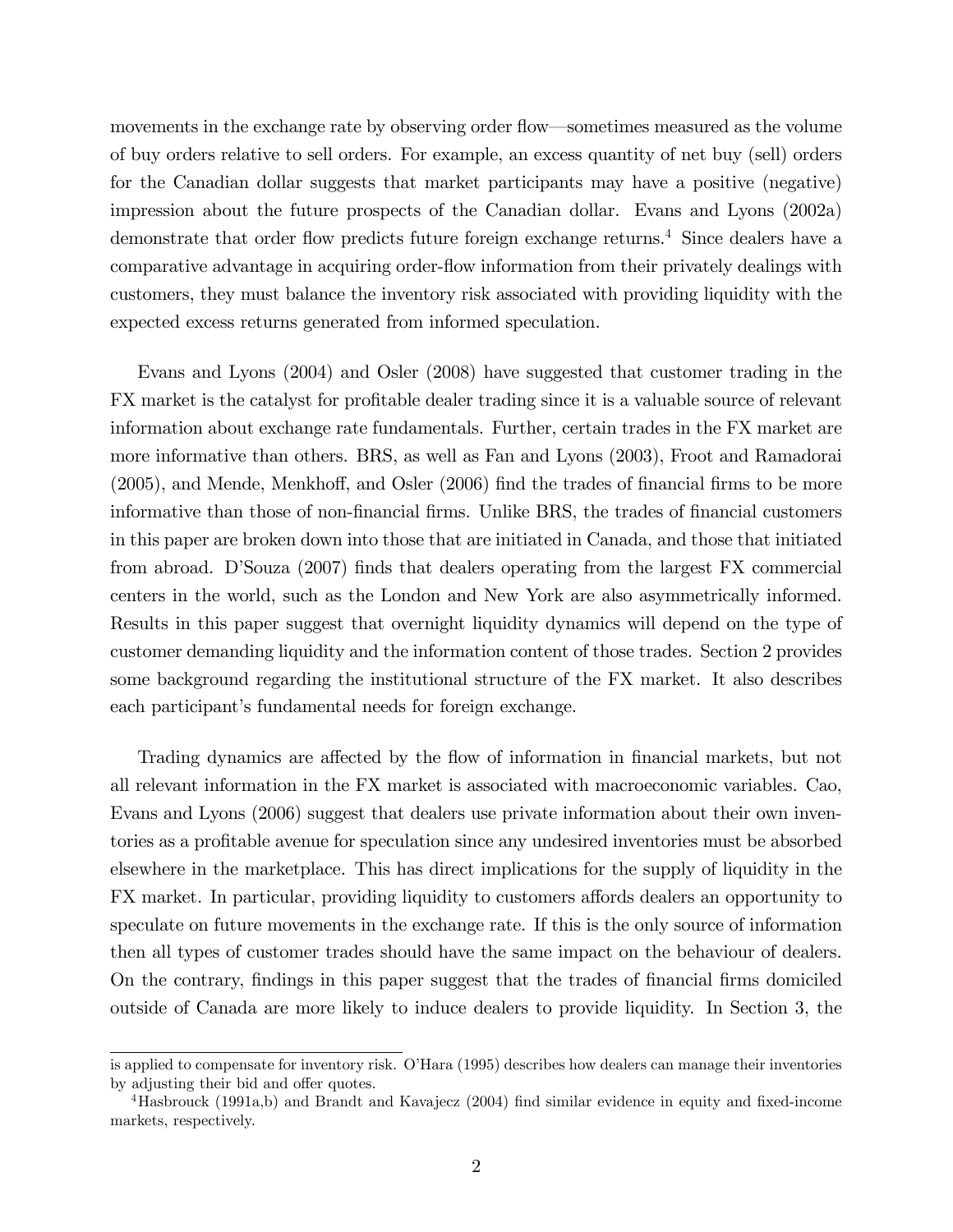Cao, Evans and Lyons (2006) model is extended to allow for both payoff and inventory information to affect the trading strategies of dealers. The equilibrium of the model provides a set of testable implications.

The data used in this study is described in Section 4 of the paper. Causality tests indicate that the trades of foreign-domiciled Önancial customers motivate other participants in the market to trade. Employing time-series methods, Section 5 illustrates that dealers as well as non-financial customers are both interday providers of liquidity, acting in an interdependent fashion. Long-run cointegrating relationships between the positions of market participants and exchange rates are identified. Unlike foreign-domiciled financial customers, Canadianbased Önancial customers generally pay a price for liquidity services. Judging by the intensity or speed with which dealers off-load these positions, dealers consider Canadian-based financial customers trades to be less relevant in forecasting the future level of the exchange rate. They are less concerned if this source of private information is quickly revealed to the rest of the market. Similar exercises are performed with disaggregated bank-by-bank dealer and customer positions. Findings suggest that individual dealing institutions behave in a similar manner.

This paper also examines the positions of market participants across correlated FX markets, and whether these positions affect dynamics in the supply of overnight liquidity. When prices are correlated, dealers are able to hedge risk, and even speculate, across markets. Naik and Yadev (2003) provides empirical evidence suggesting that U.K. government bond dealers hedge their spot exposure in derivatives markets. Drudi and Massa (2005) illustrate how dealing banks participating in the Italian Treasury bond market exploit private information by simultaneously trading in both primary and secondary markets. The appendix to the paper extends the Cao, Evans and Lyons model to include correlated asset markets.

In Section 6, participants' positions in both spot and forward contract markets are examined. In general, market making institutions jointly manage their positions across markets. While dealers provide immediate liquidity to foreign-domiciled financial customers in spot FX markets, they take a partially offsetting position in the forward market. The total speculative position across spot and forward markets, which falls across time, may be associated with the dispersion of relevant information in to the market. Again, the positions of the various market participants are interrelated. For example, non-financial customers, increasingly provide liquidity over time in forward markets as dealers reduce their exposure. Last, consistent with the earlier findings, dealing banks quickly hedge their overall position across forward and spot markets subsequent to a Canadian-domiciled financial customer trade shock.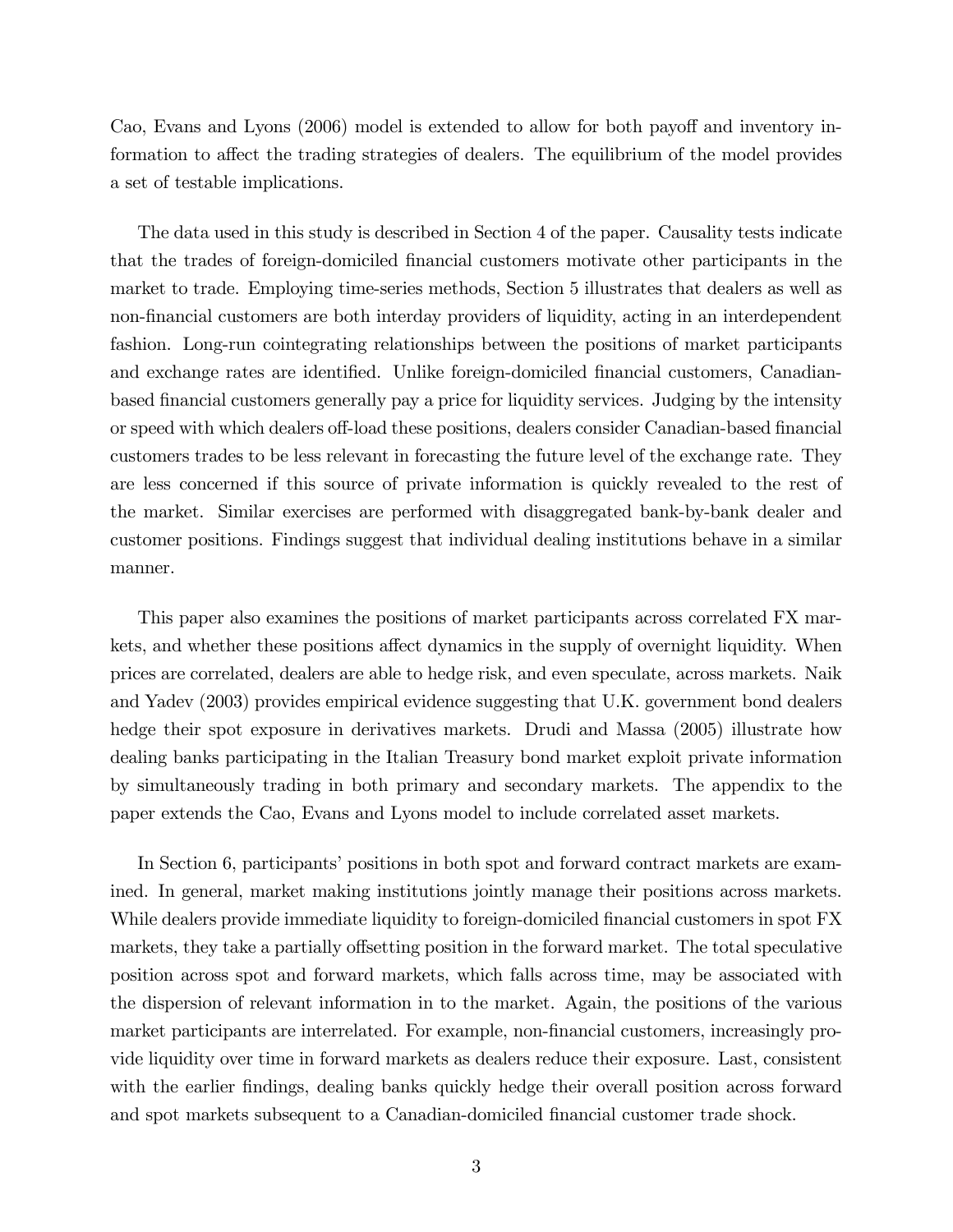Taken together, these results suggest that the role of market makers in overnight liquidity provision should not be discounted. While BRS find support for the view that non-financial firms are the main providers of liquidity, findings in this paper suggest that market making dealing institutions intermediate in the overall process. They may hold on to risky positions for longer periods of time than suggested by the existing literature. The overall results support arguments by Stulz (1996) and Froot and Stein (1998) that the amount of hedging will depend on a firm's comparative advantage in bearing risk. In the FX market, a dealing institutionís source of comparative advantage stems from their role as intermediaries in the intraday market and their ability to observe customer and market-wide order flow.

### 2. Information and Participants in FX Markets

The foreign exchange market is the largest financial market in the world. Average daily turnover in spot transactions, outright forwards and foreign exchange swaps was U.S.\$1.97 trillion in April 2004, up from U.S.\$1.15 trillion in 1995 and 1.42 trillion in 2001 (BIS, 2005). The largest individual FX markets involve currencies that are extensively used in international trade transactions. The US-dollar/euro, US-dollar/Japanese yen, and USdollar/British pound sterling markets account for 27 per cent, 13 per cent, and 12 per cent, respectively, of total trading in all currency markets (BIS, 2007). In terms of total trading volumes, the Canadian and Australian dollars, along with the Swiss franc, make up the next tier of currencies involved in FX transactions. The US-dollar/Canadian-dollar market represents approximately 4 per cent of total FX currency volumes throughout the world.

Dealers in FX markets continuously supply bid and offer quotes to both customers and other dealers. Through the course of the day, they stand ready to buy and sell foreign exchange, thus providing liquidity to the market. Given the unpredictable inventory shocks that dealers face in their trades with customers, interdealer markets have developed to facilitate inventory management and risk-sharing.<sup>5</sup> In 2005, interdealer flows in the USdollar/Canadian-dollar market represented more than 70 per cent of total trading volumes (CFEC, 2006). While dealers in the FX market may share their inventory exposure with other dealers, as a group they provide certain levels of liquidity to other market participants that have speculative and hedging needs.

<sup>5</sup>While historically these interdealer markets were direct and bilateral in nature, the introduction of interdealer brokers (IDBs), such as Reuters and EBS, has significantly reduced the role of direct interdealer trading. Brokers in the FX market are only involved in interdealer transactions, and communicate dealer prices to other dealing banks without revealing their identity. Unlike dealers, brokers act as pure matchmakers.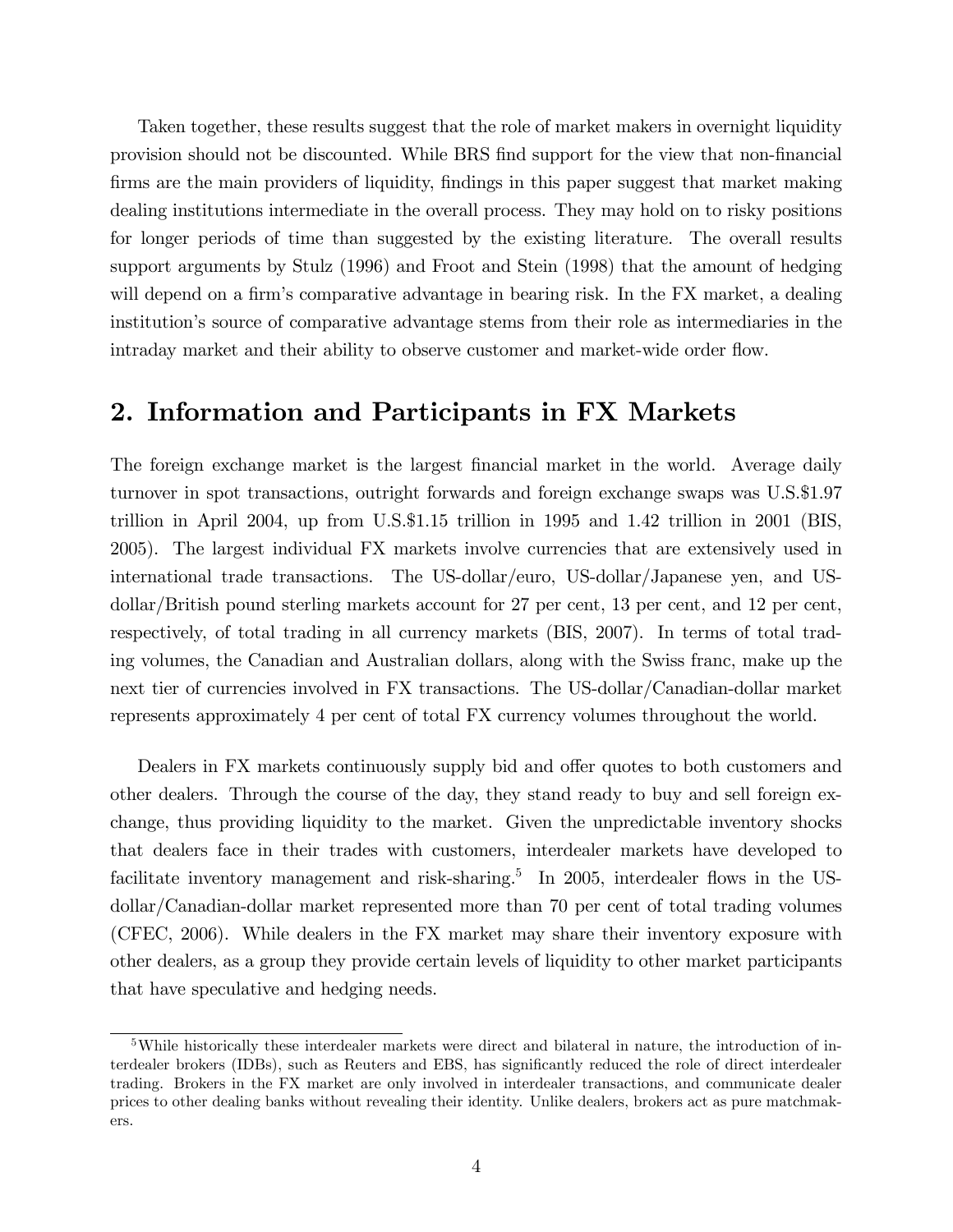Unlike equity markets, where some investors may have more precise information regarding the business operations and conditions of a company, information about the exchange rate is typically assumed to be public and simultaneously available to all interested participants.<sup>6</sup> Despite this, Ito, Lyons, and Melvin (1998) Önd empirical evidence of private information in the FX market. Furthermore, a number of studies including Evans and Lyons (2002b) and Payne (2003) find that market wide order flow, a measure of buying or selling pressure in the FX market, can explain up to two-thirds of the variation in exchange-rate returns. Intuitively, a trader that is worried about losing private information they currently possess will immediately execute a trade against the best prevailing ask or bid quotes in the market.

One important characteristic that distinguishes FX trading from trading in equities is the lower level of trade transparency publicly available to the market. There are no disclosure requirements. Individuals and firms that need to buy and sell foreign exchange typically trade with dealers on a bilateral over-the-counter basis. These trades are only known to the two counterparties involved in the transaction so that any private information collected from trading may be exploited for a longer period of time. Cheung and Wong (2000), in survey evidence, find that dealing banks list a larger customer base and better order-flow information as two sources of comparative advantage. Each dealer will know their own customer orders through the course of the day, and will try to deduce from the order flow the net imbalance in the market.<sup>7</sup>

In FX markets, the customers of dealers are the financial and non-financial firms that are the end-users of foreign exchange for settling imports or exports, investing overseas, hedging cross-currency business transactions, or speculating. Evans and Lyons (2004) argue that individual customer trades contain pieces of new information about the underlying macroeconomic fundamentals driving the exchange rate. In aggregate, each type of customer order flow may be an important source of information that accrues to dealers, and that subsequently drives interdealer speculation. The analysis below distinguishes between various types of customer flows. Commercial client business captures FX transactions related to commercial, or trade related, activity while investment áows (foreign and domestic) emphasize the investment, or capital, flow nature of those transactions. During the period studied (e.g., 2000-2005), central bank flows in Canada were not associated with intervention (i.e., to have an impact on exchange rates) but with the replenishment of FX reserves. Dealers were aware

<sup>6</sup>According to the traditional monetary model of the exchange rate, the determination of the exchange rate is related to macroeconomic variables such as foreign and domestic nominal interest rates, ináation rates, and output levels. FX dealers have access to similar, real-time news feeds that broadcast new information about these variables immediately after they are released.

<sup>&</sup>lt;sup>7</sup>Dealing banks also learn about market-wide order flow from brokered interdealer trades.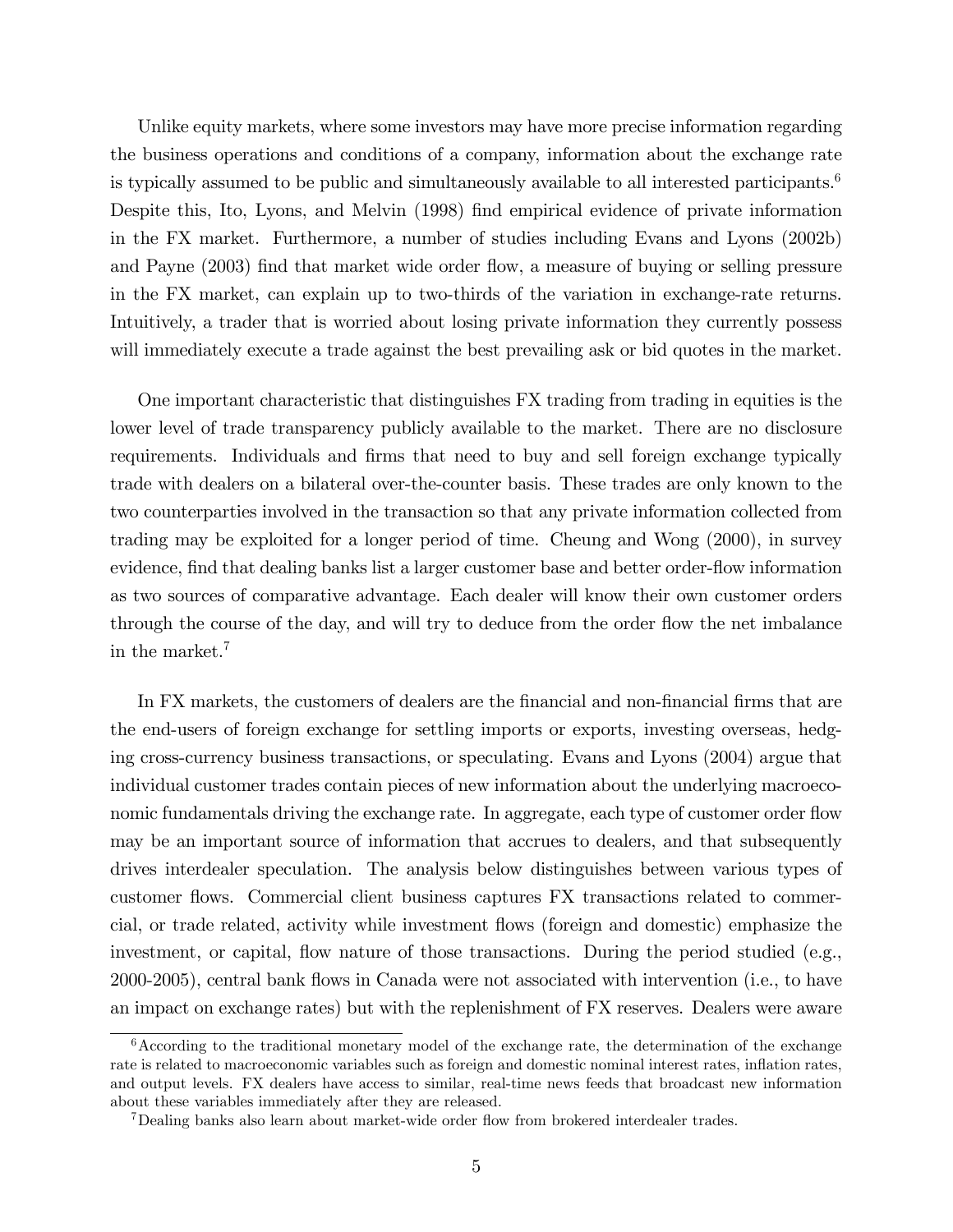of this policy. In the next section, a model is developed that illustrates the role of private information in the trading strategies of dealers.

### 3. Model

Participants operating in foreign exchange markets may hold undesired and risky inventory positions over a given period of time. In particular, liquidity suppliers will absorb an imbalance in the market, but will expect to be compensated in terms of higher returns. Generally, returns will reflect a risk premium associated with this source of non-diversable risk, though the overall price of liquidity may be affected by the level of competition amongst liquidity providers. Dealers can generate higher expected returns through speculation. Their trading strategies will use the private information available from customer trades.

In the model laid out in this section, two assumptions are required to generate these predictions. Participants, including dealing institutions, must be risk averse, and trade transparency in FX markets cannot be perfect. Together, these ingredients reduce the information content of trades and prices in the short-run, and allow for trading that is based on differences in individual forecasts of future prices. Permitting some level of opacity in trades is realistic in the short-run, especially between customers and dealers, reflecting the over-the-counter nature of this segment of the market.

The simultaneous trade model presented in this section is based on Lyons (1997, 2001) and Cao, Evans, and Lyons (2006). The model incorporates many realistic features and institutions of the FX market including a multiple dealer structure in which market makers are required to provide Örms quotes. Further, dealers may manage their inventories through interdealer trading. This large and essential part of the trading process in FX markets is also the avenue through which dealers can exploit private information.

The model includes a number of simplifying assumptions. First, dealers in the model must quote and trade in a simultaneous manner in the multiple rounds of quoting and trading.<sup>8</sup> In reality, dealers trade with one another in a more sequential and immediate manner. When a dealer's inventory is perturbed, quotes are adjusted immediately so as to elicit an incoming trade, or alternatively, a dealer may hit or take another dealer's quote.<sup>9</sup>

<sup>&</sup>lt;sup>8</sup>All the rules governing quotes and trades are listed in Lyons (1997). They are based on the actual conventions adopted in the FX marketplace.

<sup>&</sup>lt;sup>9</sup>Instead of modelling bid-ask spreads, the model allows for only a single price at which dealers agree to buy and sell any amount.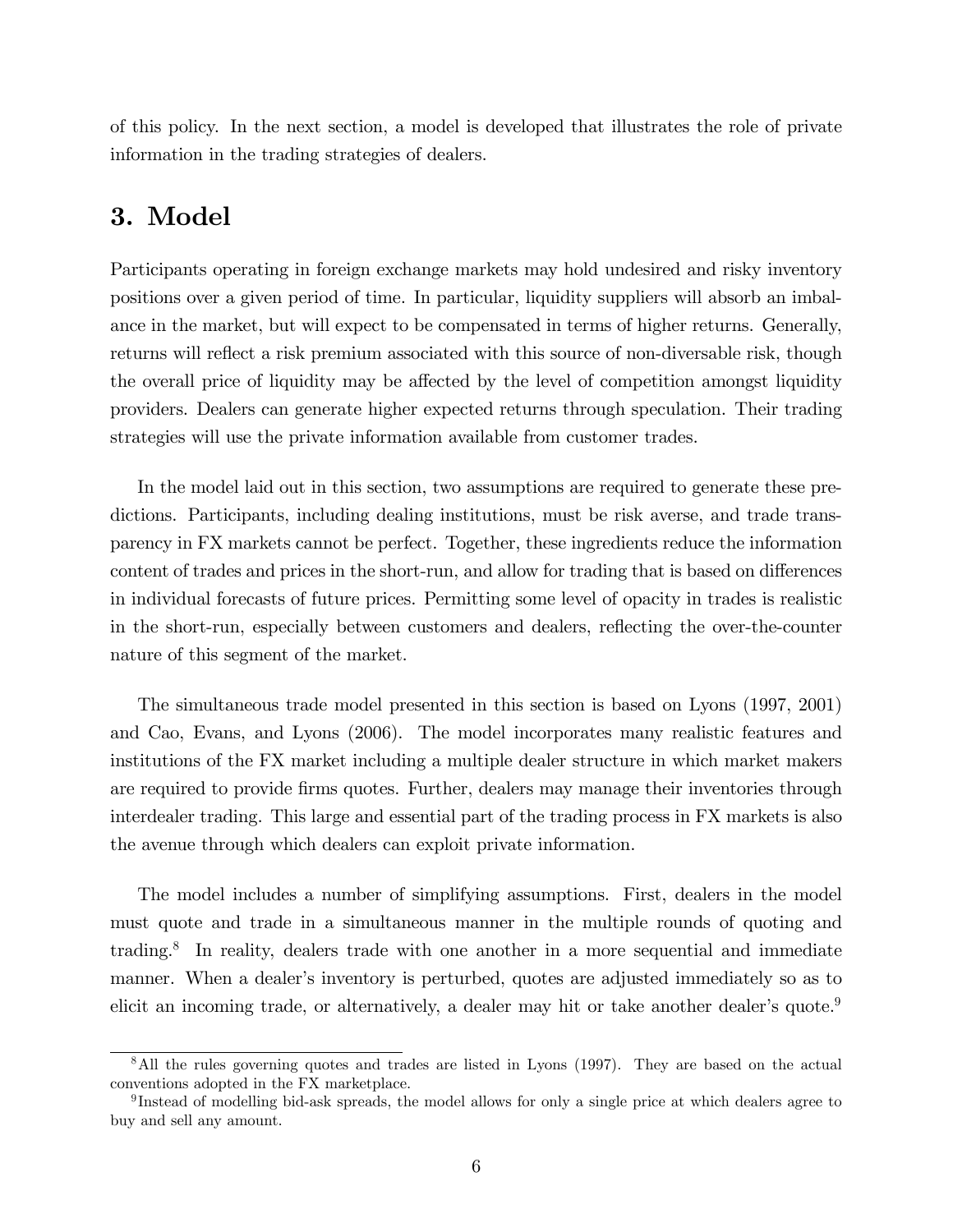Simultaneity is introduced by Lyons (1997) to constrain a dealer's conditioning information. Each individual dealer cannot place an order conditional on an incoming order of another dealer. This would give the dealer an unfair advantage. Lastly, while the model was originally intended to illustrate the trading behaviour of participants across a single day, it can also be characterized as a model of interday trading. Generally, the length of a period should correspond to the amount of time that it take for all private relevant information to be fully revealed in prices.

There are multiple rounds of quoting and trading in each period of the model, but the catalyst for all trading is the demand for liquidity by customers at the beginning of each period. Once customers trade with dealers, two rounds of interdealer trading take place. Information about market-wide order flow is revealed to the market in-between interdealer trading rounds. Dealers are able to trade strategically in the earlier interdealer trading round using their private information. Once this information is partially revealed through order flow, and reflected in prices, dealers may reduce their speculative position. At the end of the period, a final round of trading occurs between dealers and liquidity suppliers. Suppliers may include all types of participants in the FX market, including the trading desks of financial institutions. The only requirement is that participants are compensated sufficiently for their risky inventory positions. Tien (2001) suggests that flows are a statistically important variable in the determination of exchange rates, not because of informational asymmetries but because risk sharing exists in the FX market.

In the Cao, Evans, and Lyons model, speculation in interdealer trades is not related to payoffs, but to inventory information.<sup>10</sup> Customer-dealer trades serve as the main source of private information accrued to dealing banks in forecasting future prices. In particular, these trades help dealers forecast the net undesired inventory position in the market, and hence the market-wide compensation that must be paid for bearing exchange rate risk. The model developed below extends the Cao, Evans, and Lyons environment to allow for the utilization of payoff-relevant information in dealer strategies. Since the data used in this paper is disaggregated by type of customer, comparisons in dealer behaviour across trades can be made. If payoff-relevant information is absent, then all types of customer trades should have a similar impact on the dynamics of liquidity provision and exchange rates.

The model includes *n* dealing banks whose traders behave strategically. Liquidity demanding customers are assigned to individual banks and have an exogenous demand for FX. Each dealer's customer base includes investors, speculators, corporate treasurers, liquidity

 $10$ See O'Hara (1995) for a comparison of the inventory and information approaches in microstructure theory.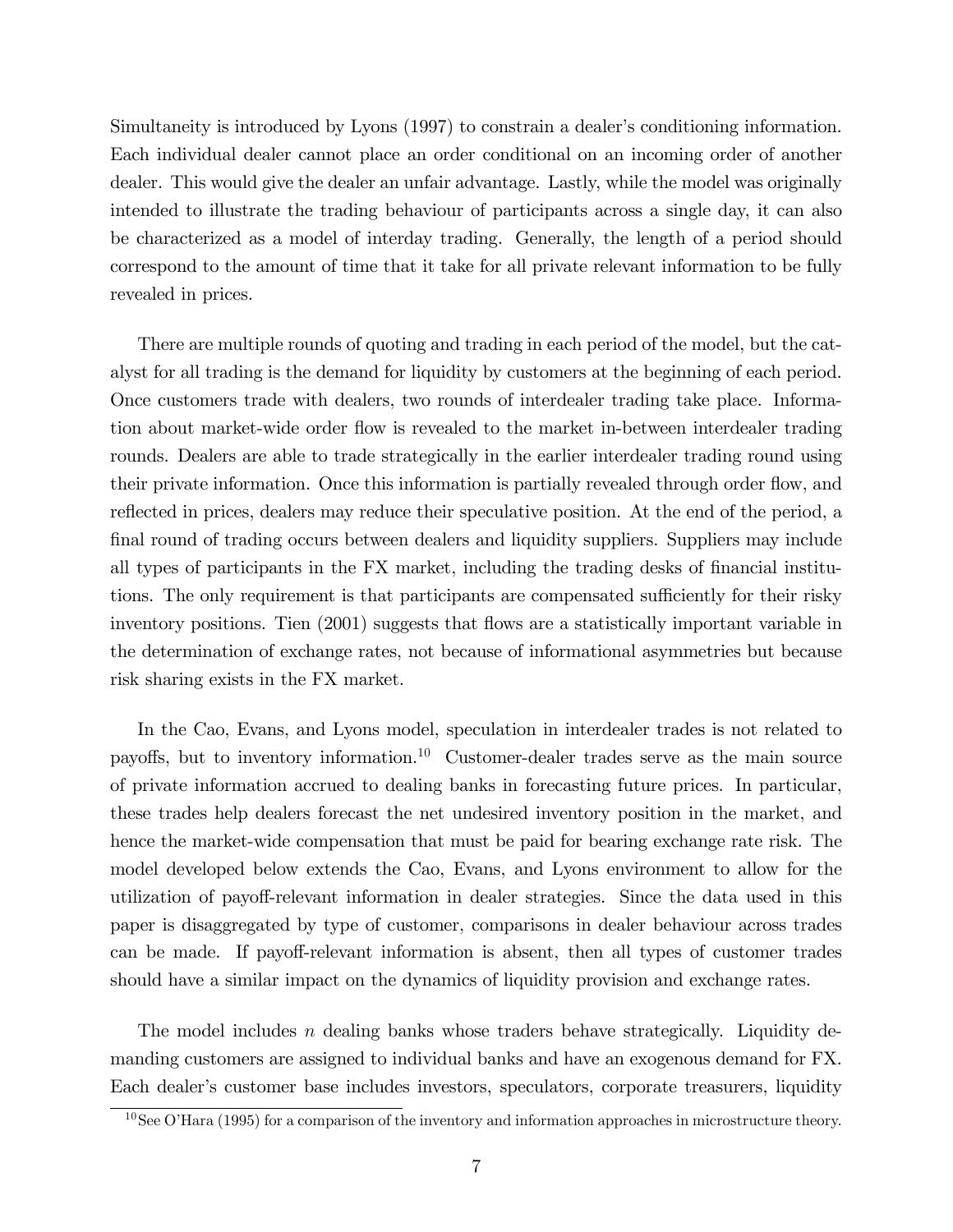traders, and central banks. A large number of liquidity suppliers (including dealing banks and their customers) exist, and must be induced to absorb an FX inventory position. There are two assets, a risk-free bond and risky  $FX<sup>11</sup>$ . The risky asset is in zero supply initially, and has a payoff  $S$ , where  $S$  is independently and normally distributed with mean 0 and variance  $\sigma_s^2$ . Gross returns on the riskless asset are normalized to one. Quoting and trading by dealers in the model is discrete and characterized by a series of four rounds of trading.

The model opens with an initial round of customer-dealer trading. Let  $c_i$  denote the net value of all customer  $FX$  orders received by dealer i (positive for customer purchases). This variable is private information to dealer i. In particular, customer trades are not observed by other dealing banks. Customer orders are not independent of the payoff to the risky asset, S. Since we allow for the possibility of payoff-relevant information in these trades,  $c_i$  is decomposed into a common component correlated with the value of the risky assets, c, and a private component that is idiosyncratic and specific to the each dealer,  $x_i$ 

$$
c_i = c + x_i
$$

$$
c = S + v
$$

where  $x_i$  and v are independently and normally distributed with mean 0 and variance  $\sigma_x^2$  and  $\sigma_v^2$ , respectively. Let  $T_{ik}$  denote the net outgoing interdealer order of FX in the kth round of interdealer trading placed by dealer i (where  $k = 2, 3$ ) and let  $T'_{ik}$  denote the net incoming interdealer order received by dealer i placed by other dealing banks.  $T_{ik}$  is positive for dealer i purchases, while  $c_{i1}$  and  $T'_{ik}$  are positive for purchases by customers and other dealing banks from dealer  $i$ , respectively. At the end of round two, dealing banks observe the first round of interdealer order áow

$$
V=\sum_j T_{j2}.
$$

This sum of all outgoing trades,  $T_{i2}$ , is net demand—the difference in buy and sell orders in the market.<sup>12</sup> In the last round of trading, liquidity suppliers absorb the net position in the market once all uncertainty is resolved. Dealing institutions may hold a non-zero FX position at the end of each period, and are assumed to compete with other participants in the provision of liquidity service.

The eight events of the model occur in the following sequence:

 $11$ In the appendix, the model is extended to allow for multiple correlated risky assets.

 $^{12}$ In the FX market, V is the information on interdealer order flow provided by interdealer brokers.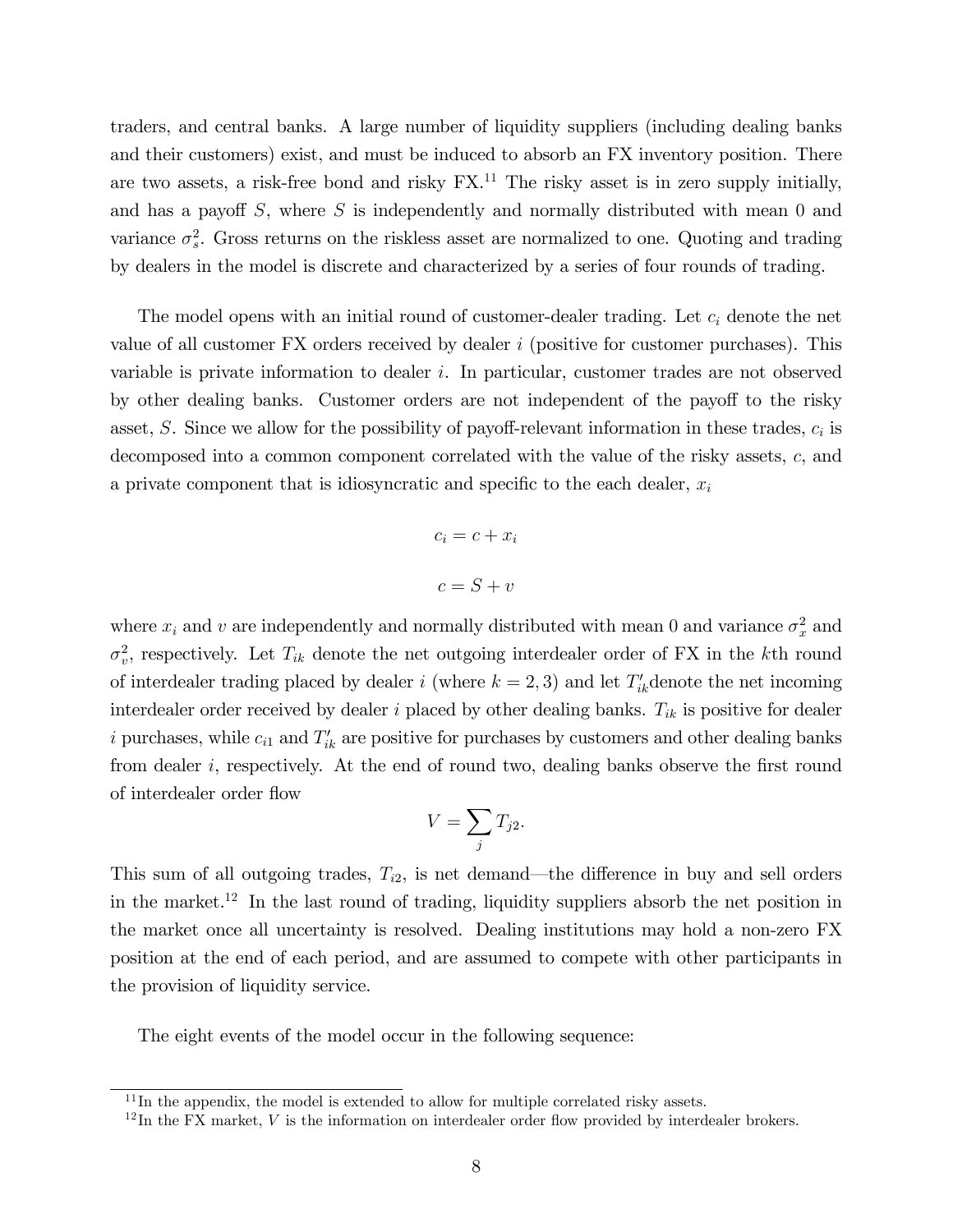#### Round 1: Dealer quoting and customer-dealer trading

Dealers quote to customers,  $P_{i1}$ Dealers receive net customer orders,  $c_i$ 

#### Round 2: Interdealer quoting and trading

Dealing banks quote to each other,  $P_{i2}$ Dealing banks trade with other dealing banks,  $\{T_{i2}, T'_{i2}\}$ Interdealer order flow is observed at the end of the round,  $V$ 

#### Round 3: Interdealer quoting and trading

Dealing banks quote to each other,  $P_{i3}$ Dealing banks trade with other dealing banks,  $\{T_{i3}, T'_{i3}\}$ Payoff on the risk asset is realized, S

#### Round 4: Dealer quoting and trading with liquidity suppliers

Dealers quote to liquidity suppliers,  $P_{i4}$ Dealers trade with liquidity suppliers,  $\sum c_i$ 

Outgoing interdealer orders in each of the two rounds of interdealer trading are two strategic choice variables in each dealer's maximization problem. If  $D_{ik}$  denotes dealer i's speculative demand in interdealer round  $k$ , then

$$
T_{i2} = D_{i2} + c_i + E[T'_{i2}|\Omega_{i2}] \tag{1}
$$

$$
T_{i3} = D_{i3} - D_{i2} + c_i + E[T'_{i3}|\Omega_{i3}] - E[T'_{i2}|\Omega_{i2}].
$$
\n(2)

Let  $\Omega_{ik}$  and  $\Omega_k$  denote dealer *i*'s private and public information sets at the in round k

$$
\Omega_{i1} = \{\{P_{i1}\}_{i=1}^{n}\}\n\Omega_{i2} = \{c_i, \{P_{i1}, P_{i2}\}_{i=1}^{n}\}\n\Omega_{i3} = \{c_i, T_{i2}, T_{i2}, V, \{P_{i1}, P_{i2}, P_{i3}\}_{i=1}^{n}\}\n\Omega_{i4} = \{c_i, \{T_{ik}, T_{ik}\}_{k=2}^{n}, V, \{P_{i1}, P_{i2}, P_{i3}, P_{i4}\}_{i=1}^{n}\}\n\Omega_{i4} = \{V, \{P_{i1}, P_{i2}, P_{i3}, P_{i4}\}_{i=1}^{n}\}\n\Omega_{i5} = \{V, \{P_{i1}, P_{i2}, P_{i3}, P_{i4}\}_{i=1}^{n}\}.
$$

Equation  $(1)$  illustrates that dealer is Round 2 outgoing order includes both informationdriven components,  $D_{i2}$  and  $c_i$ , and inventory components,  $c_i$  and  $E[T_{i2}|\Omega_{i2}]$ . Trading in the first round with customers must be offset in interdealer trading in the second round to establish a desired inventory position,  $D_{i2}$ . Dealing banks also do their best to offset the incoming dealer order,  $T'_{i2}$ , which they cannot know ex-ante. In round three, outgoing trade orders (2) will be determined by changes in a dealer i's speculative position,  $D_{i3} - D_{i2}$ , and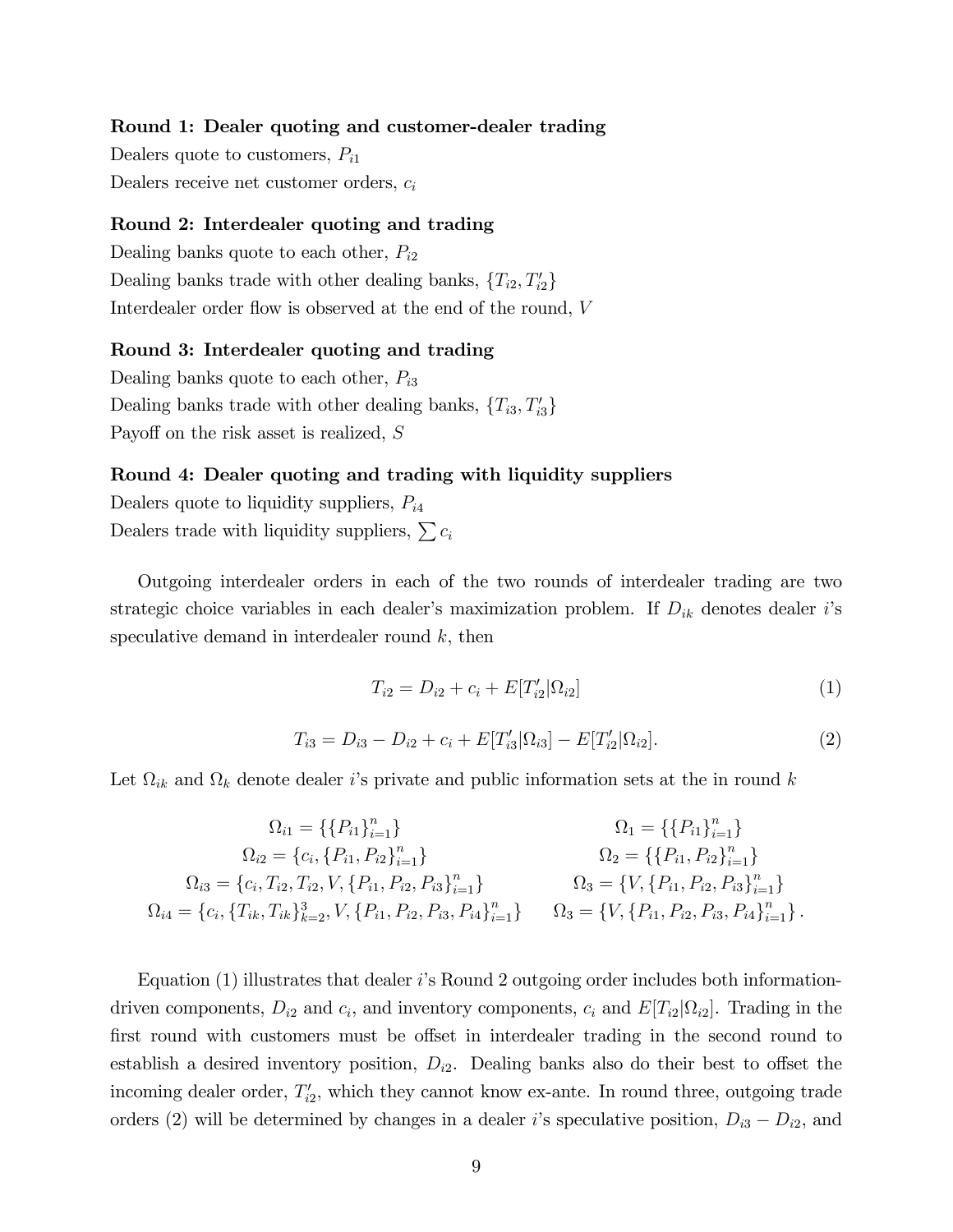inventory management considerations such as a revision in the expected value of incoming interdealer orders,  $E[T'_{i3}|\Omega_{i3}] - E[T'_{i2}|\Omega_{i2}]$ .

All participants in the FX market have identical negative exponential utility defined over nominal terminal wealth. Since individual dealers do not hold overnight positions, they solve a one period problem, Letting  $W_{i4t}$  denote end-of-period wealth t of dealer i. Each dealer determines quotes and speculative demands by solving the following problem

$$
\max_{\{P_{ikt}\}_{k=1}^4, \{D_{ikt}\}_{k=2}^3} E[-\exp(-\theta W_{i4t}|\Omega_{i1})]
$$

s.t.

$$
W_{i4t} = (W_{i0t} + c_{it}P_{i1t} + T'_{i2t}P_{i2t} + T'_{i3t}P_{i3t} - T_{i2t}P'_{i2t} - T_{i3t}P'_{i3t}) +
$$

$$
(-c_{it} - T'_{i2t} + T_{i2t} - T'_{i3t} + T_{i3t})(P'_{i4t} + S).
$$

A perfect Bayesian equilibrium (PBE) in which Bayes rule is used to update beliefs, and strategies are sequentially rational given those beliefs, is characterized by the following four propositions. Proofs of each proposition are given in Lyons (1997, 2001) and Cao, Evans and Lyons (2006).

**Proposition 1** A quoting strategy is consistent with a symmetric PBE only if Round 1 and 2 quotes are common across dealing banks with  $P_1 = P_2 = E(S) = 0$ .

Prices are common to avoid arbitrage opportunities amongst dealers. In order to ensure that markets clear, prices can only be functions of public information. If dealers expect prices to change from Round 1 to Round 2 (say, to account for  $c_i$ ), then total expected dealer demand cannot be equal to zero. A similar argument explains why prices must also be unbiased in Round 2.

**Proposition 2** A quoting strategy is consistent with a symmetric PBE only if the Round 3 quote is common across dealing banks with  $P_3 = E(S) + \lambda V$ .

The additional public information in Round 3 is interdealer order flow,  $V$ . Since V is contained in  $\Omega_3$ , it provides information about the average value of  $c_i$ . For example, if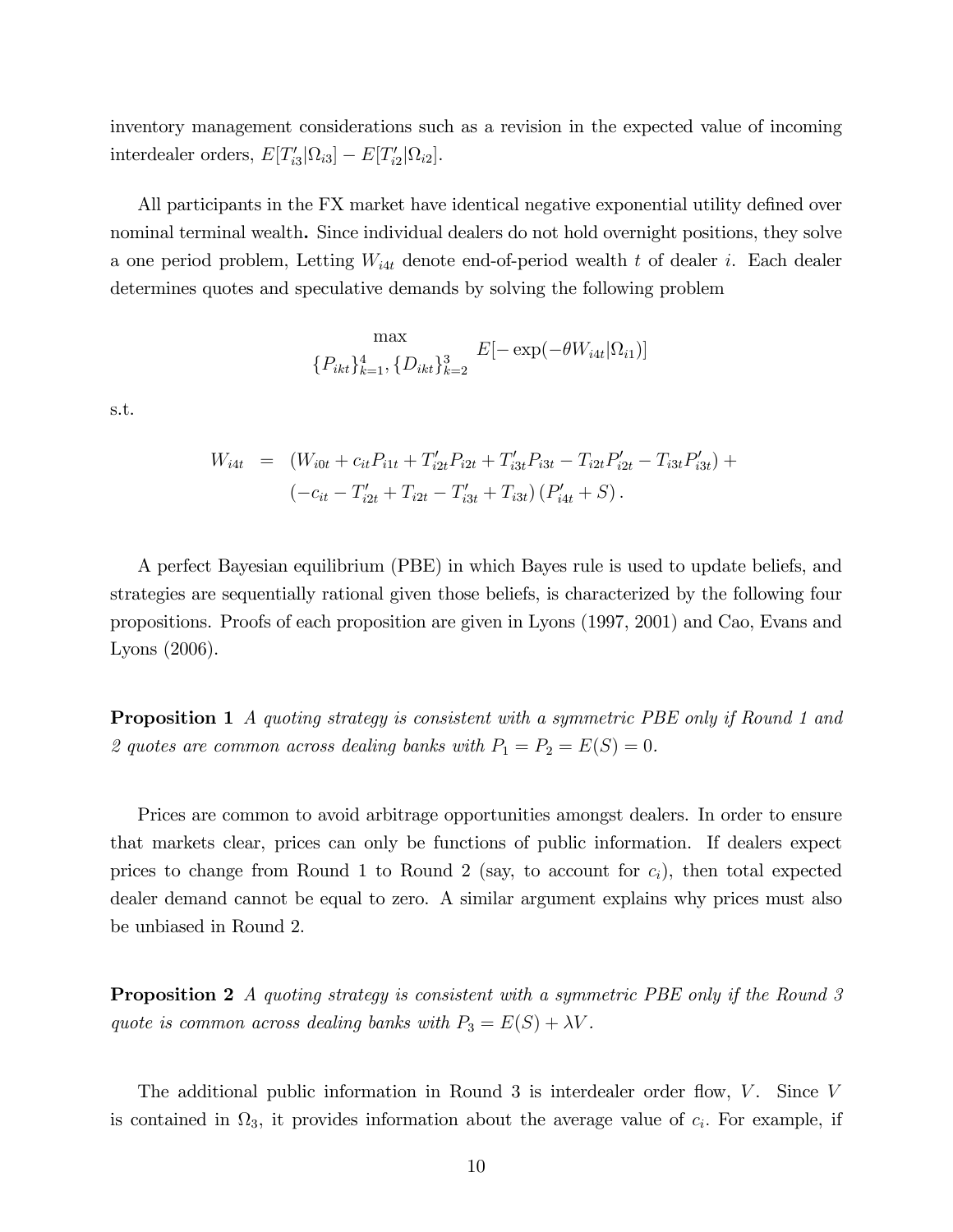$V = \sum T_{i2} > 0$ , dealers are on average buying FX in interdealer markets. Given Proposition 4, this implies that customers on average bought FX from dealers in the first round of the model. Since markets must also clear in Round 3,  $P_3$  must increases beyond  $E[P_4|\Omega_3]$  to provide a temporary premium that induces dealers to hold risky positions until Round 4.

**Proposition 3** The end-of-period price is a linear function of the aggregate supply of liquidity.

In the fourth round, dealers may trade with other FX participants in order to reduce their inventory position. Liquidity suppliers (customers and dealing banks) are not willing to absorb a risky inventory position without receiving higher expected returns. The net position that must be absorbed by liquidity suppliers will be equal to the total net FX position demanded by customers in the first round of the model.

**Proposition 4** The trading strategies of dealer i in a symmetric PBE are linear:

$$
T_{i2} = \beta_1 c_i \qquad \beta_1 > 0, \beta_2 < 0
$$
  

$$
T_{i3} = \beta_2 c_i \qquad \forall i = 1, ..., n.
$$

These optimal trading strategies take into account dealer is recognition that individual interdealer trades will affect prices. Private information motivates out-going dealer trades in Round 2 as dealers attempt to manipulate Round 3 prices through order flow, V. In Round 3, risk-averse dealers hedge their risk exposure. The qualitative predictions of the model are similar with and without payoff relevant information:

- (i) Dealers speculate on the future direction of the exchange rate using the private information learned from their trades with customers.
- (ii) Dealers speculate and hedge positions across time.
- (iii) Dealing institutions in FX market provide interday liquidity if compensated for risk.

### 4. Data and Descriptive Statistics

The primary source of data is the Bank of Canada's foreign exchange volume report. The report is coordinated by the Bank, and organized through the Canadian Foreign Exchange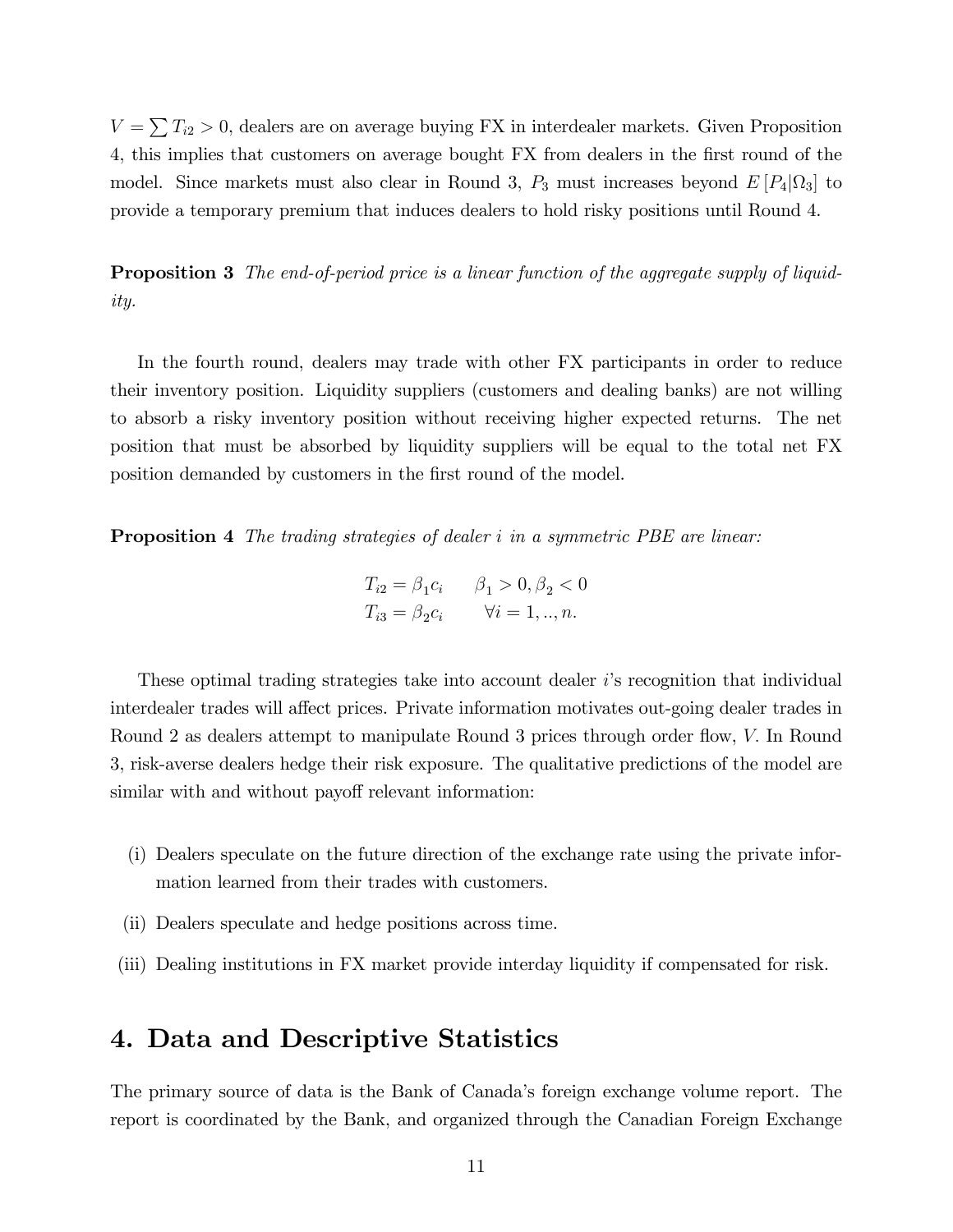Committee (CFEC). It provides details about FX trading flows, both purchases and sales, for all dealing Önancial institutions operating in Canada. In Canada, most FX trades are handled by the top six Canadian banks.<sup>13</sup> Trades may or may not be initiated by traders working directly for an FX desk. The dataset employed in this paper covers a five-year period and includes daily data over the period October 2, 2000 through to September 30, 2005, or more than 1250 observations.<sup>14</sup> The Bank of Canada also provides daily USD/CAD spot closing rates, and 10-year and 3-month interest rate spreads between Canadian and U.S. government bond yields. Since the foreign exchange rate is quoted as the number of Canadian dollars per U.S. dollar, a rise in the exchange rate represents a depreciation in the Canadian dollar.

Trading is disaggregated by FX market (spot and forward) and by the trading partners of dealers. Spot transactions are those involving receipt or delivery on a cash basis or in one business day for foreign exchange, while forward transactions are those involving receipt or delivery in more than one business day for foreign exchange.<sup>15</sup> The series are reported in Canadian dollars, and include trading against all other currencies, although most trading is in  $\text{USD}/\text{CAD}.^{16}$  Net flows, purchases less sales, are categorized according to customer type: commercial client business (CC) includes all transactions of resident and non-resident non-financial customers; Canadian-domiciled investment flow business (CD) accounts for transactions of non-dealer financial institutions located in Canada, regardless of whether the institution is Canadian-owned; foreign-domiciled investment business (FD) consists of all transactions of Önancial institutions, including FX dealers, pension funds, mutual funds and hedge funds, located outside Canada; and trades of the central bank (CB, i.e., the Bank of Canada). Participants are grouped in this manner in an attempt to distinguish between trade-related and capital-related áows. Net interbank transactions purchases (IB) between Canadian dealers are only considered in the disaggregated bank-by-bank analysis. These transactions are approximately zero when aggregated across reporting dealers.

The paper examines the daily net flows and the currency positions of each type of par-

 $13$ The largest FX dealers in Canada include the following banks: Bank of Montreal, Canadian Imperial Bank of Commerce, Banque Nationale, Royal Bank of Canada, Scotiabank, Toronto Dominion Bank

 $14$ The disaggregated data employed in this analysis is not available to market participants. Reporting institutions obtain some statistical summaries of the volume aggregates from the Bank of Canada, but only with a considerable lag.

<sup>&</sup>lt;sup>15</sup>A forward contract is an agreement between two parties to buy or sell an asset at a specified point of time in the future. Since FX swaps are made up of both spot and offsetting forward contract legs they are not used in the analysis.

<sup>&</sup>lt;sup>16</sup>In 2005, more than 96% of all spot, forward and FX swap trades, among reporting banks in Canada, included the Canadian dollar in at least one leg of the transaction (CFEC, 2006).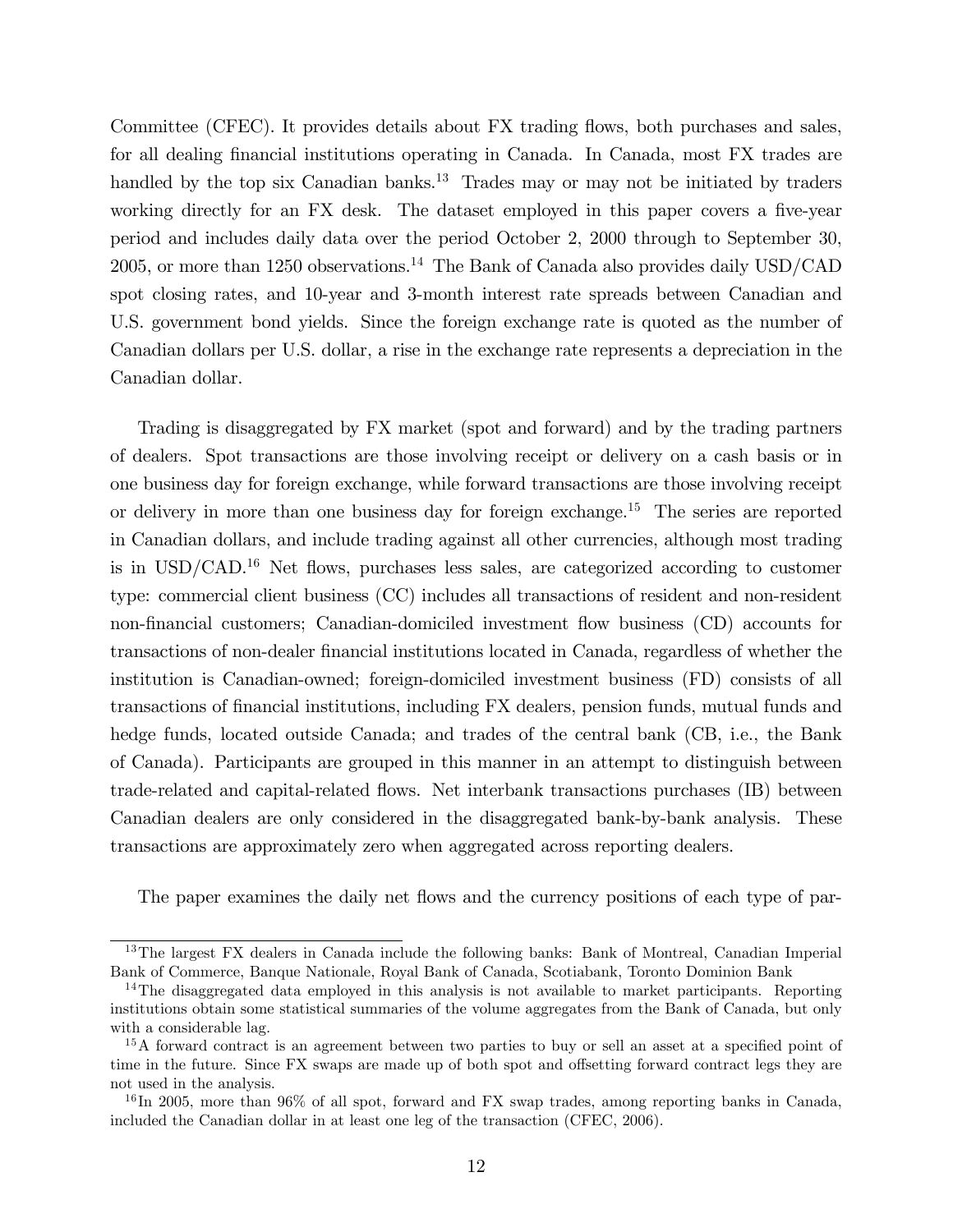ticipant. At any point in time, position amounts are equal to the cumulative sum of net flows. The flows and positions of market makers as a group and individually, indexed by  $i$ , are calculated as follows:

$$
MM_t = -(CC_t + CD_t + FD_t + CB_t)
$$
\n
$$
(3)
$$

and

$$
MM_{it} = -(CC_{it} + CD_{it} + FD_{i} + CB_{it}) + IB_{it}.
$$
\n(4)

Descriptive statistics associated with the daily net trading flows of each customer group are presented in Table 1. On average, commercial client and foreign-domiciled investment flows are larger and more volatile than Canadian-domiciled investment. Dealer flows are just as volatile as CC and FD flows. Interestingly, commercial clients, on average, purchase Canadian dollars, while foreign-domiciled Önancial institutions sell Canadian dollars. The magnitude of the means and medians associated with spot and forward flows suggest that foreign institutions do not utilize the forward market as intensively as domestic participants, such as Canadian dealers and commercial clients. Unlike the correlation between spot and forward flows for commercial clients and foreign-domiciled investment flows, the correlation between spot and forward flows for market making dealers is large in absolute value and negative, perhaps suggesting that dealing institutions use the two markets jointly to manage their overall FX position.<sup>17</sup> The Bank of Canada does not use the forward contract market in its operations.

Table 2 presents correlation coefficients between participant flows in spot and forward markets, individually and combined. These statistics indicate a strong negative correlation between commercial clients and foreign-domiciled institutions (combined market: -0.673, spot market: -0.421, forward market: -0.257), between foreign-domiciled institutions and market making dealing institutions in spot markets (-0.698), and between commercial clients and market making dealing institutions in forward contract markets (-0.623). Together these correlations may indicate that while commercial clients are the ultimate source of liquidity to foreign-domiciled institutions, the process is intermediated through dealers. For example, dealers may initially provide liquidity to foreign-domiciled institutions in the spot market. They can then turn around and demand liquidity from commercial clients in the forward contract market.

 $17$ Empirically, the correlation between spot and forward exchange rates is close to 100%, especially over periods greater and a few minutes (see Akram et al., 2006).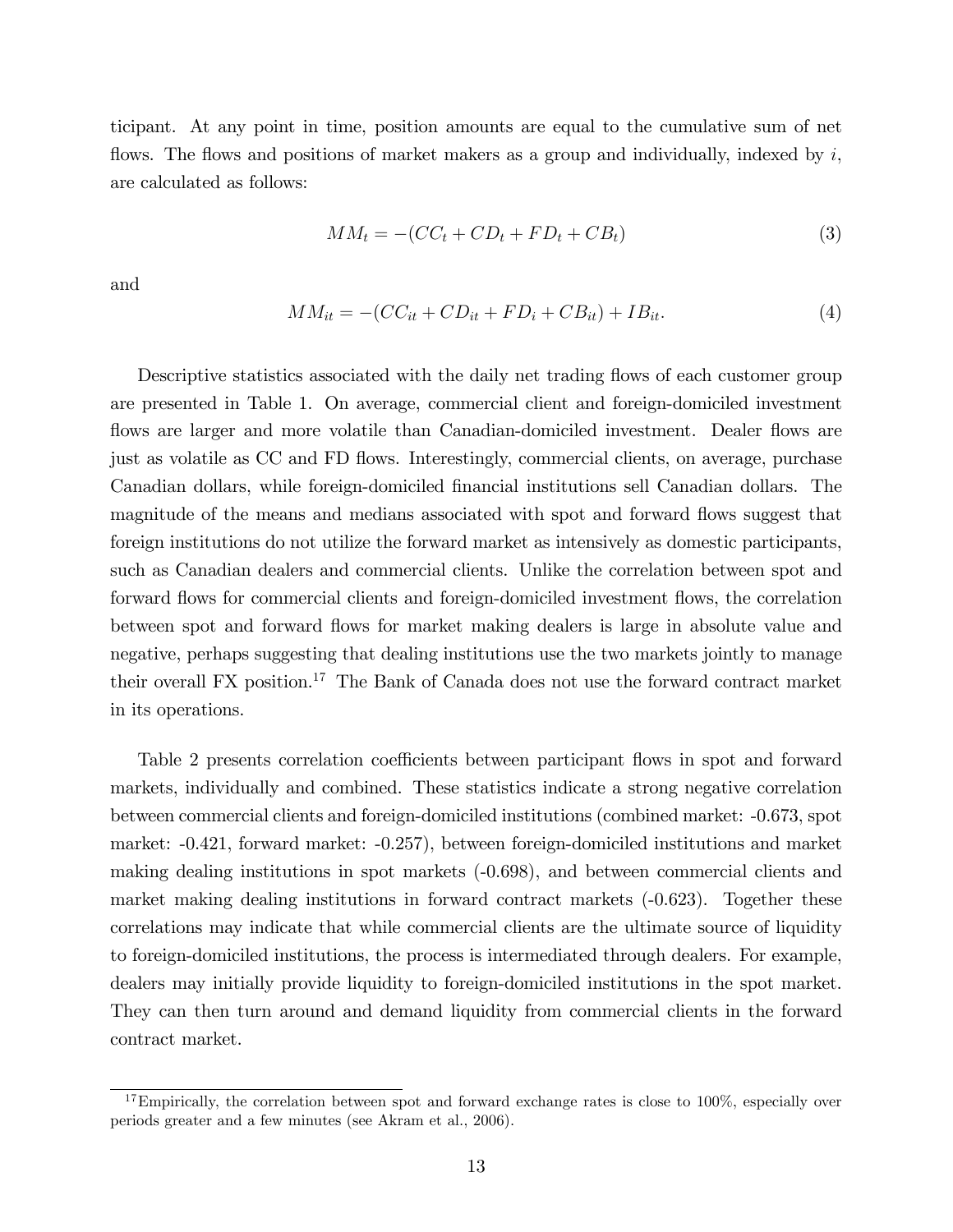Table 3 displays p-values associated with Wald test-statistics calculated under the null hypothesis of no Granger-causality between each pair of variables. Similar to BRS, FD trades are "pushers" in the FX market, influencing both MM and CC flows in the short-run. Findings are consistent with FD customers taking a leading role in the price discovery process, with  $CC$  and MM offsetting any changes in the demand and supply of  $FX$ . Interestingly,  $FD$ , CC and CD trades are all influenced by movements in exchange rates. Participants may be engaged in some kind of trend chasing behaviour, or are simply rebalancing their portfolios as exchange rates adjust to new information and the supply of liquidity.

### 5. Liquidity Provision across FX Participants

This section empirically examines the role of each participant in providing overnight liquidity to the FX market. The following question is addressed: when trades are initiated by a particular type of investor, who holds the offsetting position at the end of the day, at the end of the week, or at any time in to the future? BRS provide evidence that non-financial customers are liquidity suppliers in the Swedish krona market. Those findings are now compared to results from an analysis of the Canadian dollar market. Results suggest that commercial clients (CC) are indeed liquidity providers in the Canadian FX marketplace, but so too are market making financial institutions (MM). Further, market makers are especially involved in providing liquidity services when foreign financial customers (FD) initiate trades in the market.

A vector error-correction model (VECM) is estimated by maximum likelihood methods to uncover the dynamic relationship between participant positions and the exchange rate.<sup>18</sup> Since the positions of all participants in the FX market must sum-up to zero, not all participant positions can be included in the estimation. Market maker inventories are left-out, but their value can be determined using Equations (3) and (4). Unit-root tests are performed on all variables included in the model. Panel A in Table 4 presents Augmented Dickey-Fuller and Phillips-Perron unit-root test statistics and their associated p-values. In all cases, the null hypothesis of a unit root cannot be rejected at the  $5\%$  significance level. Trace test statistics are employed to determine the number of cointegrating relationships. Results presented in Panel B provides evidence of two cointegrating vectors. Based upon the Schwarz Information Criterion (SIC), two lags and a deterministic trend are included in each cointegrating vector.<sup>19</sup>

<sup>&</sup>lt;sup>18</sup>Estimation of vector error correction models is discussed in Hamilton (1994) and Johansen (1995).

 $19$ The trend in each cointegrating relationship is found to be significant.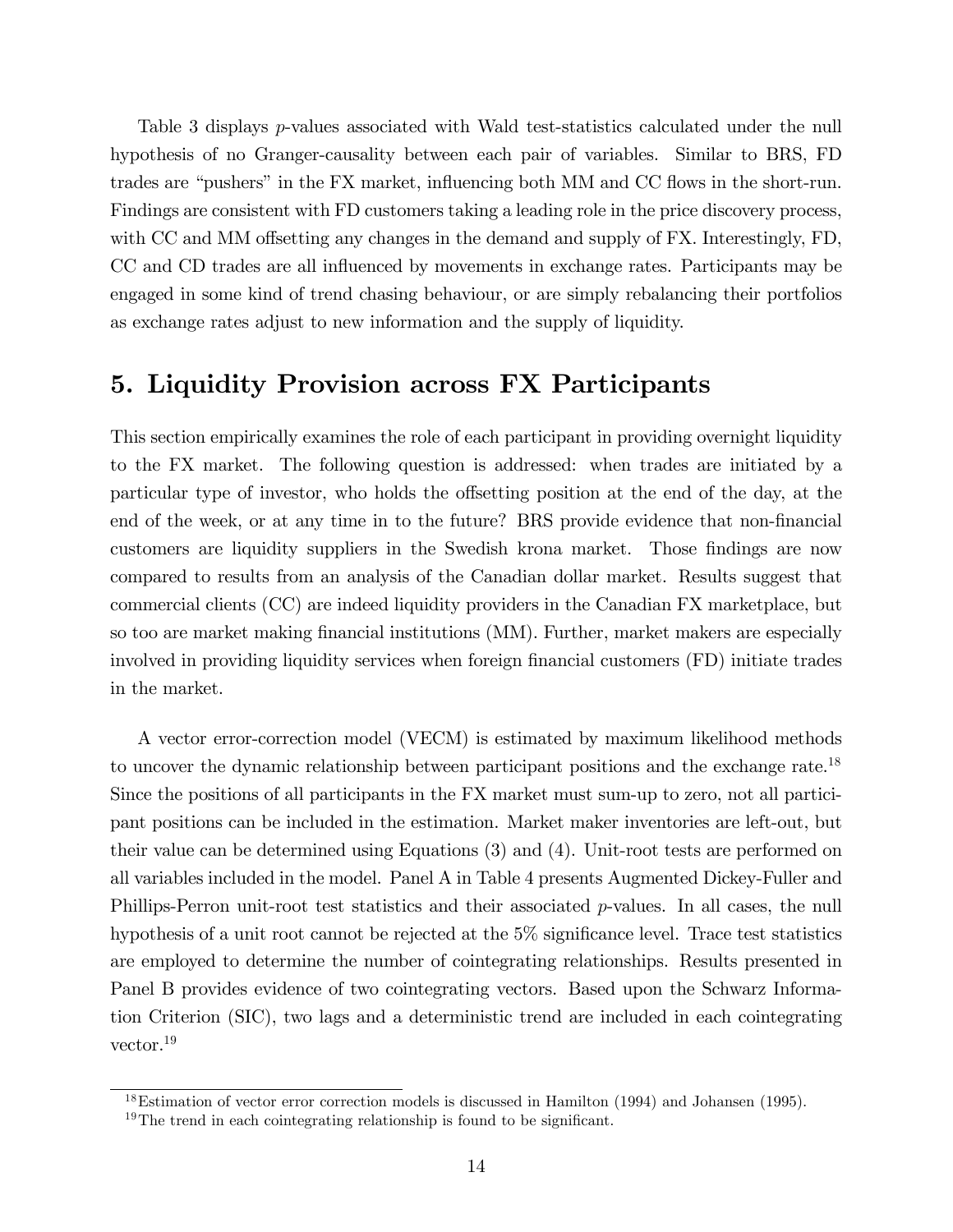A number of coefficient restrictions are imposed on the estimated model. They reflect the institutional considerations of the Canadian FX market, the implications of the theoretical model, and the statistical significance of the estimated coefficients. For example, the adjustment coefficients associated with each cointegrating vector in the foreign financial customer and central bank (CB) equations are not statistically different from zero, and are set to zero. Beginning in 1998, the Bank of Canada has chosen FX trading levels to have little or no impact on the exchange rate.<sup>20</sup> In both cointegrating vectors, coefficient estimates on CB are also set to zero. Table 5 summarizes the final version of the estimated model. A likelihood ratio test indicates that the restrictions imposed on the model cannot be rejected  $(\chi^2(6) = 7.33, p\text{-value} = 0.29).$ <sup>21</sup>

The estimated cointegrating vectors are presented in Panel A. In the first cointegrating vector, the exchange rate is normalized to one. This equation is associated with price discovery, and describes the long-run relationship between cumulative trade áows (or positions) and the exchange rate. Purchases of Canadian dollars by any one participant result in an appreciation of the Canadian dollar, all else equal. If FD trades are exogenous, the equation captures the long-run quantitative impact of these trades on commercial client positions, Canadian-domiciled Önancial (CD) customer positions, and the exchange rate. FD trades have the largest impact. D'Souza (2007) suggests that these participants are asymmetrically informed and influential in the price discovery process. The estimated coefficients associated with the positions of foreign financial customers and commercial clients are significant at the 1% level in the Örst cointegrating vectors.

In the second cointegration vector, the coefficient on the position of foreign financial customers—the "pushers" in the market, is normalized to one. This equation is associated with overnight liquidity provision, and relates liquidity demand and liquidity supply in the long-run. Estimates indicate that CC and FD take partially offsetting positions. Unlike BRS, a restriction that any change in the position of financial customers must be offset by an equal but opposite change in the position of non-financial commercial clients is rejected. Panel B reports the adjustment coefficients associated with each error-correction vector.

<sup>&</sup>lt;sup>20</sup>With the exception of a coordinated effort by the Bank of Japan, U.S. Federal Reserve, Bank of England, European Central Bank, and Bank of Canada to defend the euro in September 2000, the Bank of Canada has not intervened since 1998. All recent purchases of foreign currencies are associted with the replenishment of foreign exchange reserves.

 $2110$ -year and 3-month interest rate differentials between Canadian and U.S. benchmark government securities are included in the model to capture changes in market expectations of macroeconomic variables. They are found to be weakly exogenous. Further, coefficient estimates associated with these variables are not significant in either cointegrating vector.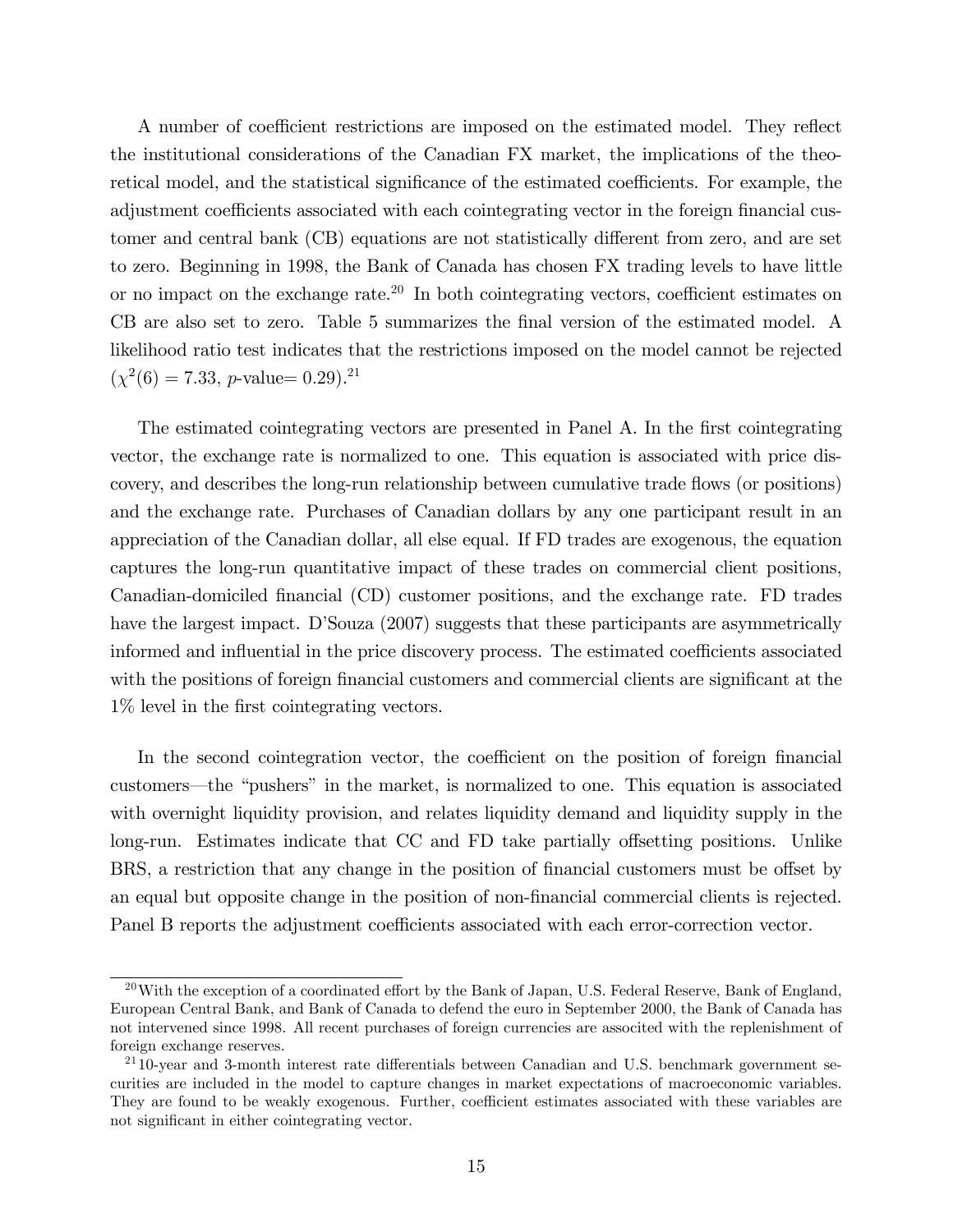Impulse response functions provide a convenient way to fully analyze the time-varying dimensions of liquidity provision given the interdependent nature of these variables. A shock to the *i*th variable not only affects the *i*th variable but is also transmitted to all of the other endogenous variables. Impulse response functions associated with the reaction of each variable to shocks in the positions of each customer-type are computed from the estimates of the VECM. Generalized impulse response functions are calculated rather than orthogonalized responses since the ordering of variables can be an important factor.<sup>22</sup> The reaction of each variable to a one standard-deviation innovation (i.e., a purchase of Canadian dollars) in CC, CD, and FD customer trades are documented in Table 6 at the 2-, 5-, 10-, 20-, 40-, and 100-day horizon. Negative values are associated with decreases in the Canadian dollar position of each participant. In the case of the exchange rate, negative values correspond to an appreciation of the Canadian dollar.

The long-run exchange rate reaction to each innovation reflects the fundamental information content of each type of trade.<sup>23</sup> FD purchases of Canadian dollars are associated with an appreciation of the Canadian dollar. Consistent with other findings in the literature, the market interprets net purchases by foreign financial customers as an indication that the dollar is undervalued. The effect of Canadian-domiciled financial institution purchases of Canadian dollars on the exchange rate, while also negative in sign, is not statistically significant at any horizon. While commercial client trades have a statistically significant impact on the exchange rate for up to ten days after the initial shock, results indicate that these customers must pay liquidity suppliers—especially market makers, for supplying this service. In particular, when CC customers demand Canadian dollars, the exchange rate will depreciate over the short-run. Overall, unlike FD trades, CC and CD trades are not informative about the long-run future value of the exchange rate.

Impulses in the positions of each customer type are persistent, and are usually statistically significant even at the 100-day horizon. More interesting is the impact of these impulses on the positions of other participants in the market. The impulse responses presented in Table 6 suggest that market makers provide considerable liquidity services to commercial clients. While CD and FD also take offsetting positions (for up to 40 business days), the magnitudes of these positions are substantially smaller and not statistically significant. In contrast, in response to a CD impulse, CC customers are the predominant liquidity provider. Market making institutions only provide liquidity for up to five days. Subsequent to a FD trade innovation, both CC and MM provide significant levels of liquidity, though commercial clients

 $22$ See Pesaran and Shin (1997).

 $23$ See Hasbrouck (1991a).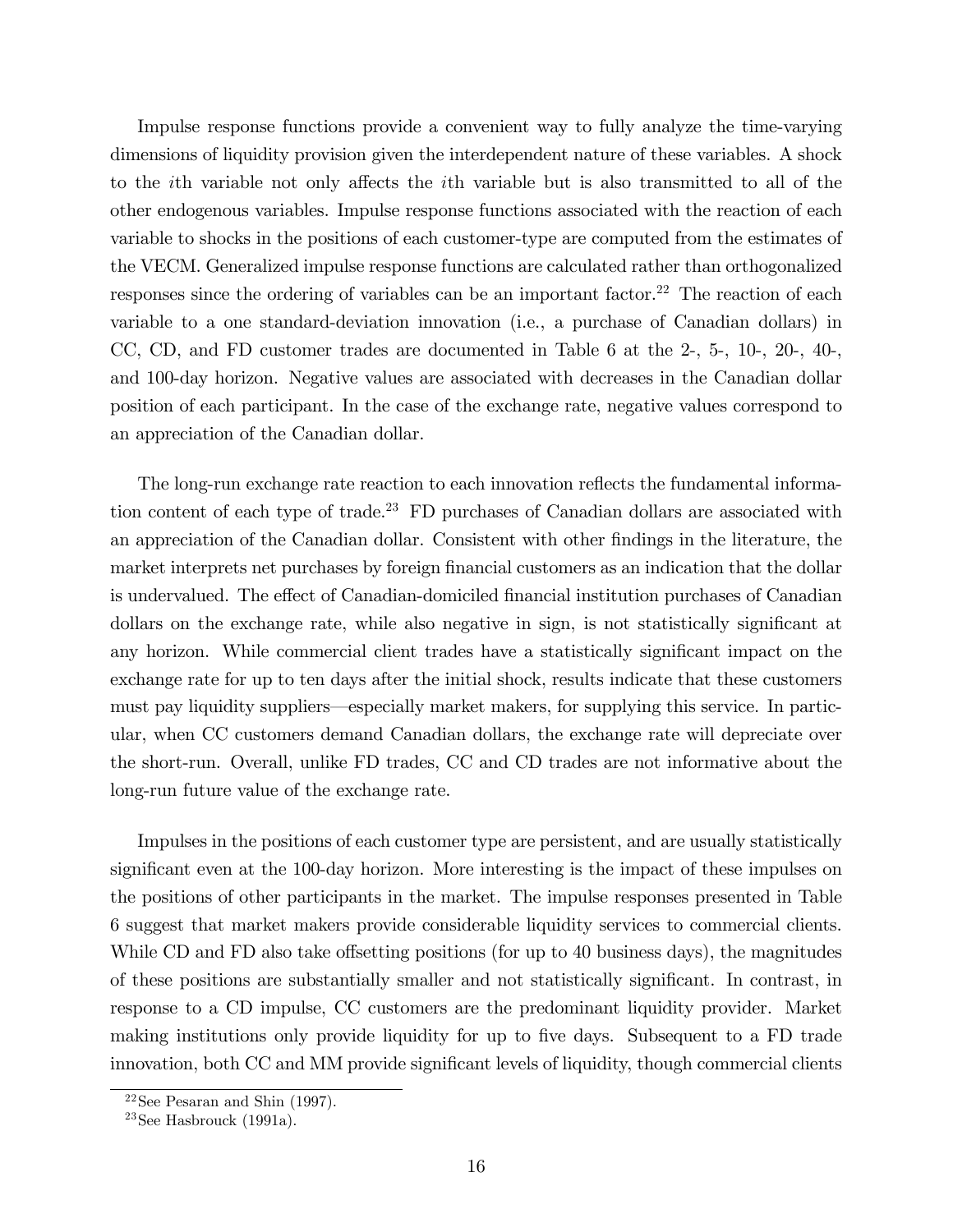dominate in this role. CC customers actually increase their supply of liquidity over time as market makers reduce their exposure. There is little evidence of statistically significant liquidity provision by any participant subsequent to a CB shock.<sup>24</sup>

Overall, results are qualitatively similar to BRS. In particular, non-Önancial customers are found to provide liquidity to financial customers, both foreign and domestic. Findings further illustrate that market making institution are liquidity suppliers subsequent to the trades of non-financial customers. Finally, there is significant evidence that dealing institutions as a group are overnight liquidity providers to foreign domiciled financial traders, though not to the same extent as commercial clients.

These results are consistent with the implications of the theoretical model developed in Section 3 in which payoff relevant information exists in the FX market. Unlike the prediction of the original Cao, Evans and Lyons (2005) model, there is considerable evidence that not all customer trades are equal. The long-run impact on the exchange rate and the behaviour of dealers will depend on which type of participant is initiating a trade. In particular, market makers are quick to provide liquidity to FD customers, possibly in an attempt to capture any fundamental information contained in these trades. Overtime, dealers will off-load their positions to commercial clients as the information becomes stale, or as the risks associated with holding these undesired balances becomes too costly. While the Cao, Evans and Lyons model was developed to explain strategic intraday trading, evidence presented here suggests that the model may also describe price and trade dynamics interday. These results stand in contrast with anecdotal and empirical evidence suggesting that market makers are exclusively intraday liquidity providers.

To further examine the extent to which dealers and commercial clients engage and interact in the supply of liquidity, customer flows are disaggregated by individual dealing institution. The analysis focuses on the six largest financial institutions in Canada. These firms are also the largest domestic market makers in FX. Before directly analysing whether dealers behave similarly in the provision of liquidity, it is useful to first determine if a common factor exists across the customer flows of dealers over time. If dealers receive related customer orders, individually they should behave in a similar manner. Table 7 presents maximum likelihood

 $^{24}$ This last set of results is not included in the table. With the exception of a coordinated effort by the Bank of Japan, U.S. Federal Reserve, Bank of England, European Central Bank, and the Bank of Canada to defend the euro in September 2000, the Bank of Canada has not intervened since 1998. All recent purchases of foreign currencies are associted with the replenishment of foreign exchange reserves.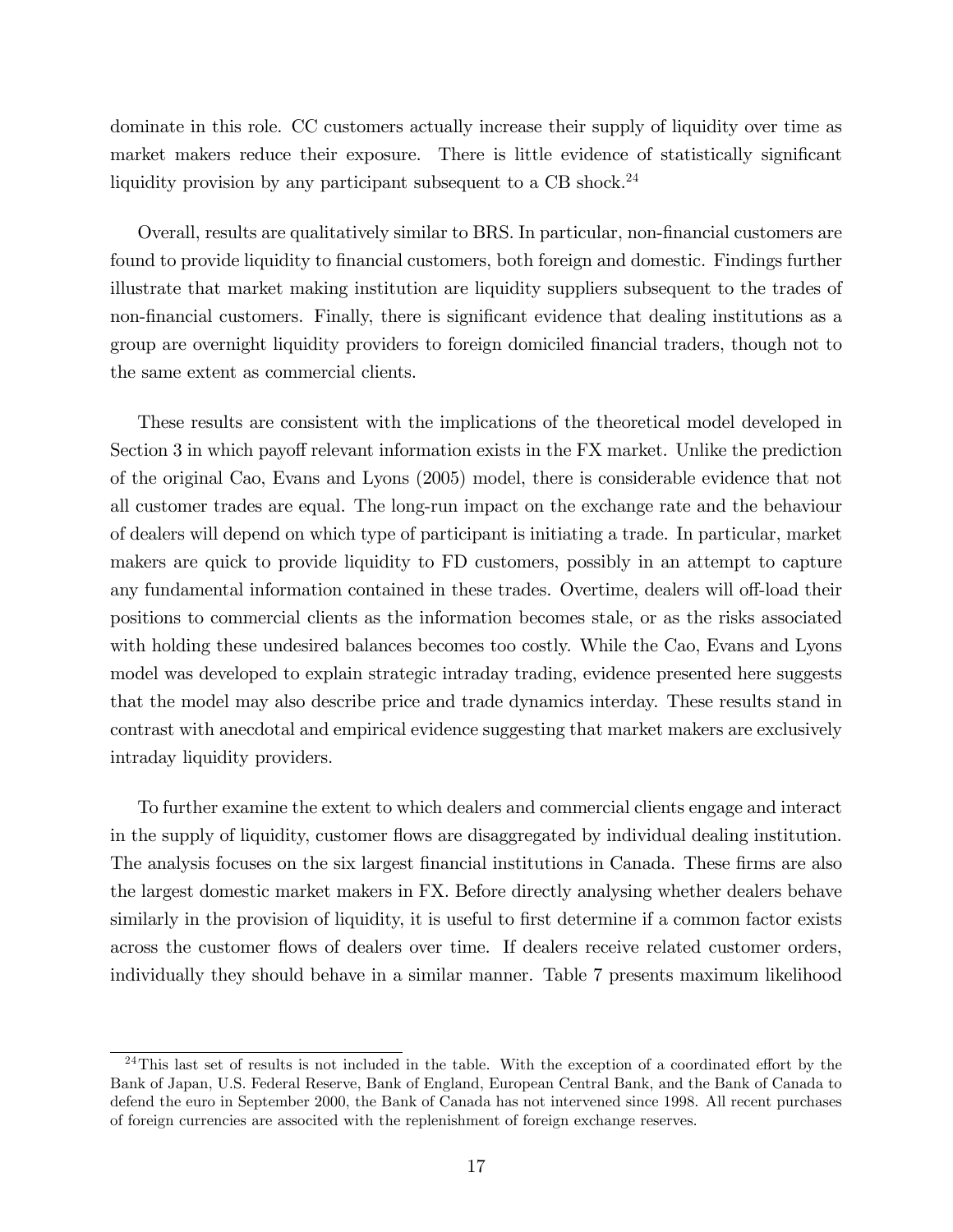estimates of the loadings,  $\Lambda$ , from a common factor analysis model

$$
x = \mu + \Lambda f + e
$$

where x is a vector of net trades at individual financial institutions,  $\mu$  is a constant vector of means and f is the independent standardized common factor.<sup>25</sup> Large loadings suggest that common factors exist across dealers. Findings point to a single factor that can explain a large component of the common variation in FD and CC flows. Changes in the exchange rate may induce the commercial clients of different market making institutions to behave similarly when providing liquidity. Given earlier findings that foreign-domiciled financial customers trades are informative, it is likely that dealers compete for these flows. If so, informed customers may divide their total order among many dealers to mitigate the risk that anyone may be able exploit the information contained in their trades. There is little evidence that a common factor explains the variation in CD or MM flows across banks.

The amount of liquidity supplied by each individual dealer is analyzed using the same vector error-correction model framework employed above. The commercial client positions of each dealer subsequent to a liquidity demand shock are also examined to determine if these participants behave in a consistent manner across dealers. Again, either commercial client or market making institution positions are not included in the estimation of the model.<sup>26</sup> The restrictions imposed on the cointegration vectors and the adjustment coefficients in each VECM are similar to those discussed above.<sup>27</sup> For example, adjustment coefficients associated with the cointegrating vectors in the FD equations are still not statistically different from zero. For brevity, Table 8 only describes the results of two exercises: the response in the positions of each dealing institution, and each institution's commercial client customers, to a standardized innovation in foreign-domiciled financial investment flows. While the commercial clients of all six financial institutions are significant liquidity providers, so too are all six market makers.<sup>28</sup> Overall, the results are similar to those presented earlier. Market making institutions are key providers of liquidity, but typically in smaller amounts that commercial clients.

<sup>25</sup>See Harman (1976).

 ${}^{26}CC$  or MM positions can be determined, ex-post, using Equations (3) and (4).

 $27$ Two lags, a deterministic trend, and two cointegrating vectors are included in the optimal specification. <sup>28</sup>Canadian-domiciled financial customers provide some levels of liquidity, but levels are not consistent

across financial institutions. There is little evidence that individual foreign domiciled financial institutions provided liquidity. These results are available from the author.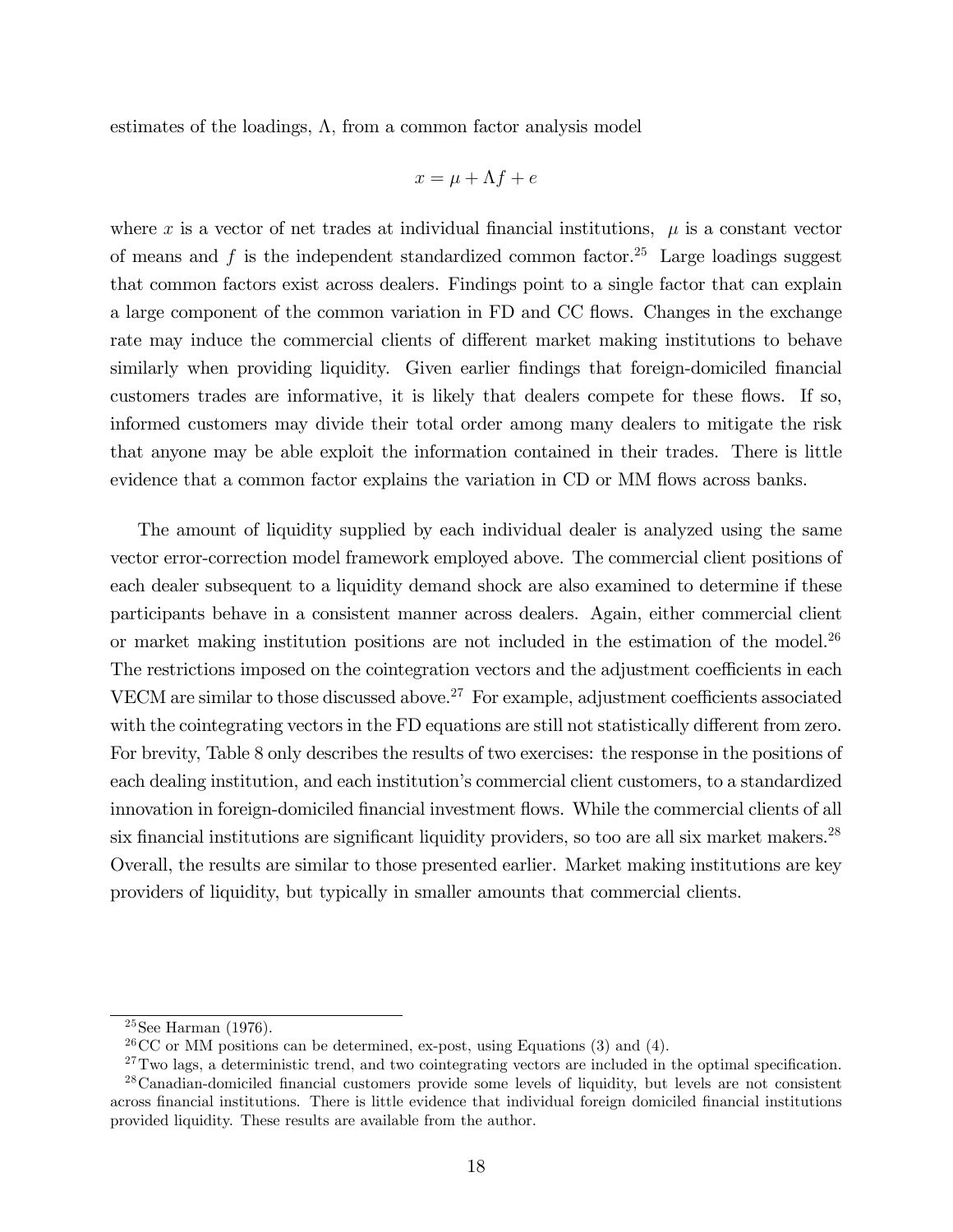### 6. Liquidity Provision across Spot and Forward Markets

Acting as intermediaries in the FX market, dealing banks have a natural ability in acquiring private customer trade áow information. They also have another important source of comparative advantage in the provision of interday liquidity. Dealing financial institutions operate across asset markets with correlated returns. Naik and Yadav (2003) Önd that market intermediaries in U.K. bond markets actively use futures to hedge changes in their spot exposure. Drudi and Massa (2001) demonstrate that dealing banks participating in the Italian Treasury bond market exploit private information by trading in both primary and secondary markets, and take advantage of differences in trade transparency between those markets. In the appendix to this paper, the Cao, Evans and Lyons (2006) is further extended to include correlated assets. The model allows for hedging, as well as informed speculation, across markets and over time, as long as differences exist in the speed with which order flow information is made public.

In this section, the positions of each participant in FX spot and forward contract markets are examined. Individual participants may use one market more than the other in their regular business operations. Descriptive statistics presented in Table 1 suggest that foreigndomiciled Önancial customers trade mostly in spot markets while commercial clients operate across both markets. The correlation between the spot and forward trade flows of market making dealing institutions is large and negative. Dealers, acting as market makers in both markets, can reduce their inventory risk exposure in one market by having an offsetting position in another market. Pairwise Granger-causality tests presented in Table 9 illustrate that trading between market participants is related across markets. For example, commercial client and foreign domiciled Önancial investment trading in spot markets Granger-cause commercial client trading in forward markets. On the other hand, commercial client trades in forward markets have an impact on market maker trades in spot markets.

A vector error-correction model is estimated once again. In line with the results presented earlier, trace test statistics indicate the presence of two cointegrating vectors in a specification that includes a deterministic trend in each cointegrating vector. Estimates of the cointegration vectors and the adjustment coefficients change only slightly. In particular, once participant positions are disaggregated across spot and forward contact markets there is little evidence that FD trades are still weakly exogenous.

In Figure 2, impulse response functions associated with the positions of commercial clients and market making dealers, in both spot and forward markets, are plotted subsequent to a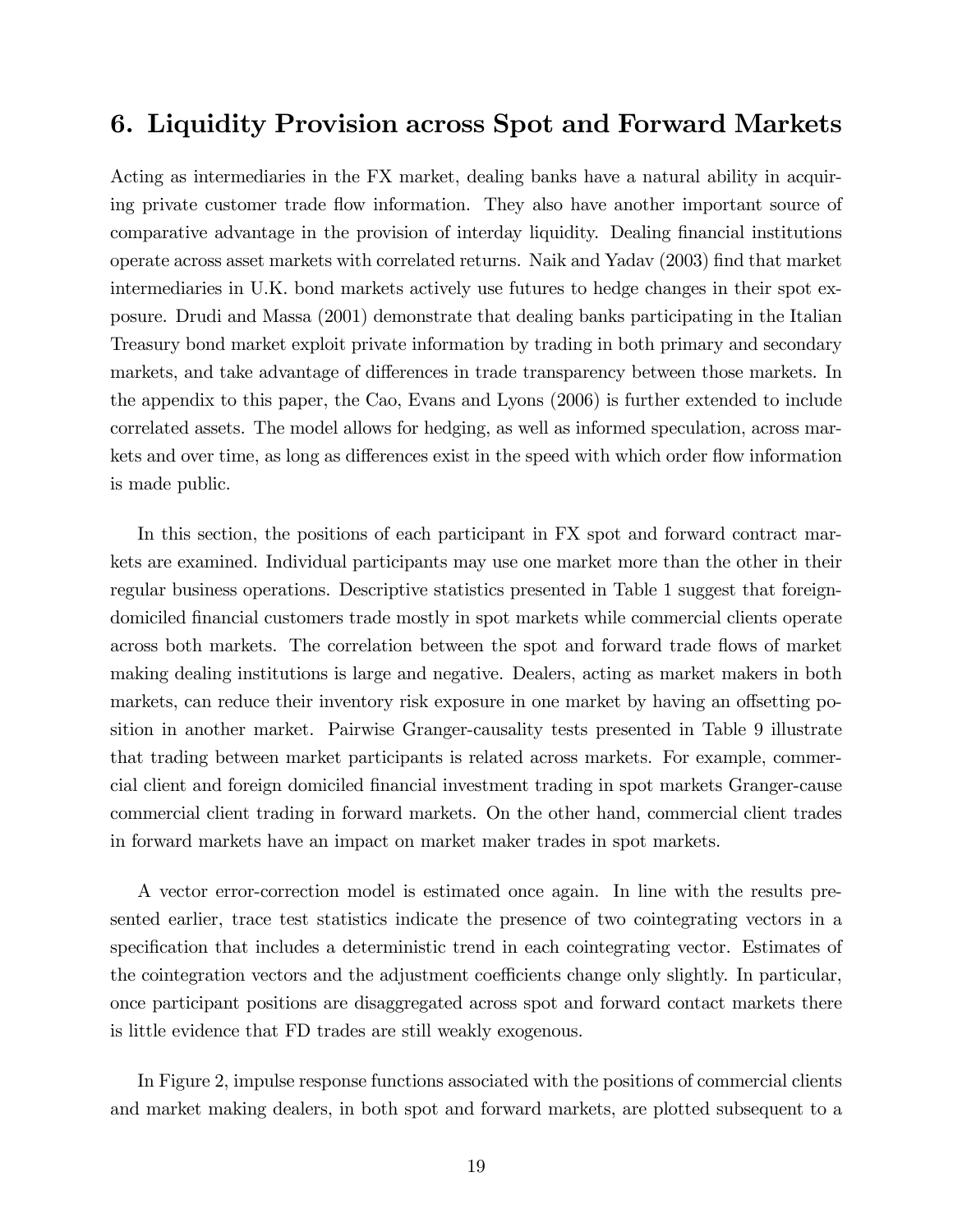shock in the spot position of foreign-domiciled financial customers. Recall that these trades are typically treated by the market as been informative about future movements in the exchange rate. After a one-standard deviation innovation in FD, market makers manage a short Canadian dollar position in the spot market, and a long Canadian dollar position in the forward market. The positions are not symmetric. In total, dealers are net liquidity suppliers. They hold a larger negative position in the spot market.

Consistent with the predictions of the theoretical model developed in the appendix, market making institutions attempt to use the information learned from FD trades in the spot market while taking a partially offsetting, or hedged position, in the forward market. In contrast, commercial clients, who are not privy to the information content of FD flows, provide ample levels of liquidity across total spot and forward markets. Over time, as market makers reduce their overall exposure, commercial clients increase their positions. In Figures 3, similar impulse response functions are plotted subsequent to a shock in the spot position of domestic financial customers (CD). Results are considerably different. Market makers hold nearly offsetting positions across spot and forward markets. They sell Canadian dollars in the spot market and buy Canadian dollars in the forward market. The two positions are nearly identical in absolute value, and not statistically different from zero over time. Commercial clients, again, increasingly provide liquidity in both spot and forward markets over time.

Dealers are well suited to provide overnight liquidity in correlated markets given their superior position in the intermediation of intraday trading and their ability to operate across multiple markets. Overall, results suggest that the relationship between the positions of commercial clients and market makers, and the role played by dealers in overnight liquidity provision, has been understated. Depending on the information content of trades, and the demands for liquidity in individual markets, dealers may speculate across markets while simultaneously providing liquidity. Over time, dealers will off-load part of their inventory positions.

### 7. Summary, Conclusion and Future Work

Our current understanding of overnight liquidity provision in FX markets is incomplete. Anecdotal and empirical evidence based on the datasets of individual participants, suggests that dealers in FX market are not involved. This is not the case for Canadian financial institutions operating in the U.S. dollar-Canadian dollar market. This paper considers a number of hypotheses concerned with the provision of overnight liquidity by dealing financial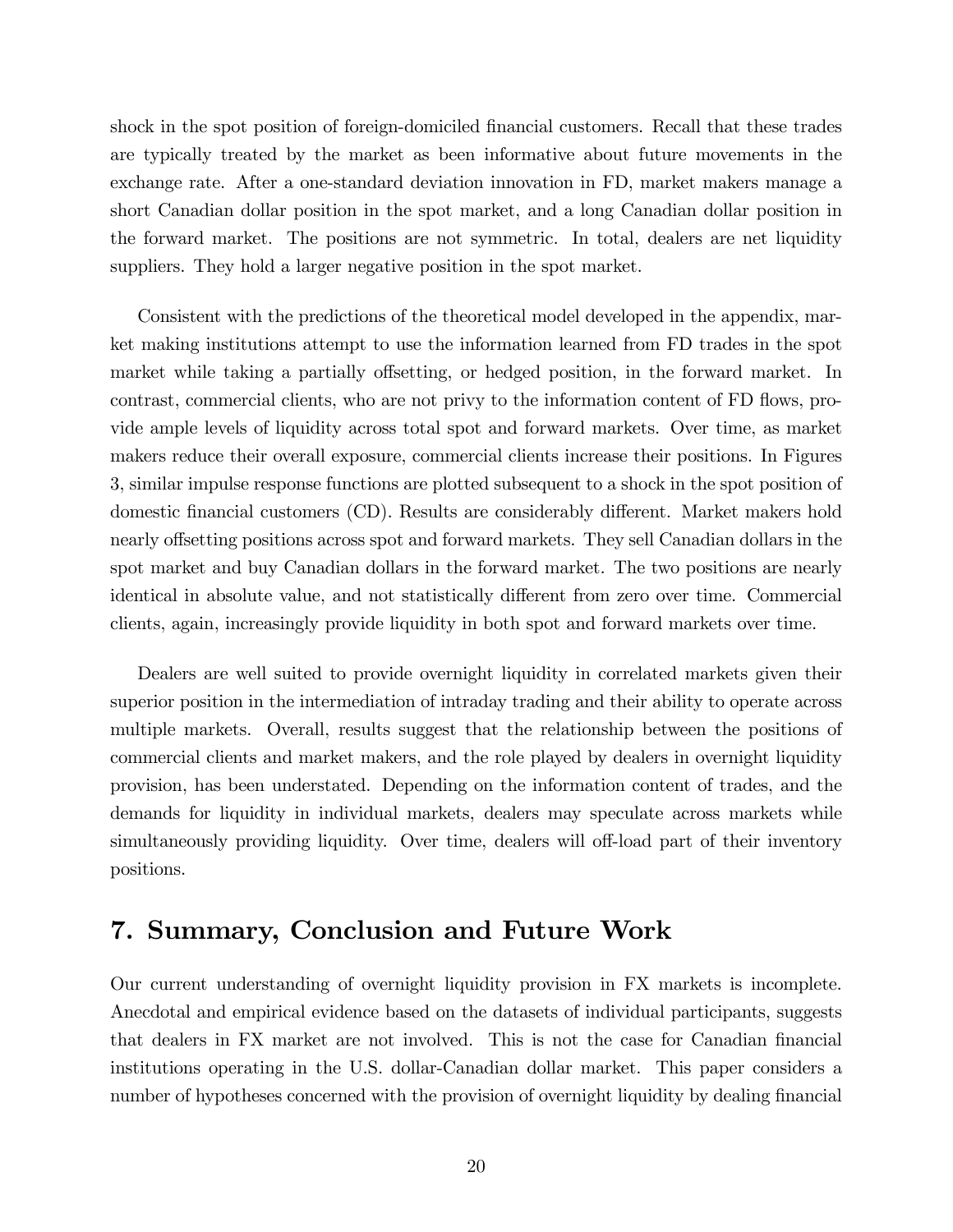institutions. With a finer disaggregation of trades, both in terms of the types of customers that trade with dealers, and a breakdown of positions across spot and forward contract markets, additional insight is gained on why, when and how dealer financial institutions provide this service.

The possible strategies that dealers engage in are demonstrated in a theoretical model based on Cao, Evans and Lyons (2006). Dealers use their own customer trades as a source of private information that may impart a temporary opportunity to make higher expected returns. Once the private information has been acted upon, or becomes stale, dealers will attempt to off-load any undesired positions to other participants in the market. Unlike domestic financial customers trades, foreign-domiciled financial customer trades are informative about future movements in the exchange rate. When trades are more informative, results presented in this paper suggest that dealers act more aggressively in the provision of liquidity. Consistent with BRS, there is ample evidence of a long-run relationship between the financial and non-Önancial customers of dealers in the demand and supply of liquidity. This paper finds that market making firms intermediate between these two participants over periods of time longer than a single day.

Dealing banks operating in the FX market have many potential sources of comparative advantage that may allow them to hold risky interday positions. For example, in the past, dealing institutions have negotiated quoting agreements between each other in order to guarantee access to minimum amounts of liquidity throughout the day. Electronic trading platforms such as EBS and Reuters now provide dealers with this kind of insurance. Non-market-making participants in the FX market do not have access to these electronic brokers. Further, since Önancial institutions allocate risk capital strategically across correlated business lines, financial institutions may have a higher tolerance for risk than other FX market participants. D'Souza and Lai (2006) illustrate how market making is influenced by the risk-bearing capacity of a dealer, which is itself determined by the amount of risk capital allocated to the activity. Future work will attempt to account for, and test, whether these advantages are also important determinants of interday liquidity provision.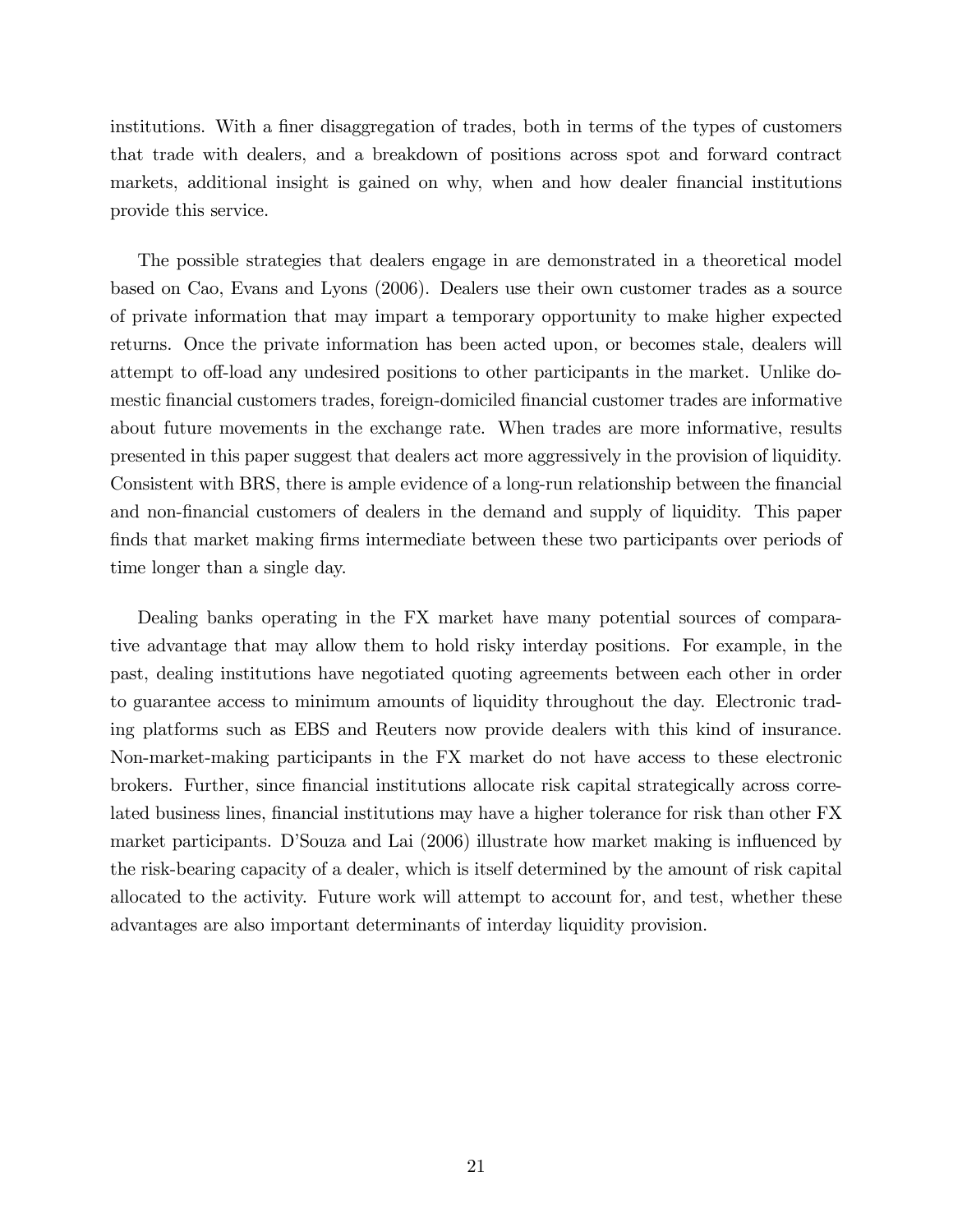### References

- Akram, F., D. Rime and L. Sarno 2006. "Arbitrage in the Foreign Exchange Market: Turning on the Microscope" Journal of International Economics, forthcoming.
- Bank for International Settlements. 2005. "Triennial central bank survey: Foreign exchange and derivatives market activity in 2004." Bank for International Settlements Press and Communications.
- Bank for International Settlements. 2007. "Triennial central bank survey: Foreign exchange and derivatives market activity in 2007." Bank for International Settlements Press and Communications.
- Bjønnes, G. and D. Rime. 2005. "Dealer behavior and trading systems in foreign exchange markets." Journal of Financial Economics 75, 571-605
- Bjønnes, G., D. Rime and H. Solheim. 2005. "Liquidity provision in the overnight foreign exchange market" Journal of International Money and Finance 24, 177-198.
- Brandt, M., and K. Kavajecz. 2004. "Price discovery in the U.S. Treasury market: The impact of orderflow and liquidity on the yield curve." *Journal of Finance* 59, 2623-2654.
- Canadian Foreign Exchange Committee. 2006. "Semi-annual foreign exchange volume survey." February. http://www.cfec.ca/files/cfec\_summarytables\_05octrev.pdf
- Cao, H., M. Evans, and R. Lyons, 2006. "Inventory information." Journal of Business 79, 325-364.
- Cheung, Y. and C. Wong. 2000. "A survey of market practitioners' views on exchange rate dynamics." Journal of International Economics  $51(2)$ : 375–97.
- Drudi, F., M. Massa. 2001. "Asymmetric information and trading strategies: testing behavior on the primary and secondary T.-Bond markets around auction days. ECB and Insead working paper.
- Drudi, F., M. Massa. 2005. "Price manipulation in parallel markets with different transparency" Journal of Business 78, 1625–1658
- D'Souza, C. 2002. "How do Canadian banks that deal in foreign exchange hedge their exposure to risk?" Bank of Canada working paper 2002-34.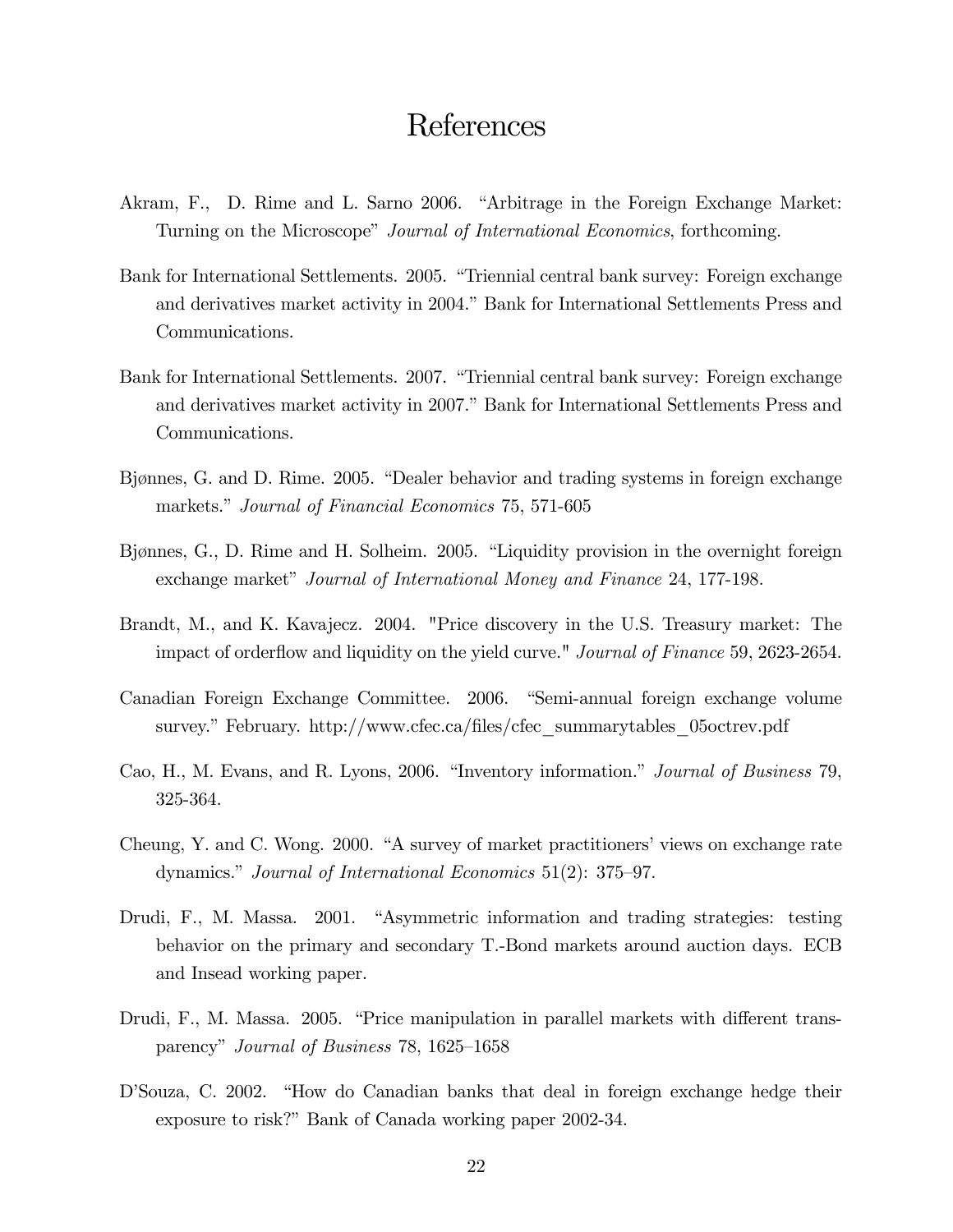- D'Souza, C., and A. Lai. 2006. "The effects of bank consolidation on risk capital allocation and market liquidity." Journal of Financial Research 29, 271-291.
- D'Souza, C. 2007. "Where does price discovery occur in FX markets." Bank of Canada working paper 2007-52.
- Efron, B. and R. Tibshirani. 1993. An Introduction to the Bootstrap, Chapman & Hall, New York.
- Evans, M. and R. Lyons. 2002a. "Order flow and exchange rate dynamics." Journal of Political Economy 110, 170-80.
- Evans, M. and R. Lyons. 2002b. "Informational integration and FX trading." Journal of International Money and Finance 21, 807-831.
- Evans, M. and R. Lyons. 2004. "Exchange rate fundamentals and order flow." U.C. Berkeley and Georgetown University working paper.
- Fan M. and R. Lyons. 2003. "Customer trades and extreme events in foreign exchange." In P. Mizen (Ed.), Monetary History, Exchange Rates and Financial Markets: Essays in Honor of Charles Goodhart, Edward Elgar, Northampton, MA, 160–179.
- Froot, K., and T. Ramadorai. 2005. "Currency returns, intrinsic value and institutional investor flows." *Journal of Finance* 60,1535-1566.
- Froot, K., and J. Stein. 1998. "Risk management, capital budgeting and capital structure policy for financial institutions: An integrated approach." Journal of Financial  $Economics\ 47, 55-82.$
- Hamilton, J. 1994. Time Series Analysis. Princeton University Press.
- Harman, H. 1976. Modern Factor Analysis. University of Chicago Press.
- Hasbrouck, J. 1991a. "Measuring the information content of stock trades." Journal of Finance 46, 179-207.
- Hasbrouck, J. 1991b. "The summary information content of stock trades: An econometric investigation." Review of Financial Studies 4, 571-91.
- Ito, T., R. Lyons, and M. Melvin. 1998. "Is there private information in the FX market? The Tokyo experiment." Journal of Finance 53, 1111-1130.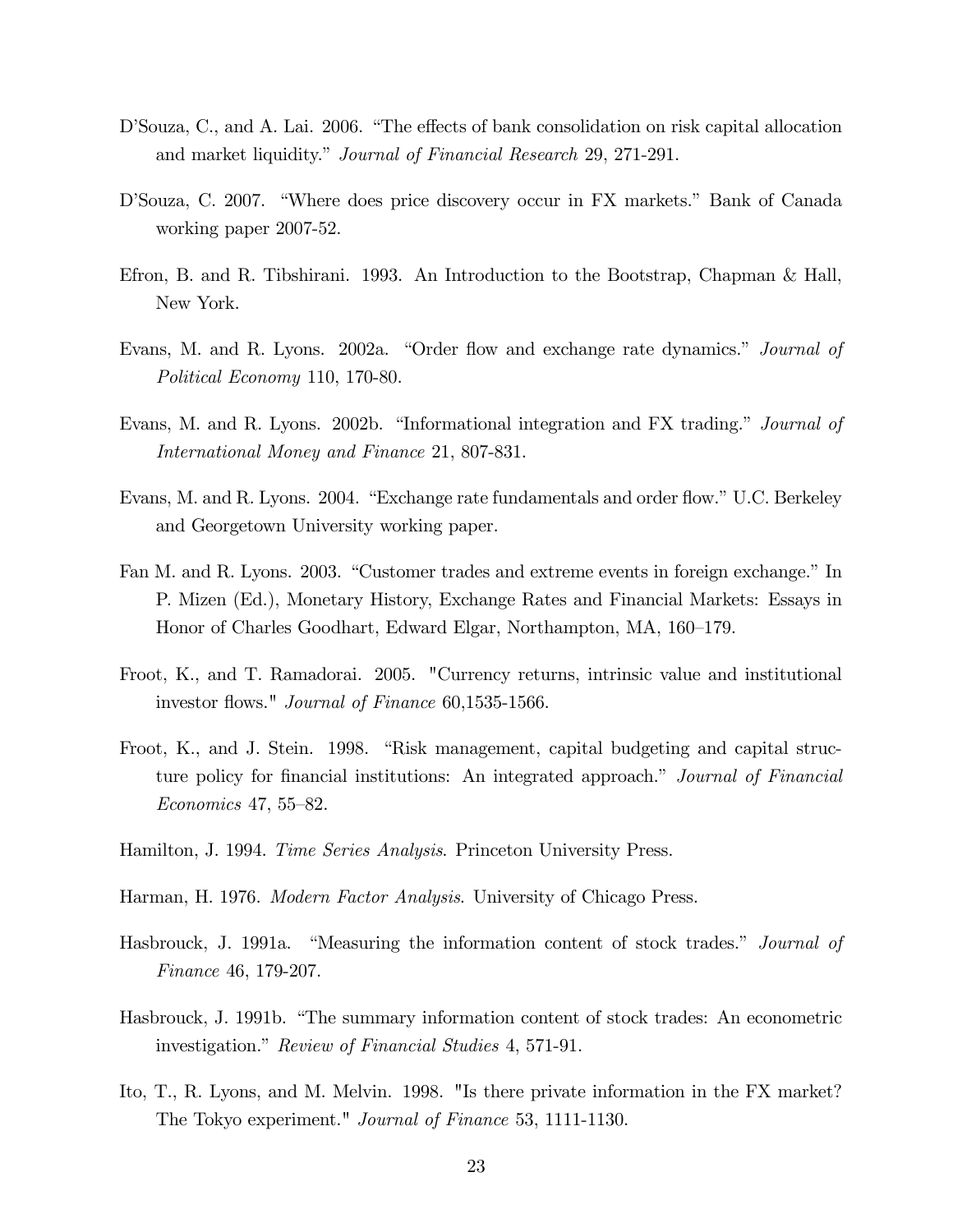- Johansen, S. 1995. Likelihood-based Inference in Cointegrated Vector Autoregressive Models. Oxford University Press.
- Lyons, R. 1995. "Tests of microstructural hypotheses in the foreign exchange market." Journal of Financial Economics 39, 321-351.
- Lyons, R. 1997. "A simultaneous trade model of the foreign exchange hot potato." Journal of International Economics 42, 275-98.
- Lyons, R. 2001. The Microstructure Approach to Exchange Rates. MIT Press. Cambridge Massachusetts.
- Mende, A., L. Menkhoff and C. Osler. 2006. "Price discovery in currency markets." Brandeis University working paper.
- Naik N. and P. Yadev. 2003. "Risk management with derivatives by dealers and market quality in government bond markets." Journal of Finance 58, 1873-1904.
- OíHara, M. 1995. Market Microstructure Theory. Blackwell Publishers. Cambridge Massachusetts.
- Osler, C. 2008. "Foreign exchange microstructure: A survey of the empirical literature." Brandeis University working paper.
- Payne. R. 2003. "Informed trade in spot foreign exchange markets: An empirical investigation." Journal of International Economics 61, 307-329.
- Pesaran, M. and Y. Shin. 1997. "Generalized impulse response analysis in linear multivariate models." Economic Letters 58, 17-29.
- Stulz, R., 1996. "Rethinking risk management." Journal of Applied Corporate Finance 9,  $8 - 24.$
- Tien, D. 2002. "Hedging demand and foreign exchange risk premium." Haas Business School working paper.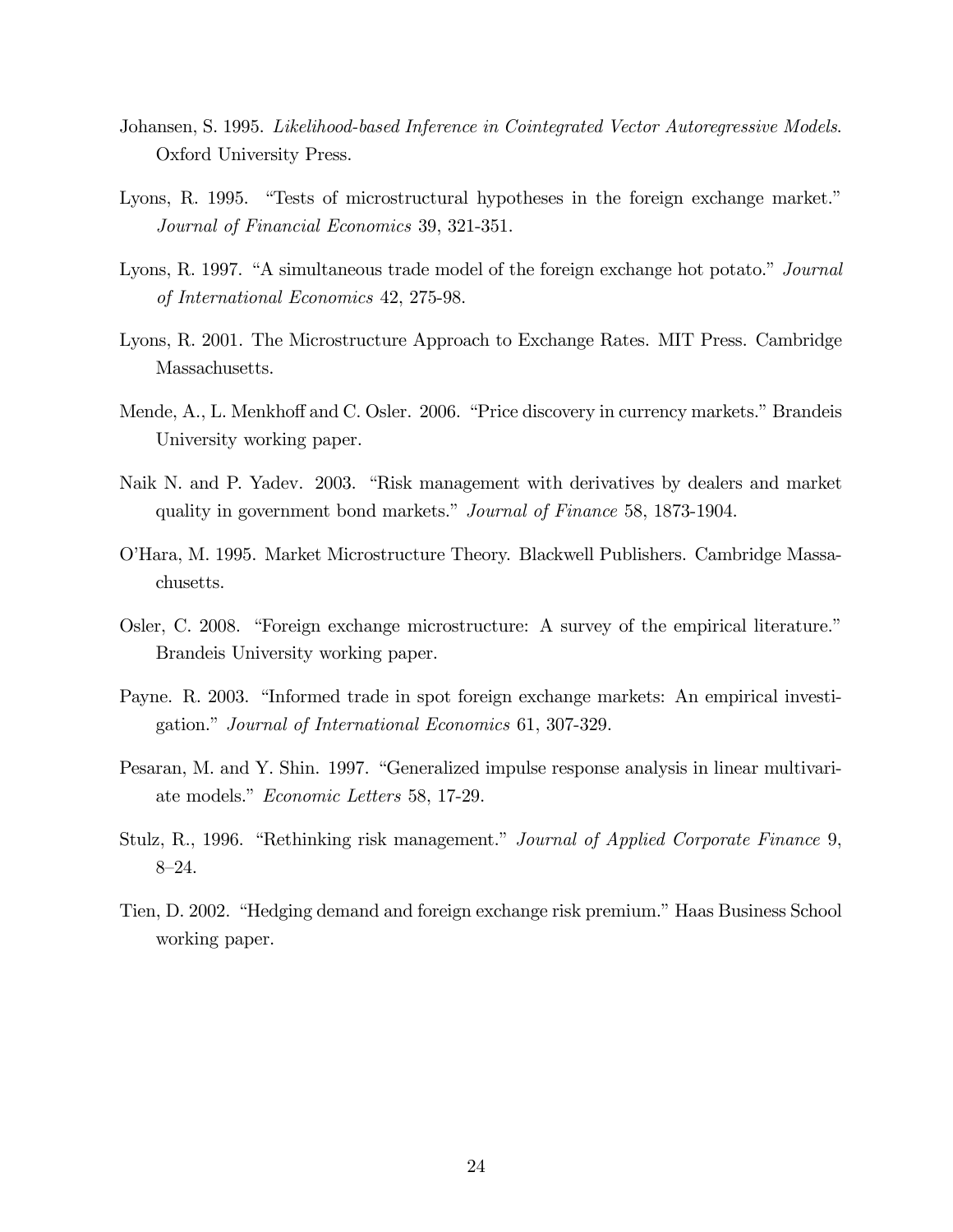

Figure 1: Trade Flows by Participant Type and Exchange Rate Returns, Daily

The net flows of market participants are categorized according to customer type: commercial client trading (CC) includes transactions by resident and non-resident non-financial customers; Canadian-domiciled investment (CD) include transactions by non-dealer financial institutions located in Canada, regardless of whether the institution is Canadian-owned; foreign-domiciled investment (FD) includes all transactions by financial institutions, including FX dealers, pension funds, mutual funds and hedge funds, located outside Canada; central bank flows (CB) include trades by the Bank of Canada; market making flows (MM) include trades by Canadian dealers. Exchange rate returns are calculated as the log difference in the U.S. dollar-Canadian dollar exchange rate. Sample: October 2, 2000 - September 30, 2005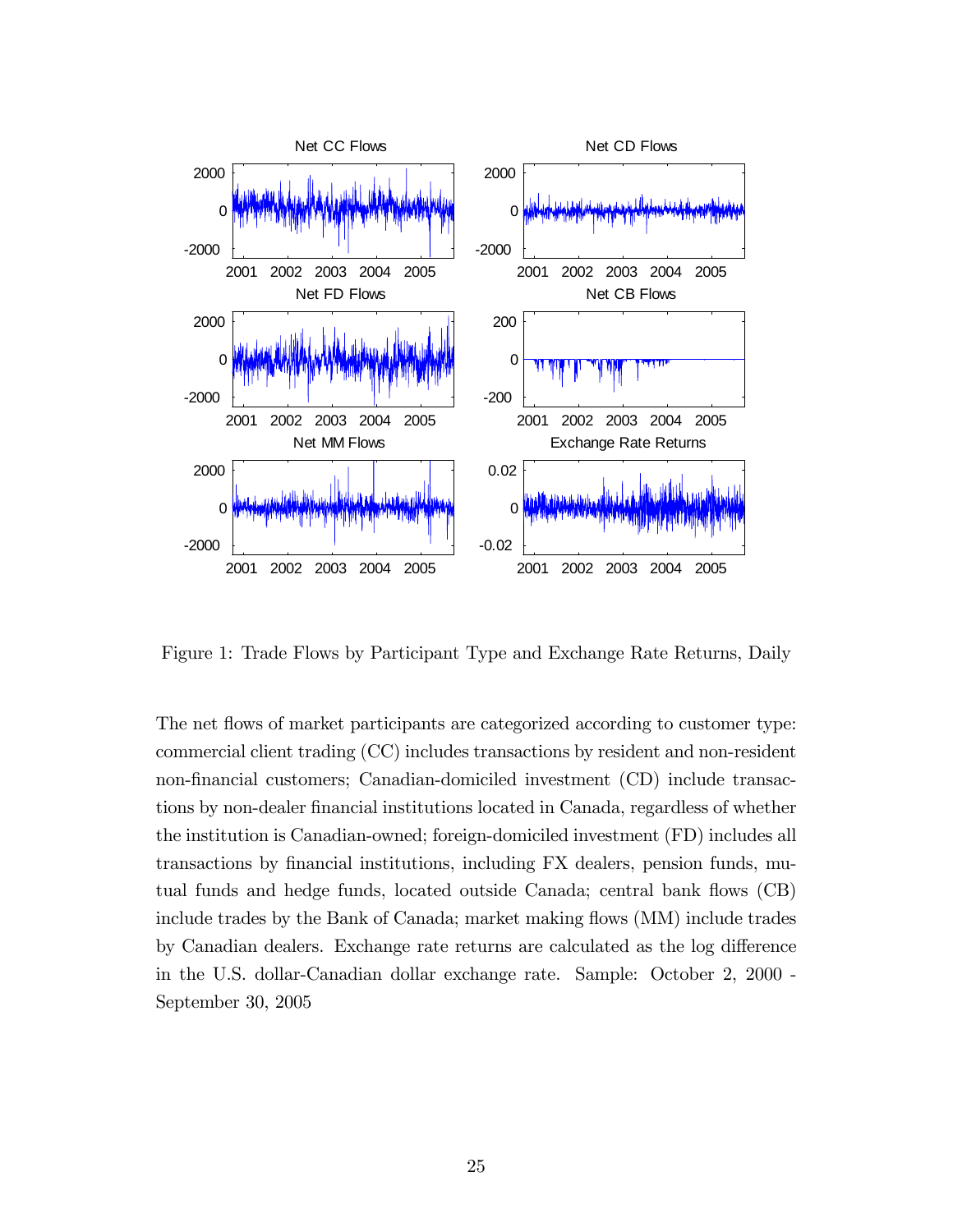

Figure 2: Generalized Impulse Response Functions, FD Innovation in the Spot Market

Impulse response functions are presented subsequent to 1-standard deviation innovation in foreign-domiciled investment  $(FD)$  in the spot market. 95% confidence intervals are plotted based on a bootstrap with 200 replications (Efron and Tibshirani, 1993).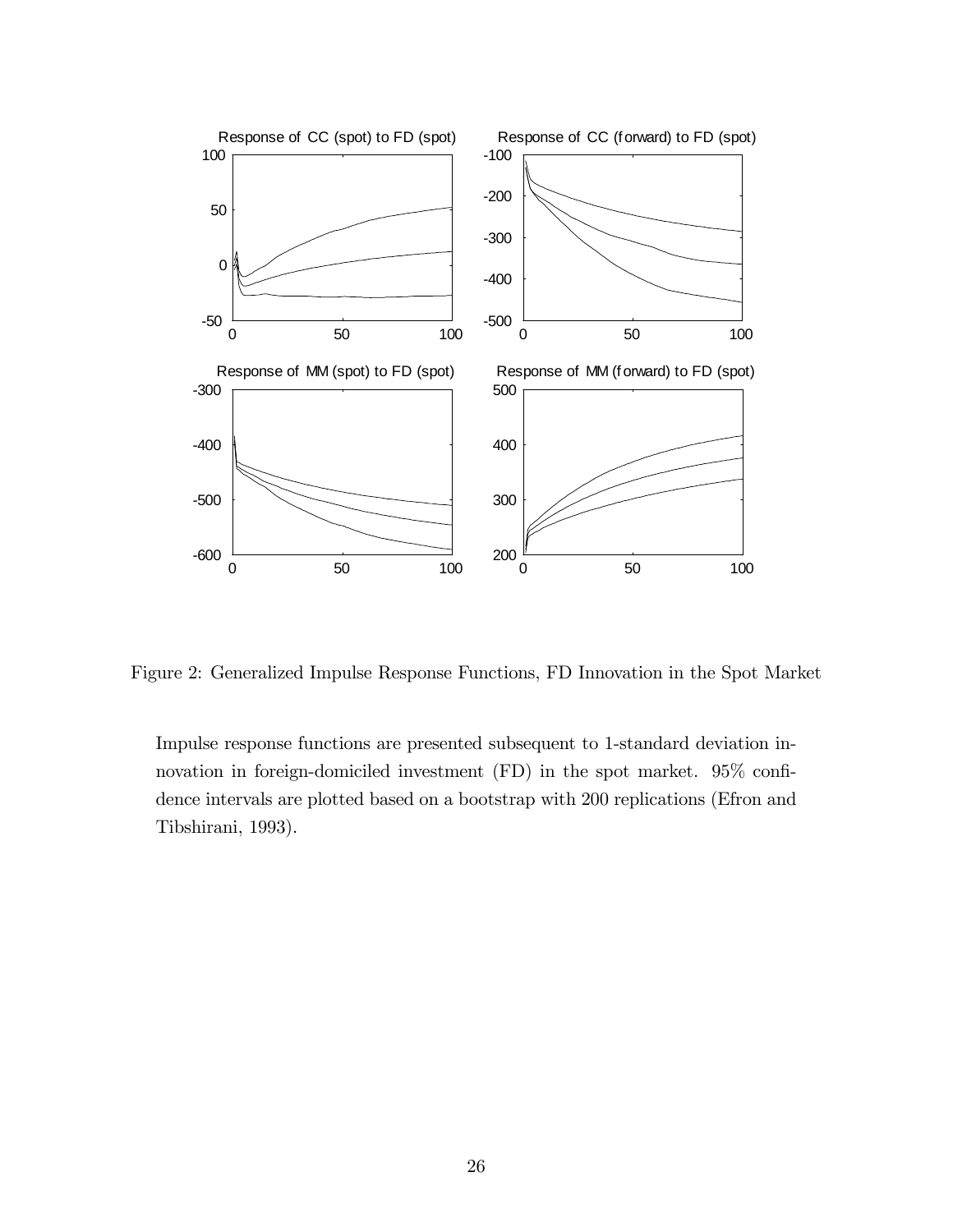

Figure 3: Generalized Impulse Response Functions, CD Innovation in the Spot Market

Impulse response functions are presented subsequent to 1-standard deviation innovation in Canadian-domiciled investment  $(CD)$  in the spot market. 95% confidence intervals are plotted based on a bootstrap with 200 replications (Efron and Tibshirani, 1993).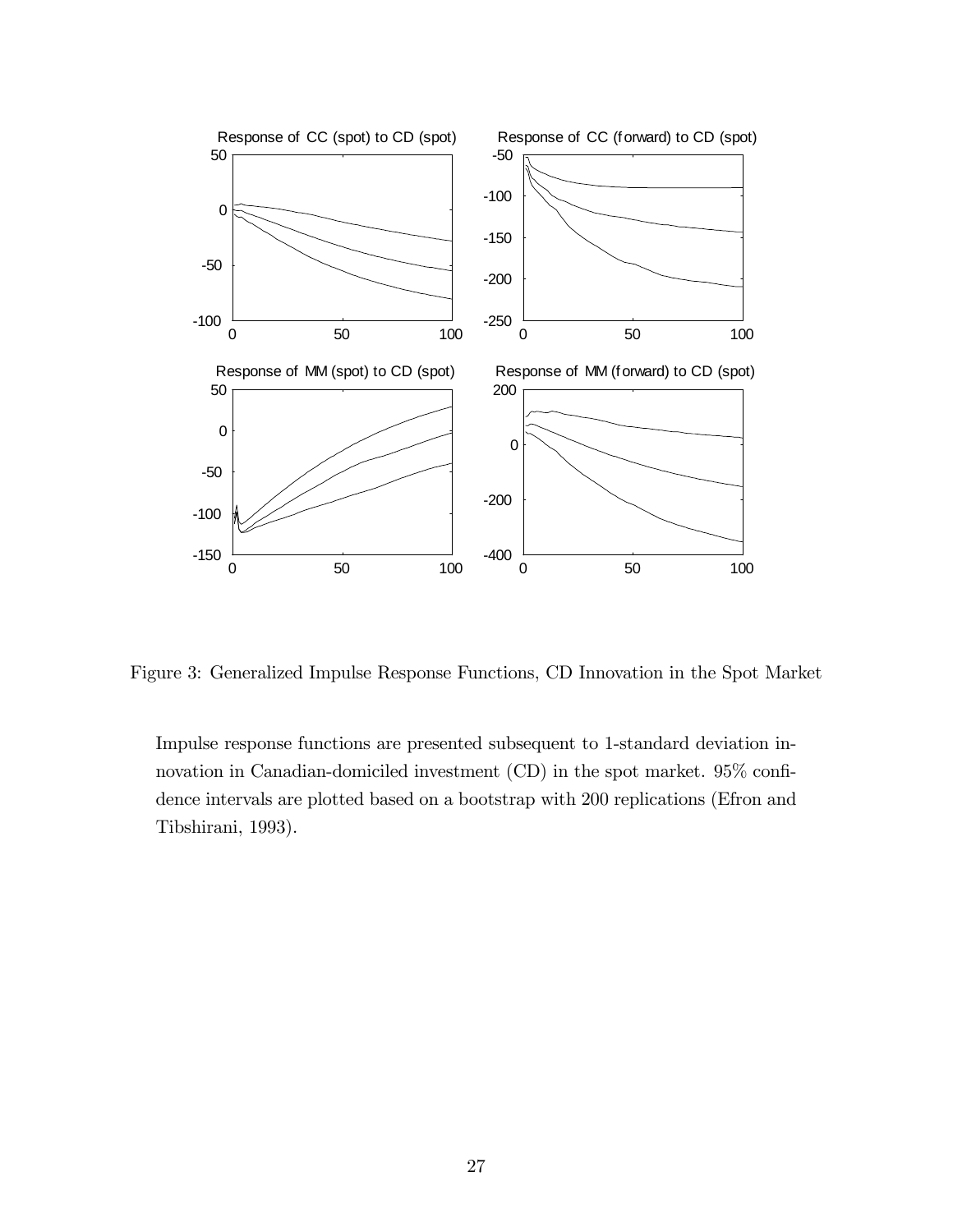Table 1: Summary Statistics of Net Trade Flows, Spot and Forward Markets, Daily

Net daily trades flows for each participant are the difference between purchases and sales of Canadian dollars. Flows are categorized according to customer type: commercial client trading (CC); Canadian-domiciled investment (CD); foreigndomiciled investment (FD); central bank flows (CB); market making flows (MM) include trades by Canadian dealers. Net daily trading is also disaggregated by FX market (spot, forward). Spot transactions are those involving receipt or delivery on a cash basis or in one business day while forward transactions are those involving receipt or delivery in more than one business day. Sample: October 2, 2000 - September 30, 2005. Number of daily observations: 1255.

| Participant Category |            |            |           |                                                                                            |  |  |  |  |
|----------------------|------------|------------|-----------|--------------------------------------------------------------------------------------------|--|--|--|--|
| CC                   | CD         | FD         | CB        | MM                                                                                         |  |  |  |  |
|                      |            |            |           |                                                                                            |  |  |  |  |
| 153.86               | $-12.39$   | $-104.62$  | $-5.72$   | $-6.17$                                                                                    |  |  |  |  |
| 150.70               | $-11.40$   | $-103.90$  | 0.00      | $-18.60$                                                                                   |  |  |  |  |
| 463.14               | 229.01     | 532.39     | 17.29     | 402.59                                                                                     |  |  |  |  |
| $-2447.80$           | $-1202.80$ | $-2439.90$ | $-173.07$ | $-1976.30$                                                                                 |  |  |  |  |
| 2247.10              | 920.90     | 2313.90    | 0.00      | 5766.70                                                                                    |  |  |  |  |
|                      |            | Spot       |           |                                                                                            |  |  |  |  |
| 97.49                | $-46.74$   | $-90.79$   | $-5.72$   | 34.27                                                                                      |  |  |  |  |
| 94.70                | $-27.50$   | $-106.10$  | 0.00      | 24.90                                                                                      |  |  |  |  |
| 289.81               | 167.69     | 489.70     | 17.29     | 503.26                                                                                     |  |  |  |  |
| $-2185.90$           | $-2738.10$ | $-2546.00$ | $-173.07$ | $-1961.20$                                                                                 |  |  |  |  |
| 1469.70              | 714.10     | 1903.80    | 0.00      | 2616.80                                                                                    |  |  |  |  |
|                      |            | Forward    |           |                                                                                            |  |  |  |  |
| 56.36                | 34.35      | $-13.82$   |           | $-90.34$                                                                                   |  |  |  |  |
| 42.40                | 27.00      | $-8.50$    |           | $-72.20$                                                                                   |  |  |  |  |
| 338.17               | 200.99     | 181.21     |           | 464.57                                                                                     |  |  |  |  |
| $-2539.10$           | $-987.40$  | $-1272.00$ |           | $-5335.40$                                                                                 |  |  |  |  |
| 2068.50              | 2707.70    | 1408.40    |           | 1779.00                                                                                    |  |  |  |  |
|                      |            |            |           |                                                                                            |  |  |  |  |
|                      |            |            |           | <b>Total Across Markets</b><br>$(\mathcal{C}_{\mathbf{not}} \mathcal{L}_{\mathbf{lower}})$ |  |  |  |  |

| Correlation<br>0.082<br>$-0.238$<br>- 0.061 |          |
|---------------------------------------------|----------|
|                                             | $-0.485$ |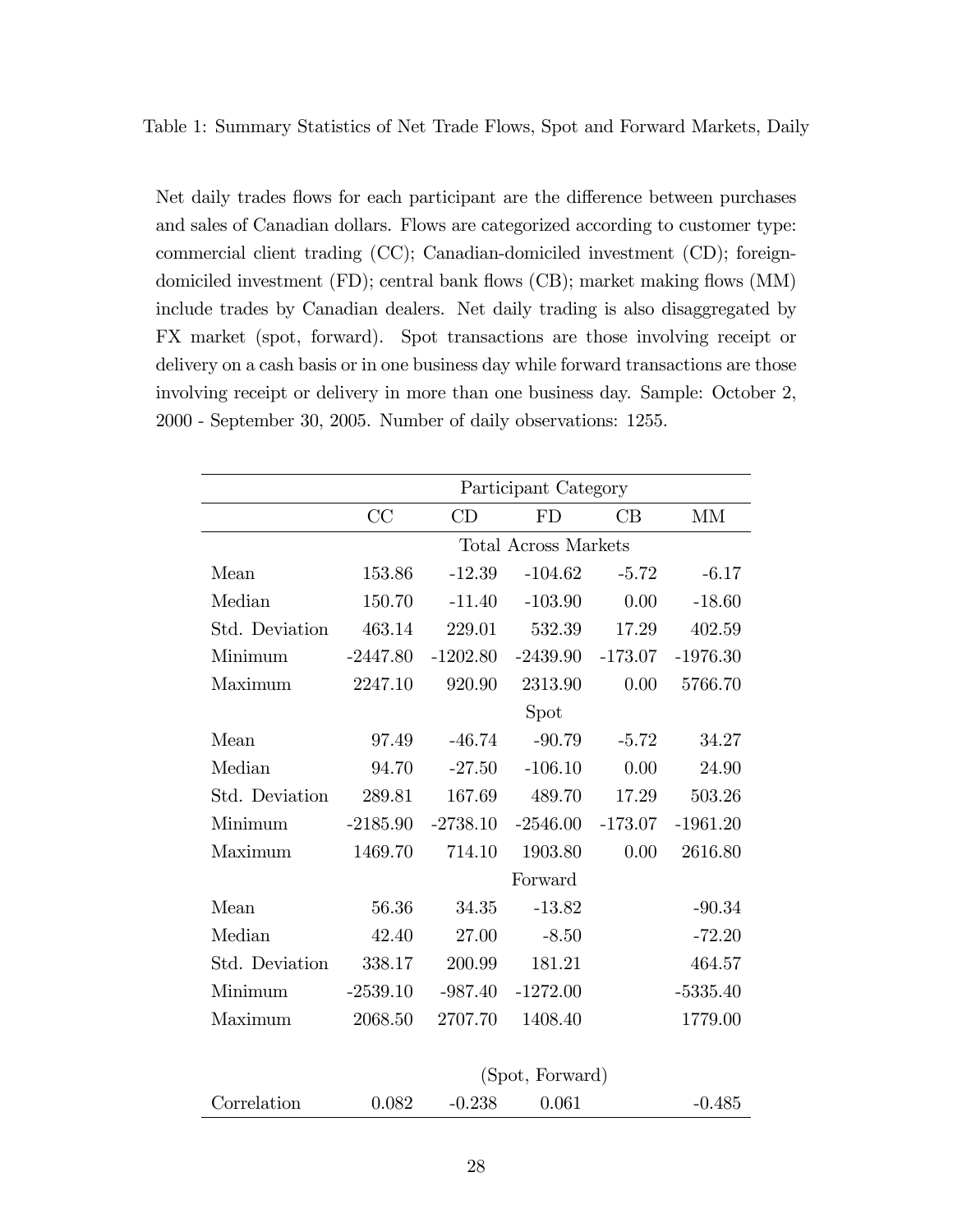Table 2: Correlation between Net Trade Flows, Spot and Forward Markets, Daily

Net daily trades flows for each participant are the difference between purchases and sales of Canadian dollars. Flows are categorized according to customer type: commercial client trading (CC); Canadian-domiciled investment (CD); foreigndomiciled investment (FD); central bank flows (CB) include trades by the Bank of Canada; market making flows (MM) include trades by Canadian dealers. Net daily trading is also disaggregated by FX market (spot, forward). Spot transactions are those involving receipt or delivery on a cash basis or in one business day while forward transactions are those involving receipt or delivery in more than one business day. Sample: October 2, 2000 - September 30, 2005. Number of daily observations: 1255.

| Participant Category |          |          |                                  |       |       |  |  |  |  |  |  |
|----------------------|----------|----------|----------------------------------|-------|-------|--|--|--|--|--|--|
|                      | CC       |          | FD                               |       | MМ    |  |  |  |  |  |  |
|                      |          |          | Total Across Markets             |       |       |  |  |  |  |  |  |
| CC                   | 1.000    |          |                                  |       |       |  |  |  |  |  |  |
| CD                   | $-0.038$ | 1.000    |                                  |       |       |  |  |  |  |  |  |
| FD                   | $-0.673$ | $-0.327$ | 1.000                            |       |       |  |  |  |  |  |  |
| CВ                   | 0.153    | 0.015    | $-0.158$                         | 1.000 |       |  |  |  |  |  |  |
| M                    |          |          | $-0.252 - 0.069 - 0.262 - 0.005$ |       | 1.000 |  |  |  |  |  |  |
|                      |          |          |                                  |       |       |  |  |  |  |  |  |

Spot

 $CA = 1.000$ 

| $UC = 1.000$                   |                                     |  |
|--------------------------------|-------------------------------------|--|
| $CD$ $-0.050$ $1.000$          |                                     |  |
| $FD$ $-0.421$ $-0.103$ $1.000$ |                                     |  |
|                                | CB $0.112$ $0.010$ $-0.135$ $1.000$ |  |
|                                | MM -0.174 -0.215 -0.698 0.027 1.000 |  |

#### Forward

| $CC$ 1.000                     |  |       |
|--------------------------------|--|-------|
| $CD$ 0.060 1.000               |  |       |
| $FD$ $-0.257$ $-0.029$ $1.000$ |  |       |
| $MM -0.623 -0.468 -0.258$      |  | 1.000 |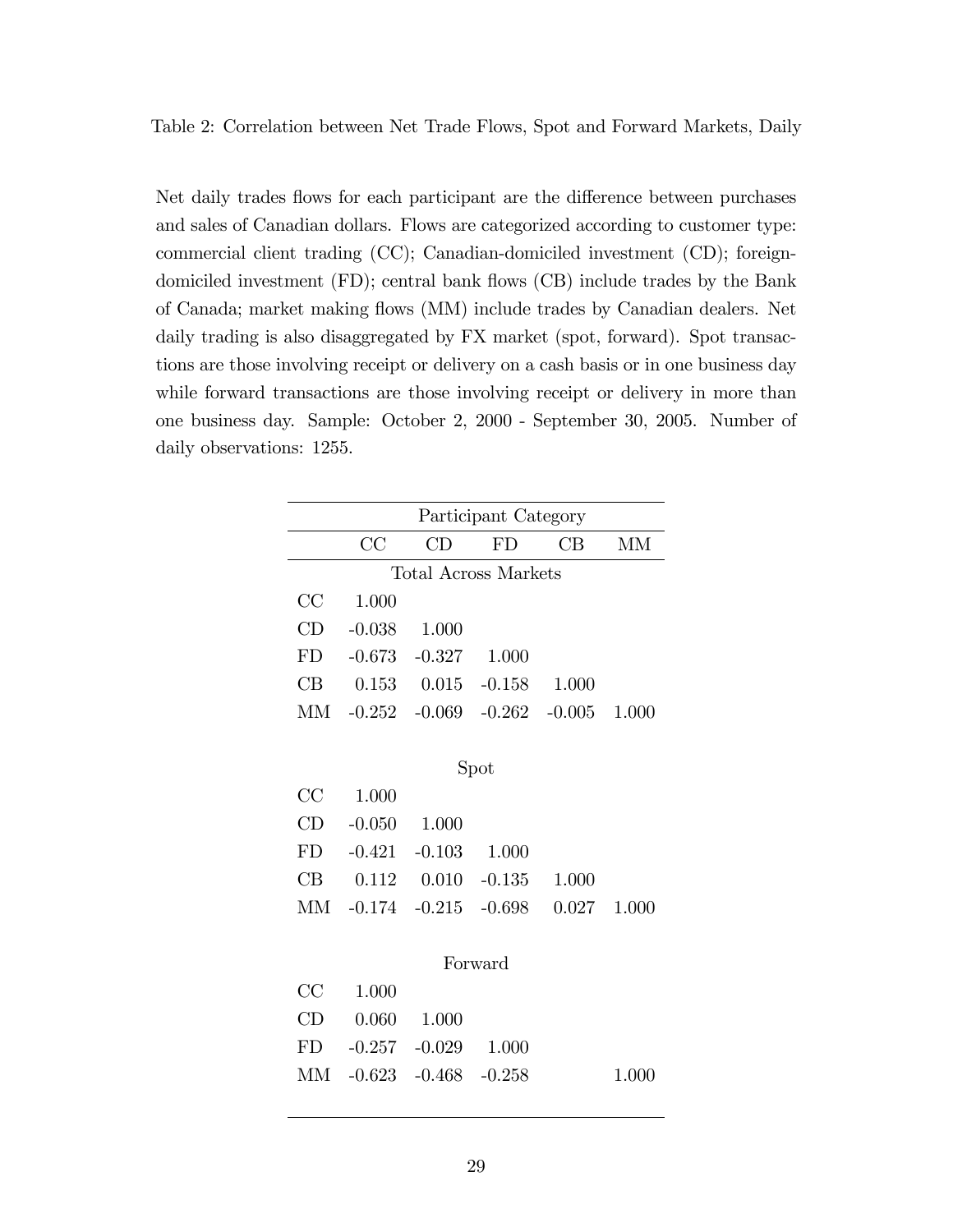#### Table 3: Granger Causality

Granger-causality tests are used to determine the direction of causality between pairs of variables. Wald test statistic p-values are presented under the null hypothesis that the dependent variable in not affected by the lags of each independent variable. The following variables are examined: U.S. dollar-Canadian dollar exchange rate returns, the net flows of market participants categorized according to customer type: commercial client trading (CC) includes transactions by resident and non-resident non-financial customers; Canadian-domiciled investment (CD) include transactions by non-dealer Önancial institutions located in Canada, regardless of whether the institution is Canadian-owned; foreign-domiciled investment (FD) includes all transactions by Önancial institutions, including FX dealers, pension funds, mutual funds and hedge funds, located outside Canada; central bank áows (CB) include trades by the Bank of Canada; market making flows (MM) include trades by Canadian dealers; and 10-year and 3-month interest rate spreads between Canadian and U.S. government yields. Lag length are chosen based on the Schwartz Information Criterion. Sample: October 2, 2000 - September 30, 2005. Number of daily observations: 1255.

|                               | Independent Variable |      |      |           |      |           |            |         |
|-------------------------------|----------------------|------|------|-----------|------|-----------|------------|---------|
| Dependent                     | $\Delta$ log(e)      | CC   | CD   | <b>FD</b> | CB   | <b>MM</b> | $10$ -year | 3-month |
| Variable                      |                      |      |      |           |      |           | Spread     | Spread  |
|                               |                      |      |      |           |      |           |            |         |
| Exchange Rate Returns         |                      | 0.38 | 0.67 | 0.98      | 0.66 | 0.13      | 0.21       | 0.34    |
| CC Trade Flows                | 0.01                 |      | 0.54 | 0.08      | 0.83 | 0.13      | 0.82       | 0.94    |
| CD Trade Flows                | 0.00                 | 0.02 |      | 0.83      | 0.20 | 0.03      | 0.86       | 0.34    |
| FD Trade Flows                | 0.02                 | 0.16 | 0.43 |           | 0.95 | 0.24      | 0.50       | 0.68    |
| CB Trade Flows                | 0.45                 | 0.29 | 0.82 | 0.50      |      | 0.71      | 0.00       | 0.14    |
| MM Trade Flows                | 0.12                 | 0.27 | 0.43 | 0.03      | 0.11 |           | 0.50       | 0.63    |
| 10-year Interest Rate Spreads | 0.97                 | 0.73 | 0.21 | 0.72      | 0.72 | 0.69      |            | 0.15    |
| 3-month Interest Rate Spreads | 0.74                 | 0.35 | 0.41 | 0.46      | 0.83 | 0.82      | 0.00       |         |
|                               |                      |      |      |           |      |           |            |         |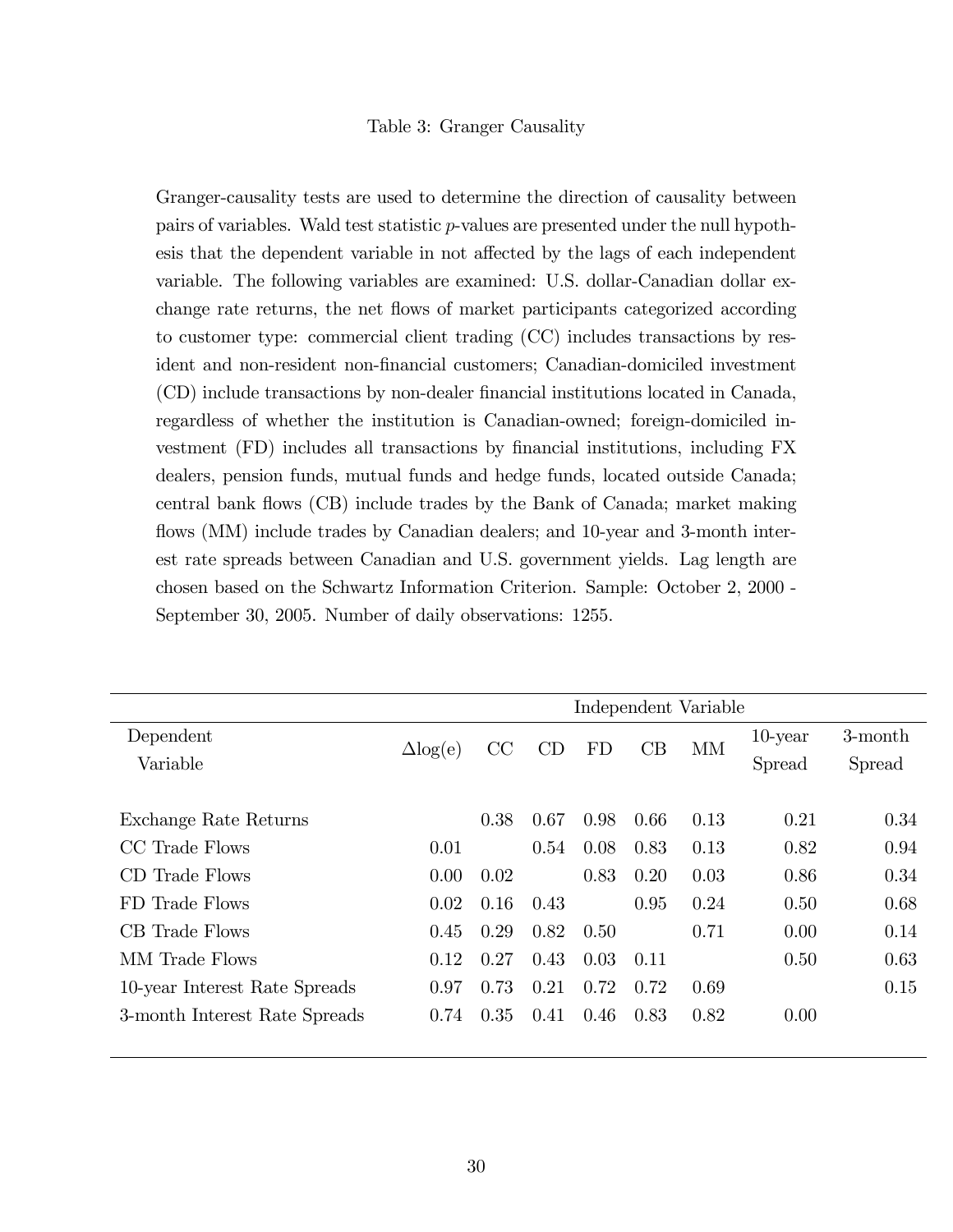Augmented Dickey-Fuller and Phillips-Perron unit-root test statistics and onesided p-values are presented in Panel A. The number of lags is chosen based on the Schwartz Information Criterion. A constant and trend are included. Unrestricted cointegration trace test statistics and MacKinnon-Haug-Michelis (1999) p-values are displayed in Panel B. Cointegrating vectors include a linear trend and constant. A lag length of 2 was chosen based on the Schwartz Information Criterion. Sample: October 2, 2000 - September 30, 2005. Number of daily observations: 1255.

| Panel A                            |                        |      |                |             |         |      |  |  |  |
|------------------------------------|------------------------|------|----------------|-------------|---------|------|--|--|--|
| Variable                           | ADF                    |      | PP             | PP          |         |      |  |  |  |
|                                    | t-statistic<br>p-value |      | lags           | t-statistic | p-value | lags |  |  |  |
|                                    |                        |      |                |             |         |      |  |  |  |
| $log(USD/CAD)$ Exchange Rate       | $-2.44$                | 0.36 | $\theta$       | $-2.41$     | 0.37    | 4    |  |  |  |
| Cumulative CC Trade Flows          | $-2.03$                | 0.58 | $\overline{2}$ | $-2.08$     | 0.55    | 17   |  |  |  |
| Cumulative CD Trade Flows          | $-2.51$                | 0.32 | 1              | $-2.47$     | 0.34    | 3    |  |  |  |
| Cumulative FD Trade Flows          | $-1.51$                | 0.83 | $\overline{2}$ | -1.61       | 0.79    | 19   |  |  |  |
| Cumulative CB Trade Flows          | 0.53                   | 0.99 | 5              | 0.73        | 0.99    | 22   |  |  |  |
| Cumulative MM Trade Flows          | $-1.99$                | 0.60 | $\theta$       | $-2.03$     | 0.58    | 3    |  |  |  |
| 10-year interest rate differential | $-1.89$                | 0.66 | 1              | -1.89       | 0.66    | 3    |  |  |  |
| 3-month interest rate differential | $-1.06$                | 0.93 | $\overline{0}$ | $-0.98$     | 0.95    | 23   |  |  |  |

|                             | Panel B                          |                         |       |  |  |  |  |  |
|-----------------------------|----------------------------------|-------------------------|-------|--|--|--|--|--|
| Hypothesized Number         | Total Spot and Forward Positions |                         |       |  |  |  |  |  |
| of Cointegrating Equations: |                                  |                         |       |  |  |  |  |  |
|                             | Eigenvalue                       | Trace Statistic p-value |       |  |  |  |  |  |
|                             |                                  |                         |       |  |  |  |  |  |
| None                        | 0.022                            | 186.37                  | 0.001 |  |  |  |  |  |
| At most 1                   | 0.018                            | 130.24                  | 0.025 |  |  |  |  |  |
| At most 2                   | 0.015                            | 84.06                   | 0.242 |  |  |  |  |  |
| At most 3                   | 0.008                            | 45.07                   | 0.829 |  |  |  |  |  |
| At most 4                   | 0.006                            | 24.80                   | 0.924 |  |  |  |  |  |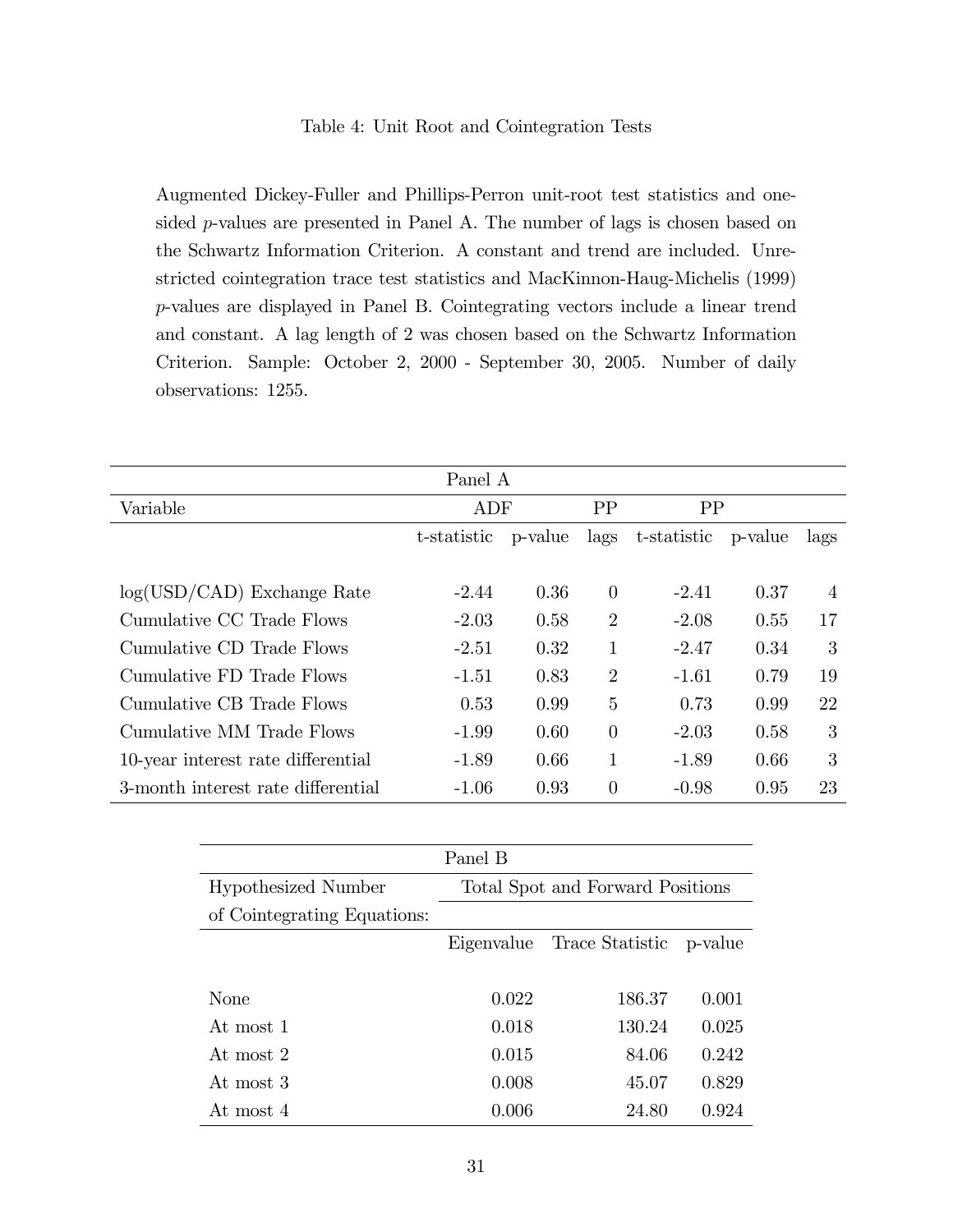#### Table 5: Cointegration Results

A vector error-correction model is estimated with the following variables: the log of the U.S. dollar-Canadian dollar exchange rate, the positions of market participants categorized according to customer type: commercial client trading (CC), Canadian-domiciled investment (CD), foreign-domiciled investment (FD), central bank flows (CB), and market making flows (MM). 10-year and 3-month interest rate spreads between Canadian and U.S. government yields are treated as exogenous. The models includes two lags and a trend is included in each cointegrating vector based on the Schwartz Information Criterion. Estimates of the cointegrating vectors are provided in the Panel A while adjustment coefficients are presented in Panel B. Standard errors are in parenthesis. All cells without standard errors are the results of restrictions placed on the model. Sample: October 2, 2000 - September 30, 2005. Number of daily observations: 1252 after adjustments.

|                                                   | Panel A: Cointegration Equation Estimates |                         |                                                                                              |       |       |       |        |  |  |  |
|---------------------------------------------------|-------------------------------------------|-------------------------|----------------------------------------------------------------------------------------------|-------|-------|-------|--------|--|--|--|
|                                                   | log(e)                                    | CC                      | CD                                                                                           | FD    | CB    | Trend | Const. |  |  |  |
| Coint.<br>Eqn. 1:                                 | 1.000                                     |                         | $7.1*10^{-6}$ $1.2*10^{-5}$ $1.3*10^{-5}$<br>$(2.1*10^{-6})$ $(7.2*10^{-6})$ $(1.2*10^{-6})$ |       | 0.000 | yes   | yes    |  |  |  |
| Coint.<br>Eqn. $2$ :                              | 0.000                                     | 0.603<br>(0.252)        | $-1.105$<br>(0.905)                                                                          | 1.000 | 0.000 | yes   | yes    |  |  |  |
| Panel B: Adjustment Coefficients Across Equations |                                           |                         |                                                                                              |       |       |       |        |  |  |  |
|                                                   | log(e)                                    | CC                      | CD                                                                                           | FD    | CB    |       |        |  |  |  |
| Coef. on<br>Coint. 1:                             | $-0.0142$<br>(0.005)                      | $-693.124$<br>(125.998) | $-1573.319$<br>(289.530)                                                                     | 0.000 | 0.000 |       |        |  |  |  |
| Coef. on<br>Coint. $2:$                           | $9.40*10^{-9}$<br>$(4.2*10^{-8})$         | 0.000                   | 0.013<br>(0.002)                                                                             | 0.000 | 0.000 |       |        |  |  |  |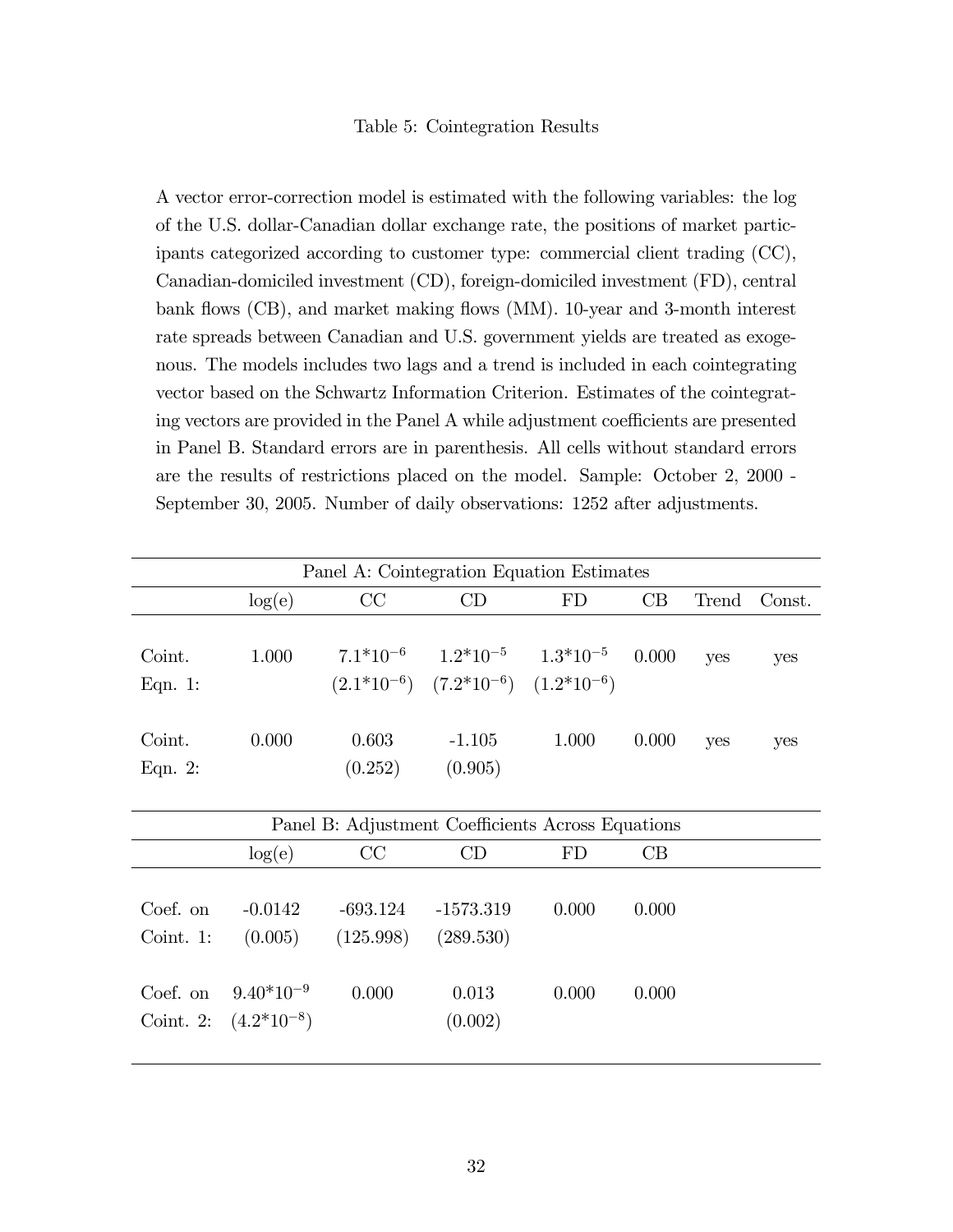Table 6: Generalized Impulse Response Functions, Total Positions Across FX Markets

Impulse response functions are presented subsequent to a one-standard deviation innovation in each trade flow variable. The estimated vector error-correction model includes the log of the U.S. dollar-Canadian dollar exchange rate and the positions of market participants: commercial client trading (CC); Canadiandomiciled investment (CD); foreign-domiciled investment (FD); central bank flows (CB). 10-year and 3-month interest rate spreads between Canadian and U.S. government yields are treated as exogenous. Market maker (MM) positions are calculated using Equations (3). Generalized impulses response functions are described by Pesaran and Shin (1998). A  $\cdot^*$  is used to indicate responses that are statistically significant at the 5% level. Bootstrap methods with 200 replications are employed to calculate standard errors. (see Efron and Tibshirani, 1993). Sample: October 2, 2000 - September 30, 2005. Number of daily observations: 1252.

|          |                             | Number of Days After Impulse |                |             |             |             |             |  |
|----------|-----------------------------|------------------------------|----------------|-------------|-------------|-------------|-------------|--|
| Impulse  | <b>Accumulated Response</b> | $\overline{2}$               | $\overline{5}$ | 10          | 20          | $40\,$      | 100         |  |
| $\rm CC$ | CC                          | $*346.86$                    | $*380.67$      | $*373.81$   | $*355.31$   | $*322.85$   | $*247.67$   |  |
|          | CD                          | $-9.57$                      | $-27.80$       | $-28.37$    | $-27.75$    | $-23.98$    | $-9.43$     |  |
|          | FD                          | $-21.60$                     | $-38.97$       | $-40.34$    | $-37.34$    | $-32.34$    | $-21.57$    |  |
|          | CB                          | $-0.29$                      | $-0.34$        | $-0.40$     | $-0.37$     | $-0.31$     | $-0.18$     |  |
|          | $\mbox{MM}$                 | $*$ -315.38                  | $*$ -313.55    | $*$ -304.69 | $*$ -289.84 | $*$ -266.21 | $*$ -216.47 |  |
|          | $log(e)*10^{-3}$            | $*0.231$                     | $*0.251$       | 0.202       | 0.120       | 0.006       | $0.000\,$   |  |
| CD       | CC                          | $*$ -101.30                  | $*$ -131.27    | $*$ -144.31 | $*-157.89$  | $*$ -159.78 | $*-116.54$  |  |
|          | CD                          | $*215.16$                    | $*196.88$      | $*168.48$   | $*128.51$   | $*87.56$    | 55.83       |  |
|          | FD                          | $-11.00$                     | 7.18           | 13.91       | 21.79       | 27.80       | 24.86       |  |
|          | $\rm CB$                    | $-0.10$                      | 0.17           | 0.28        | $0.35\,$    | 0.40        | $0.34\,$    |  |
|          | $\mbox{MM}$                 | $*$ -98.27                   | $*$ -72.96     | $-38.37$    | 7.22        | 44.00       | $35.50\,$   |  |
|          | $log(e)*10^{-3}$            | $-0.093$                     | $-0.064$       | $-0.033$    | $-0.069$    | $-0.100$    | $-0.103$    |  |
| FD       | CC                          | $*$ -234.50                  | $*$ -308.89    | $*$ -334.89 | $*$ -374.31 | $-445.84$   | $*$ -617.57 |  |
|          | CD                          | $*$ -98.58                   | $*$ -106.65    | $*$ -103.55 | $-97.10$    | $-83.59$    | $-47.42$    |  |
|          | ${\rm FD}$                  | $*516.04$                    | $*590.75$      | $*599.46$   | $*605.38$   | $*615.67$   | $*639.85$   |  |
|          | CB                          | 0.30                         | 0.83           | $1.05\,$    | 1.14        | 1.27        | 1.56        |  |
|          | $\mbox{MM}$                 | $*$ -183.25                  | $*$ -176.03    | $*-162.07$  | $*-135.11$  | $*$ -87.50  | $-23.58$    |  |
|          | $log(e)*10^{-3}$            | $*$ -0.054                   | $*$ -0.089     | $*$ -0.167  | $*$ -0.305  | $*$ -0.541  | $*$ -1.080  |  |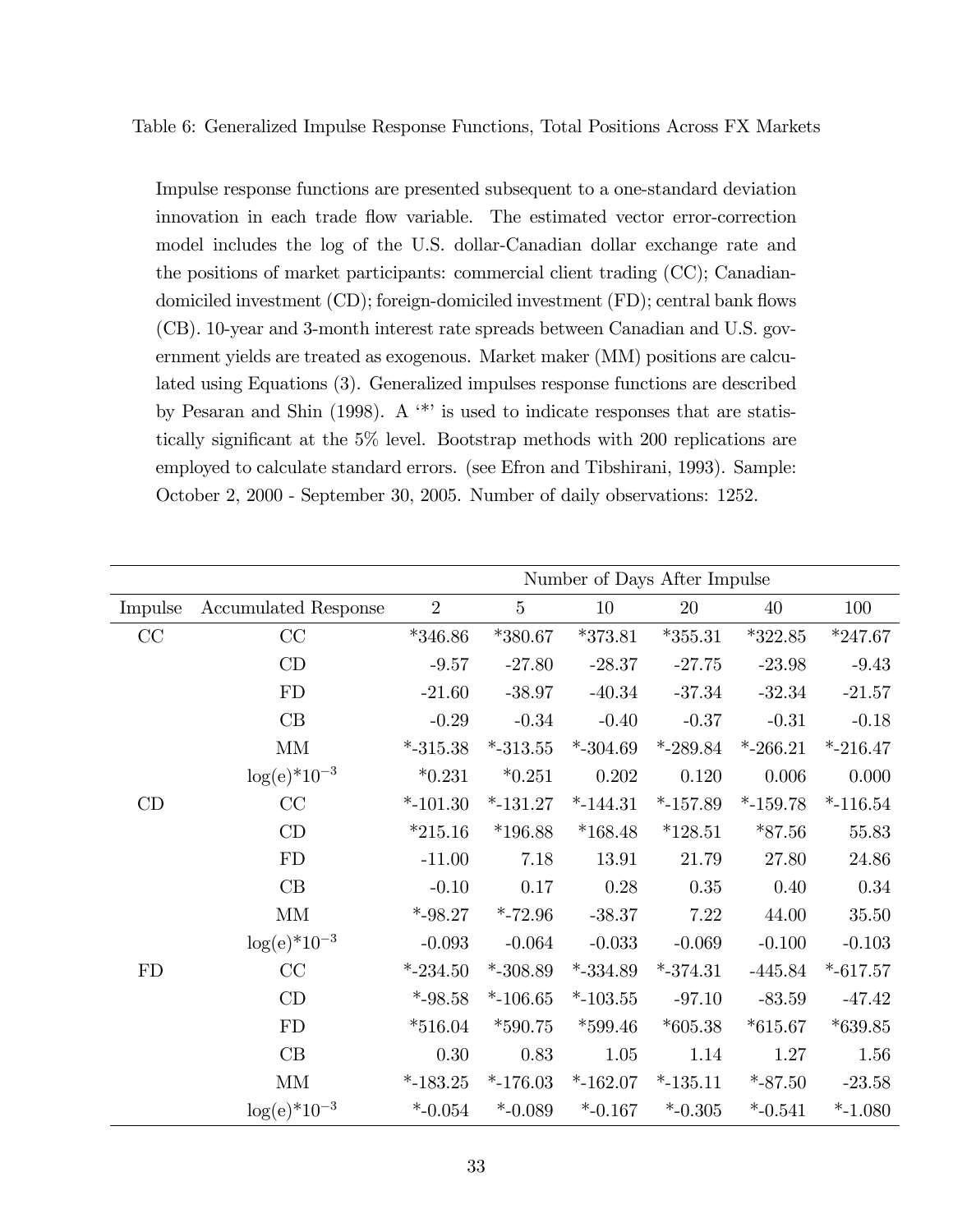#### Table 7: Common Factors, FX Dealing Institutions

Maximum likelihood estimates of the factor loadings associated with the net trade flows of the 6 largest FX dealers, and their customers, obtained from a common factor analysis model  $x = \mu + \Lambda f + e$  where x is a vector of individual financial institution trading flows,  $\mu$  is a constant vector of means and f is the independent standardized common factor. Market participants are categorized according to customer type: commercial client trading (CC) includes transactions by resident and non-resident non-financial customers; Canadian-domiciled investment (CD) include transactions by non-dealer Önancial institutions located in Canada, regardless of whether the institution is Canadian-owned; foreign-domiciled investment (FD) includes all transactions by financial institutions, including FX dealers, pension funds, mutual funds and hedge funds, located outside Canada; central bank flows (CB) include trades by the Bank of Canada. 10-year and 3-month interest rate spreads between Canadian and U.S. government yields are treated as exogenous. Market maker (MM) positions are calculated using Equations (3). Sample: October 1, 2000-September 30, 2005, Number of daily observations: 1255.

|                       | FD.  | $\left( \begin{array}{c} \cdot \\ \cdot \end{array} \right)$ | CC   | CB   | MМ      |
|-----------------------|------|--------------------------------------------------------------|------|------|---------|
| Dealer 1              | 0.48 | 0.25                                                         | 0.35 | 0.50 | 0.05    |
| Dealer 2              | 0.62 | 0.17                                                         | 0.60 | 0.29 | $-0.03$ |
| Dealer 3              | 0.50 | $-0.09$                                                      | 0.44 | 0.30 | 0.01    |
| Dealer 4              | 0.48 | 0.09                                                         | 0.51 | 0.03 | $-0.04$ |
| Dealer 5              | 0.56 | 0 05                                                         | 0.32 | 0.03 | $-0.02$ |
| Dealer 6              | 0 03 | -0.26                                                        | 0.13 | 0.04 | 0.09    |
| $H_0$ : single factor |      |                                                              |      |      |         |
| p-value               | 0.80 | 0.65                                                         | 0.32 | 0.18 | 0 63    |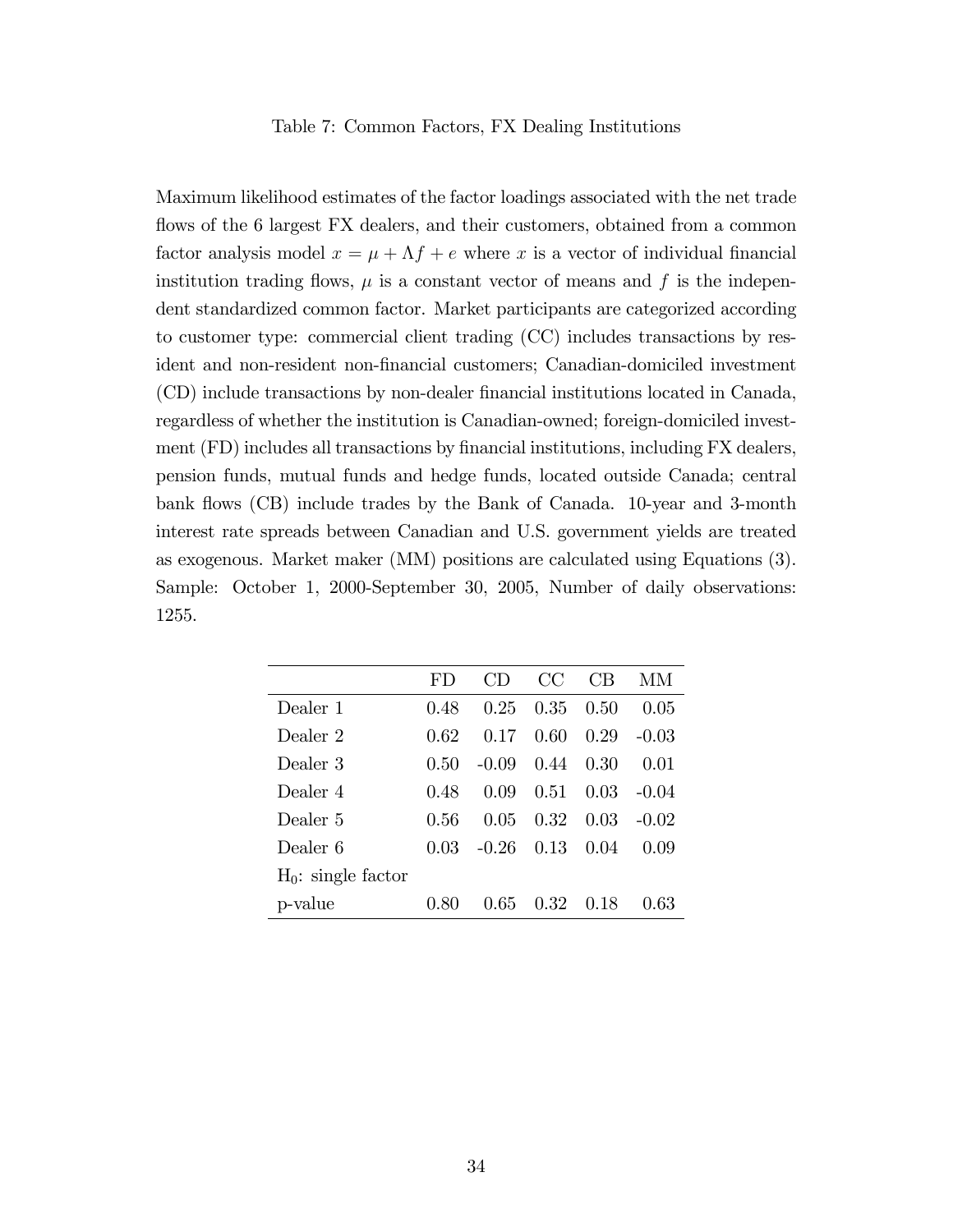Table 8: Generalized Impulse Response Functions, Commercial Clients and Dealer Positions

Impulse response functions are presented subsequent to a one-standard deviation innovation in foreign-domiciled investment flows (FD). The positions of commercial clients (CC) and market makers (MM) across individual dealers are presented. MM positions are calculated using Equations (3) and (4). Generalized impulses response functions are described by Pesaran and Shin (1998). Sample: October 2, 2000 - September 30, 2005. Number of daily observations: 1252.

| Accumulated        | Number of Days After Impulse |                |           |           |           |           |  |  |  |  |  |
|--------------------|------------------------------|----------------|-----------|-----------|-----------|-----------|--|--|--|--|--|
| Response to        |                              |                |           |           |           |           |  |  |  |  |  |
|                    | $\overline{2}$               | $\overline{5}$ | 10        | 20        | 40        | 100       |  |  |  |  |  |
| CC of Dealer 1     | $-34.03$                     | $-52.62$       | $-52.12$  | $-49.97$  | $-48.57$  | $-49.48$  |  |  |  |  |  |
| CC of Dealer 2     | $-54.40$                     | $-99.42$       | $-101.46$ | $-100.74$ | $-100.42$ | $-101.28$ |  |  |  |  |  |
| CC of Dealer 3     | $-49.78$                     | $-82.19$       | $-83.15$  | $-82.31$  | $-81.74$  | $-82.09$  |  |  |  |  |  |
| CC of Dealer 4     | $-20.95$                     | $-32.32$       | $-32.50$  | $-32.05$  | $-31.71$  | $-31.76$  |  |  |  |  |  |
| CC of Dealer 5     | $-85.72$                     | $-144.07$      | $-145.68$ | $-142.93$ | $-141.09$ | $-142.20$ |  |  |  |  |  |
| CC of Dealer 6     | $-43.43$                     | $-56.48$       | $-56.27$  | $-55.06$  | $-54.42$  | $-55.37$  |  |  |  |  |  |
|                    |                              |                |           |           |           |           |  |  |  |  |  |
| Dealer $1 \, (MM)$ | $-19.20$                     | $-18.54$       | $-16.86$  | $-15.37$  | $-14.10$  | $-13.67$  |  |  |  |  |  |
| Dealer $2 \ (MM)$  | $-16.83$                     | $-20.31$       | $-20.78$  | $-20.95$  | $-20.87$  | $-20.65$  |  |  |  |  |  |
| Dealer $3 \ (MM)$  | $-10.35$                     | $-12.50$       | $-13.19$  | $-13.73$  | $-13.91$  | $-13.73$  |  |  |  |  |  |
| Dealer $4 \ (MM)$  | $-24.90$                     | $-24.86$       | $-23.59$  | $-21.77$  | $-20.12$  | $-20.51$  |  |  |  |  |  |
| Dealer $5 \ (MM)$  | $-68.85$                     | $-64.42$       | $-63.68$  | $-63.10$  | $-62.46$  | $-62.14$  |  |  |  |  |  |
| Dealer $6 \ (MM)$  | $-21.98$                     | $-26.22$       | $-25.95$  | $-26.01$  | $-26.19$  | $-26.37$  |  |  |  |  |  |
|                    |                              |                |           |           |           |           |  |  |  |  |  |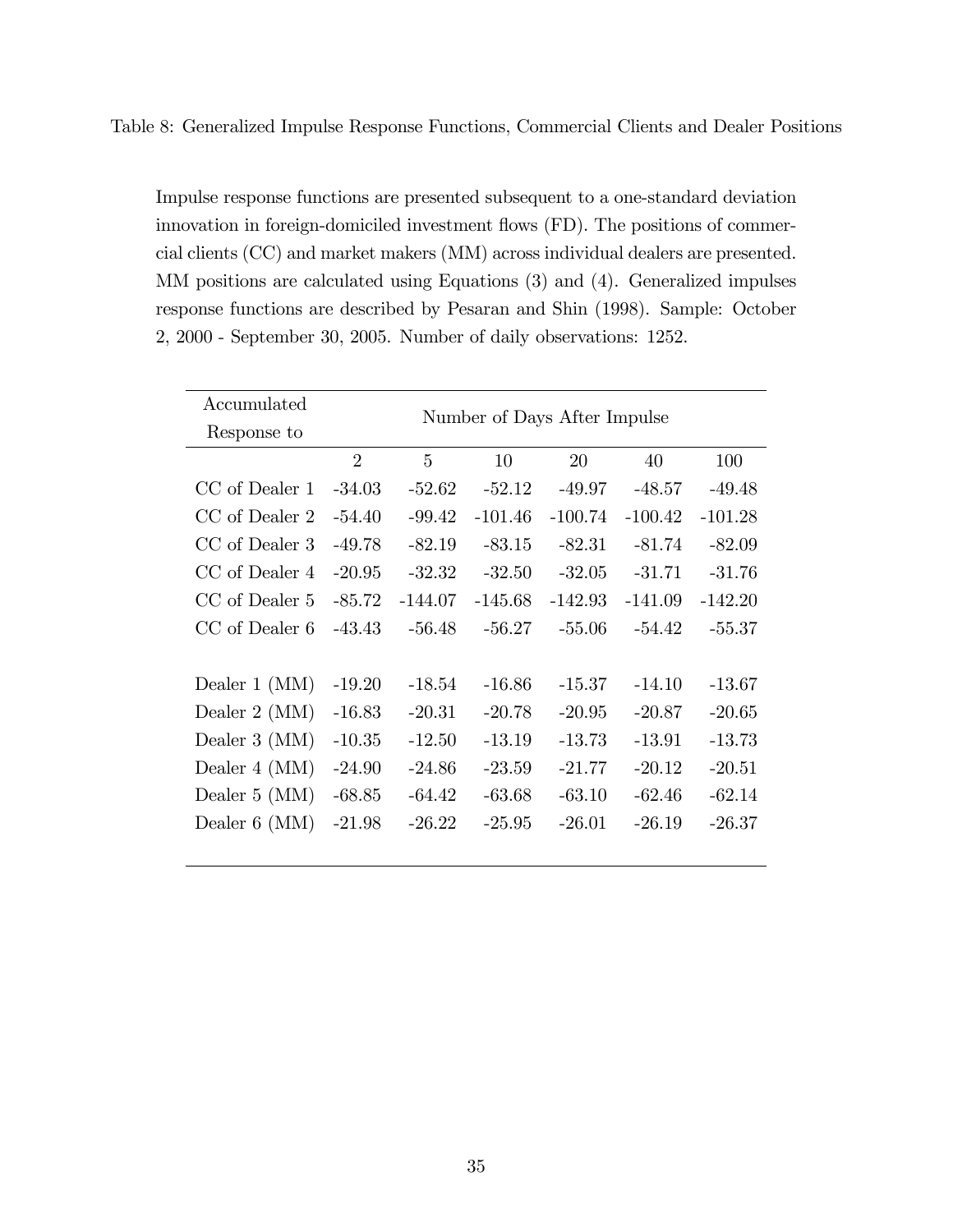#### Table 9: Granger Causality across Spot and Forward FX Markets

Granger-causality tests are used to determine the direction of causality between pairs of variables. Wald test statistic p-values are presented under the null hypothesis that the dependent variable in not affected by the lags of each independent variable. The following variables are examined: U.S. dollar-Canadian dollar exchange rate returns, the net flows of market participants categorized according to customer type: commercial client trading (CC) includes transactions by resident and non-resident non-financial customers; Canadian-domiciled investment (CD) include transactions by non-dealer Önancial institutions located in Canada, regardless of whether the institution is Canadian-owned; foreign-domiciled investment (FD) includes all transactions by Önancial institutions, including FX dealers, pension funds, mutual funds and hedge funds, located outside Canada; central bank áows (CB) include trades by the Bank of Canada; market making flows (MM) include trades by Canadian dealers; and 10-year and 3-month interest rate spreads between Canadian and U.S. government yields. Lag length are chosen based on the Schwartz Information Criterion. Sample: October 2, 2000 - September 30, 2005. Number of daily observations: 1255.

|           |         | Independent Variable |      |      |           |           |         |         |           |         |
|-----------|---------|----------------------|------|------|-----------|-----------|---------|---------|-----------|---------|
| Dependent |         | log(e)               | CC   | CD   | <b>FD</b> | <b>MM</b> | CC      | CD      | <b>FD</b> | MM      |
| Variable  | market  | spot                 | spot | spot | spot      | spot      | forward | forward | forward   | forward |
|           |         |                      |      |      |           |           |         |         |           |         |
| log(e)    | spot    |                      | 0.08 | 0.54 | 0.88      | 0.53      | 0.82    | 0.16    | 0.41      | 0.80    |
| CC        | spot    | 0.13                 |      | 0.99 | 0.01      | 0.01      | 0.05    | 0.74    | 0.67      | 0.27    |
| CD        | spot    | 0.00                 | 0.94 |      | 0.68      | 0.51      | 0.02    | 0.67    | 0.59      | 0.42    |
| FD        | spot    | 0.01                 | 0.51 | 0.19 |           | 0.25      | 0.01    | 0.51    | 0.00      | 0.73    |
| <b>MM</b> | spot    | 0.00                 | 0.59 | 0.43 | 0.31      |           | 0.02    | 0.58    | 0.00      | 0.61    |
| CC        | forward | 0.00                 | 0.00 | 0.98 | 0.00      | 0.95      |         | 0.58    | 0.19      | 0.89    |
| CD        | forward | 0.73                 | 0.10 | 0.22 | 0.44      | 0.52      | 0.41    |         | 0.37      | 0.21    |
| <b>FD</b> | forward | 0.00                 | 0.02 | 0.97 | 0.00      | 0.00      | 0.00    | 0.31    |           | 0.05    |
| MM        | forward | 0.00                 | 0.45 | 0.99 | 0.06      | 0.21      | 0.00    | 0.16    | 0.00      |         |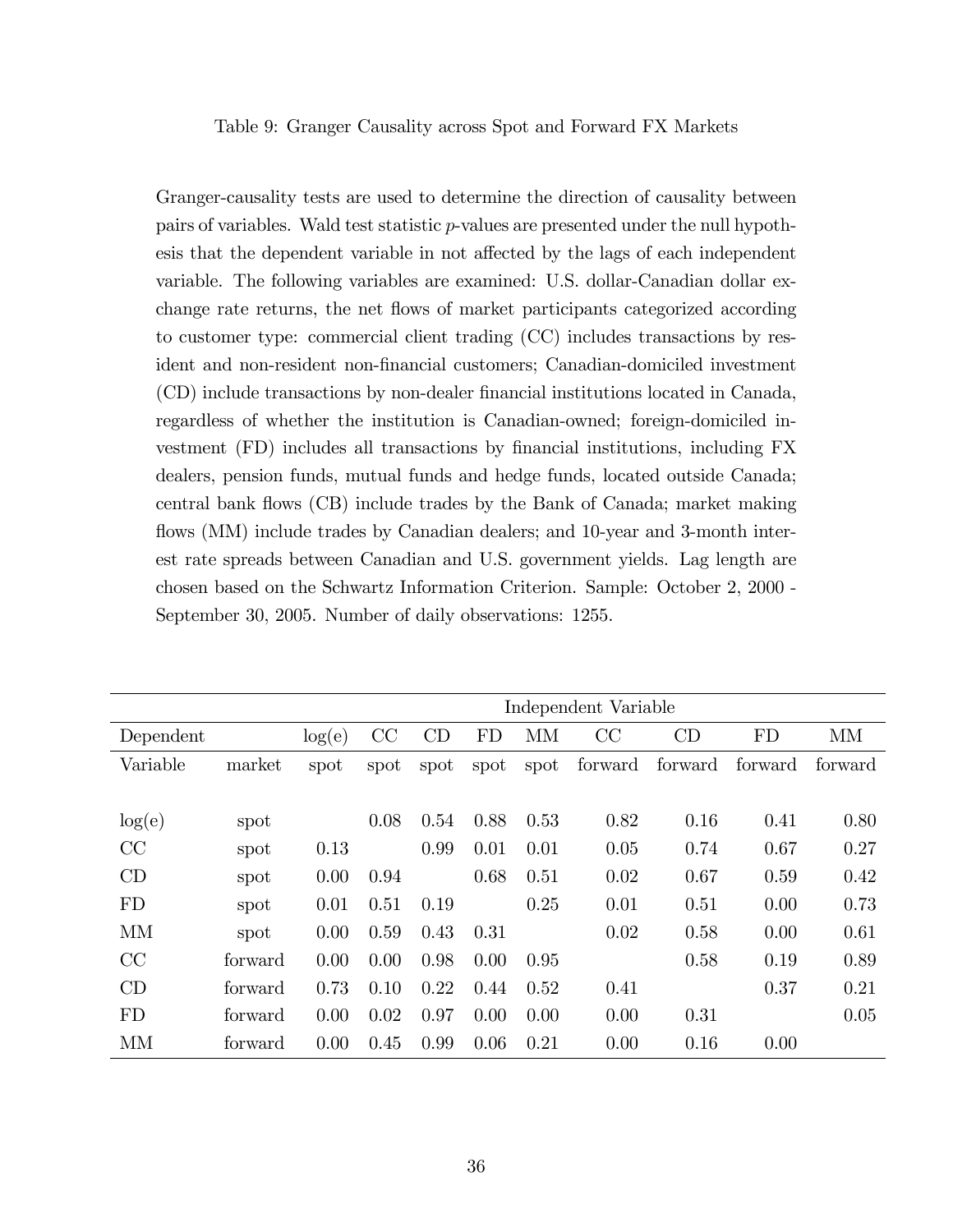## Appendix

### A Simultaneous Trading Model with Correlated Assets

The model developed in this appendix extends the Cao, Evans and Lyons (2006) framework to include multiple risky assets. Two risky assets are considered: FX spot  $(s)$  and forward contracts  $(f)$ . Any two assets that are correlated in terms of final payoffs may also be considered. A second risky asset is introduced to illustrate how speculative trading and hedging demands may occur across correlated asset markets. As with Cao, Evans and Lyons  $(2006)$ , the model is a simplification of the actually trading practices employed in FX markets. For example, trading in spot and forward interdealer trading rounds is assumed to occur sequentially. The assumption is motivated by differences in illiquidity and opacity in two markets. Generally, forward FX markets are relatively less liquid and transparent (in terms of order flow information) than spot FX trading. Drudi and Massa (2001) attempt to illustrate the strategies of informed traders operating in "parallel" markets. In this more realistic setting, multiple equilibria exist, and numerical solutions are only available under restrictive assumptions.

The model developed here is able to provide additional insights into the potential trading strategies of dealers and dealing institutions. Participants in the FX market include  $n$  dealing banks, liquidity demanding customers, and a large number of liquidity suppliers. The payoffs on the risky assets are realized after the Önal round of trading. Gross returns on the riskless asset are normalized to one while the risky assets, which are in zero supply initially, have final payoffs

$$
\left(\begin{array}{c} S \\ F \end{array}\right) \backsim N\left(\left[\begin{array}{c} 0 \\ 0 \end{array}\right], \left[\begin{array}{cc} \sigma_s^2 & \sigma_{sf} \\ \sigma_{sf} & \sigma_f^2 \end{array}\right]\right).
$$

The two risky assets cannot be traded across markets.<sup>29</sup>

Quoting and trading by dealers in the model is discrete, and characterized by a series of three rounds of trading. The total length of time corresponds to the resolution of uncertainty regarding asset payoffs. Customers trade both FX spot and forward contracts with dealers in the first round. Each customer trade is assigned to a single dealer resulting from an existing bilateral customer relationship. Let  $c_{ij}$  denote the net value of all customer FX orders received by dealer i (positive for customer purchases) in market  $j = s, f$ . These variables are private information to dealer i. Unlike the model presented in the main text of the paper, customer

<sup>&</sup>lt;sup>29</sup>n the case of forward and spot FX,  $\sigma_{sf} = 1$ .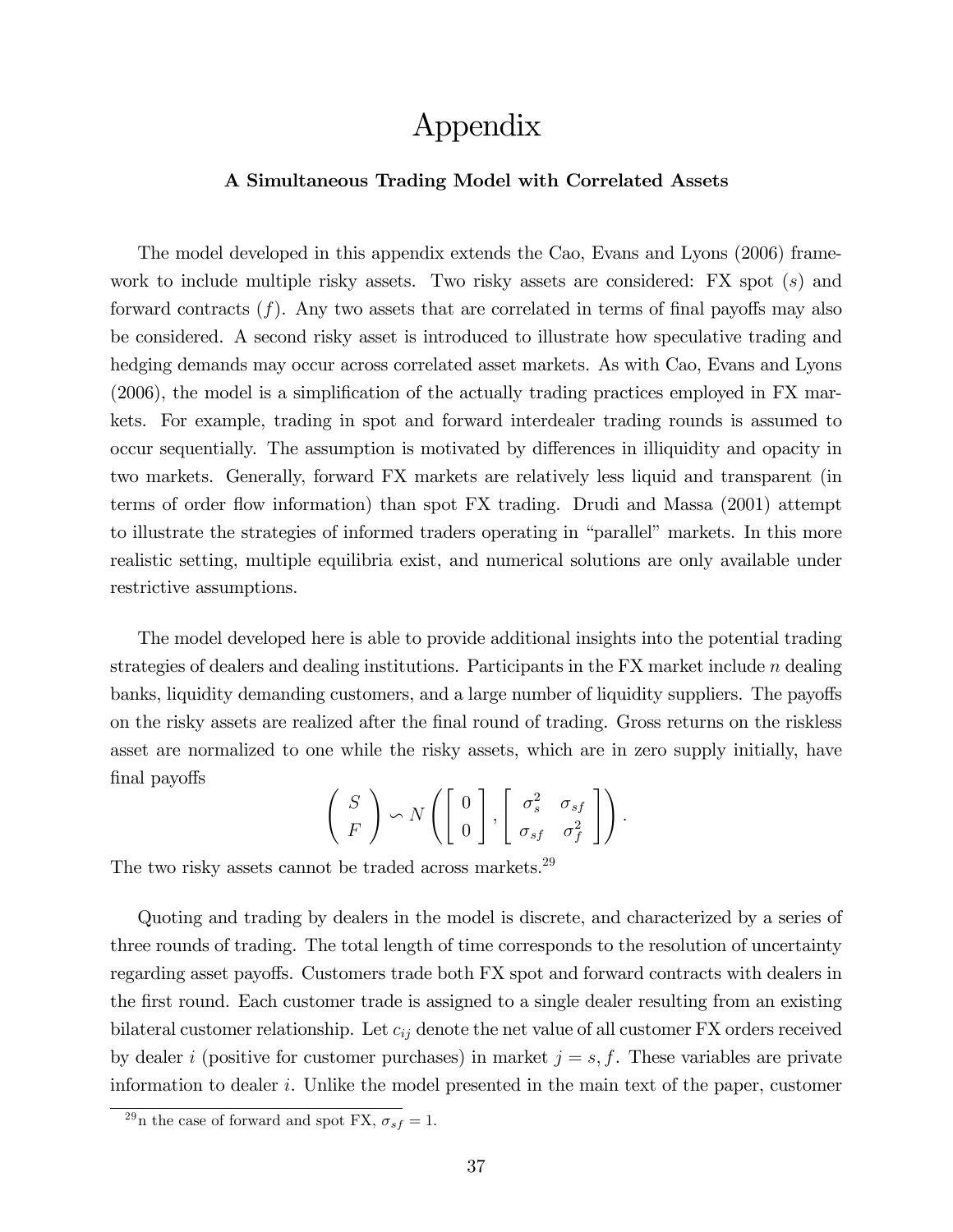orders are independent of the payoffs of the risky assets,  $\{S, F\}$ . The net customer order received by dealer i in market j is distributed normally about 0, with known variance  $\sigma_c^2$ :

$$
c_{ij} \backsim N(0, \sigma_c^2) \quad \forall i, j
$$

where

$$
c_{ij} \perp S, c_{ij} \perp F, c_{ij} \perp c_{kj} \quad \forall i \neq k.
$$

The preliminary round of customer-dealer trading is followed by two rounds of interdealer trading. Interdealer trading allows dealing banks to trade based on their private customer information before it is fully reflected in prices. The first and second rounds of interdealer trading are associated with spot and forward contract trading, respectively. Much like quoting, trading is also simultaneous in each round. Let  $T_{ij}$  denote the net outgoing interdealer order placed by dealer i in round j, while  $T'_{ij}$  denotes the net incoming interdealer order received by dealer i in round j, placed by all other dealers.  $T_{ij}$  is positive for dealer i purchases, while  $T'_{ij}$  is positive for purchases by other dealers from dealer i.

At the end of the first round of interdealer trading, the market publicly learns about order flow in the spot market—the sum of all net interdealer demand,

$$
V_s = \sum_{i=1}^{n} T_{is}
$$

where  $V<sub>s</sub>$  is the information associated with interdealer order flow provided by interdealer brokers in FX markets. In the final round of trading, dealers partially cover their speculative positions. Dealers unwilling to hold a positions at the end of the third round must provide compensation to liquidity suppliers to avoid this risk. Daily closing prices in the market. will then adjust. Unlike Cao, Evans and Lyons, a further round of trading with liquidity suppliers at the end of the period is not modelled. This omission does not change the general implications of the model related to strategic trading across markets.

The eight events of the model occur in the following sequence:

#### Round 1: Dealer quoting and customer-dealer trading

Dealers quote to customers,  $P_{ij1}$   $\forall j = s, f$ Dealers receive net customer orders,  $c_{ij}$   $\forall j = s, f$ 

### Round 2: Interdealer quoting and trading in spot FX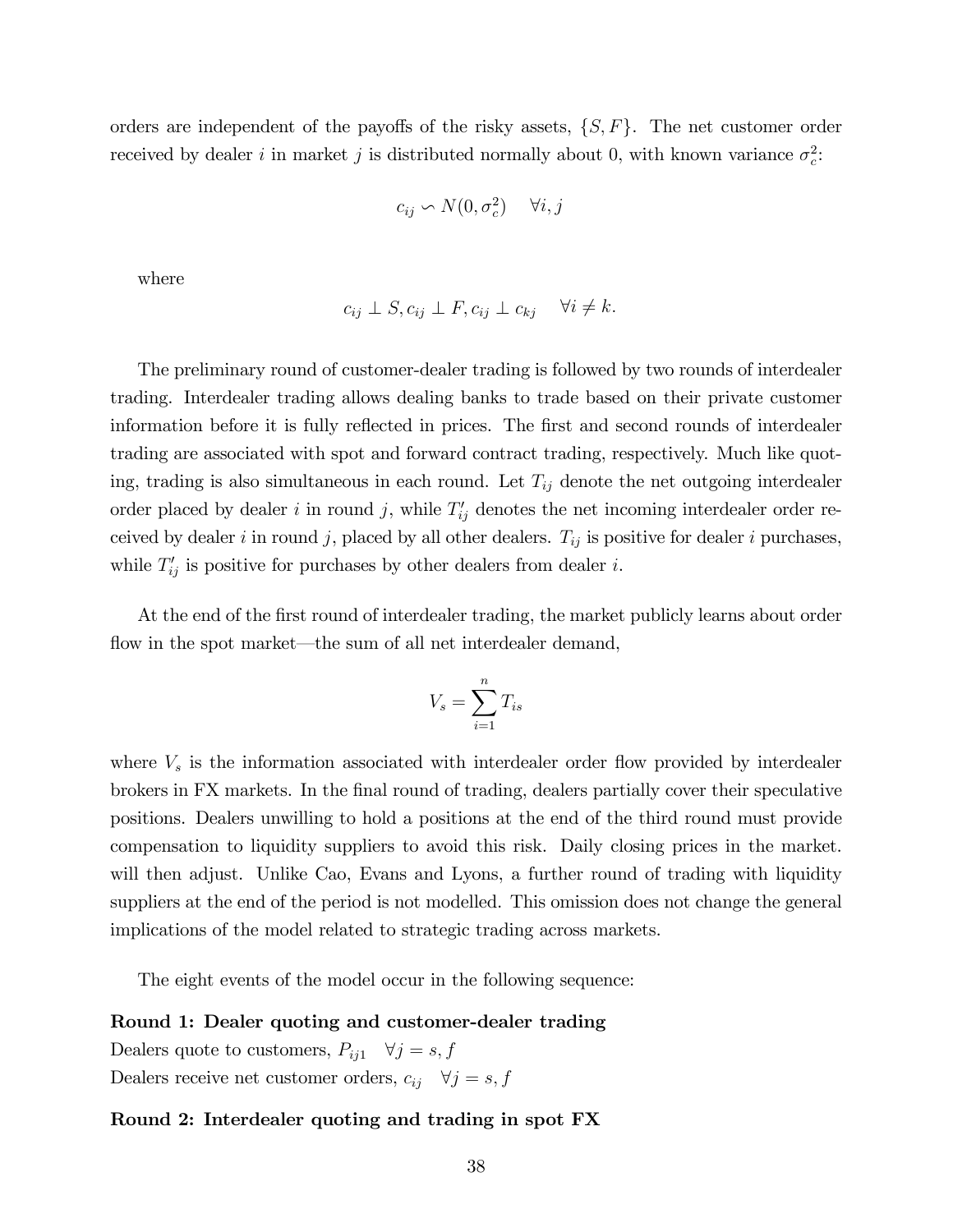Dealing banks quote to each other,  $P_{is2}$ Dealing banks trade with other dealing banks,  $\{T_{is2}, T'_{is2}\}$ Interdealer order flow is observed at the end of the round,  $V_s$ 

### Round 3: Interdealer quoting and trading in forward FX

Dealing banks quote to each other,  $P_{if3}$ Dealing banks trade with other dealing banks,  $\{T_{if3}, T'_{if3}\}$ Payoffs on the risky assets are realized,  $\{S, F\}$ 

Quoting by dealers in the model is simultaneous, independent, required, and fully transparent. These rules are consistent with the actual behavior in multiple-dealer market. Interdealer trading is simultaneous and independent so that  $T_{ik}$  cannot be conditioned on  $T'_{ik}$ . Outgoing interdealer orders in each of the two rounds of interdealer trading are two strategic choice variables in each dealer's maximization problem. Let  $D_{ik}$  denotes dealer i's speculative demand in interdealer round k. If  $\sigma_{sf} = 1$ 

$$
T_{i2} = D_{i2} + c_{is} + c_{if} + E[T'_{i2} | \Omega_{i2}]
$$
  

$$
T_{i3} = (D_{i3} - D_{i2}) + (T'_{i2} - E[T'_{i2} | \Omega_{i2}]) + E[T'_{i3} | \Omega_{i3}]
$$

where  $\Omega_{i2}$  and  $\Omega_{i3}$  denote the information sets of dealer i in rounds two and three, respectively. The public and private information sets available to each dealer i in each of the rounds of trading are

$$
\Omega_{1} = \{\{P_{is1}, P_{if1}\}_{i=1}^{n}\}\n\Omega_{2} = \{\{P_{is1}, P_{if1}, P_{is2}\}_{i=1}^{n}\}\n\Omega_{3} = \{V, \{P_{is1}, P_{if1}, P_{is2}, P_{if3}\}_{i=1}^{n}\}\n\Omega_{4} = \{c_{is}, c_{if}, T_{i2}, T_{i1}, V_{if1}, P_{is2}\}_{i=1}^{n}\}\n\Omega_{5} = \{C_{is}, C_{is}, C_{is}, C_{is}, C_{is}, C_{is}, C_{is}, P_{is1}, P_{is2}, P_{is3}\}_{i=1}^{n}\}.
$$

Dealers will use their private customer trades to forecast subsequent changes in the price of FX spot and forward contracts. Each dealer determines quotes and speculative demands by maximizing a negative exponential utility defined over terminal wealth. The equilibrium concept of the model is that of a perfect Bayesian equilibrium (PBE). Under PBE, the Bayes rule is used to update beliefs, and strategies are sequentially rational given those beliefs.

**Proposition 5** A quoting strategy is consistent with symmetric PBE if the Round 1 and 2 spot and forward contract quotes are common across dealing banks and  $P_{s1} = E(S)$ ,  $P_{f1} =$  $E(F)$ , and  $P_{s2} = E(S)$ .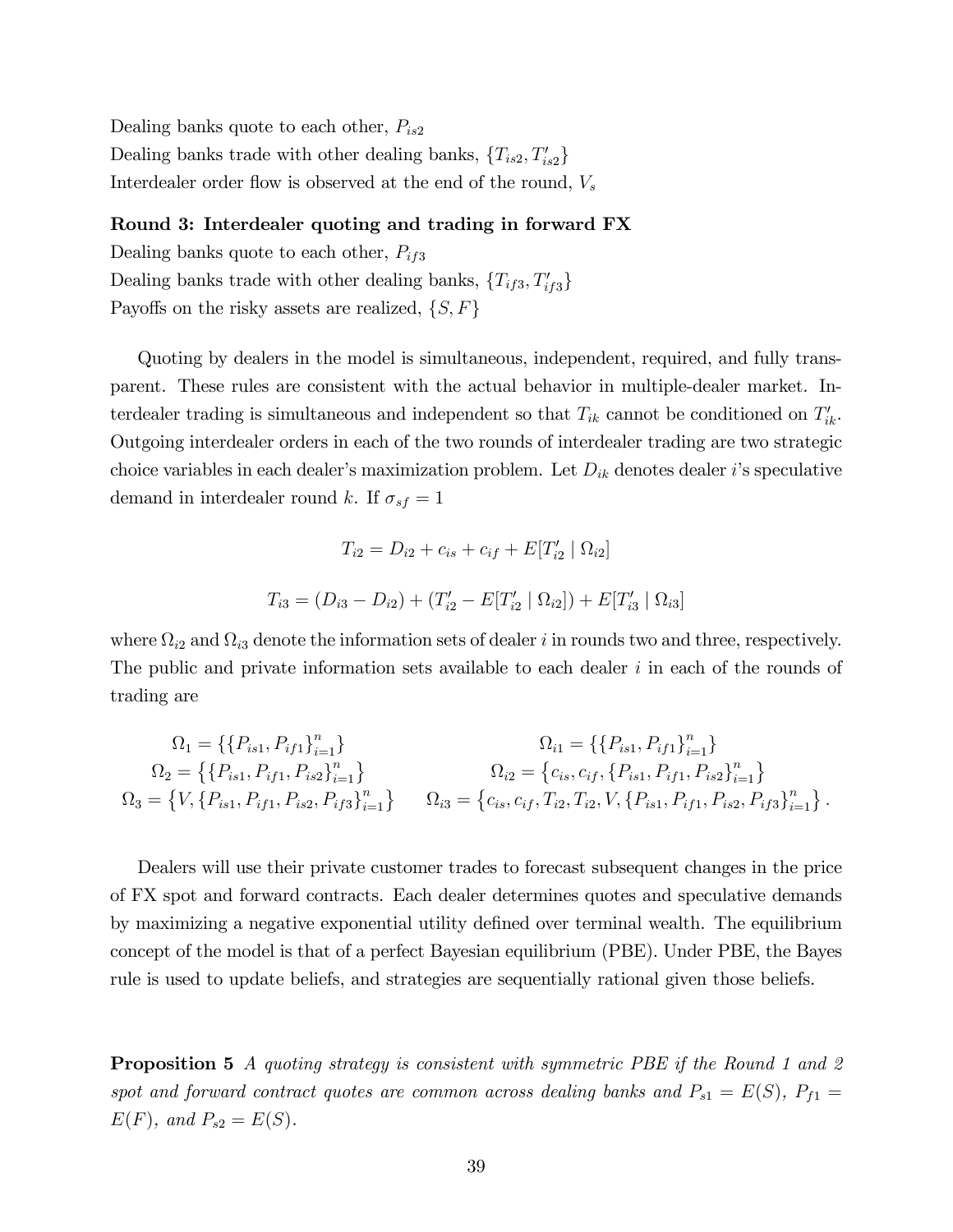**Proof.** See Cao, Evans and Lyons (2006).  $\blacksquare$ 

Proposition 6 A quoting strategy is consistent with symmetric PBE only if the Round 3 forward contract quote is common across dealing banks and  $P_{f3} = E(F) + \lambda V$ .

**Proof.**  $P_{f3}$  can only depend on public information to avoid arbitrate opportunities. Public information includes interdealer spot order flow,  $V$  in Round 3. In the forward-contract round of interdealer trading, a bias in  $P_{f3}$  is necessary for market clearing:

$$
\sum_{i} E\left[ (T_{if3} - D_{if3} - E\left[T_{if3}|\Omega_{i3}\right]) | \Omega_3 \right] = 0,
$$

or

$$
\sum_i E\left[D_{if3}|\Omega_3\right] = 0.
$$

When asset prices are correlated, and if  $D_{is2}$  has already been chosen in Round 2, the desired demand for  $D_{if3}$  is

$$
D_{if3} = \frac{\mu_f - P_{f3}}{\theta \sigma_f^2} - D_{is2} \frac{\sigma_{sf}}{\sigma_f^2},
$$

so that

$$
\sum_{i} E\left[ \left( \frac{\mu_f - P_{f3}}{\theta \sigma_f^2} - D_{is2} \frac{\sigma_{sf}}{\sigma_f^2} \right) | \Omega_3 \right] = 0.
$$

Since

$$
E[D_{is2}|\Omega_3] = -E[c_{is}|\Omega_3] = -\frac{V_s}{n\beta_1},
$$

$$
P_{f3} = \frac{\theta \sigma_{sf} V_s}{n\beta_1} = \lambda V_s.
$$